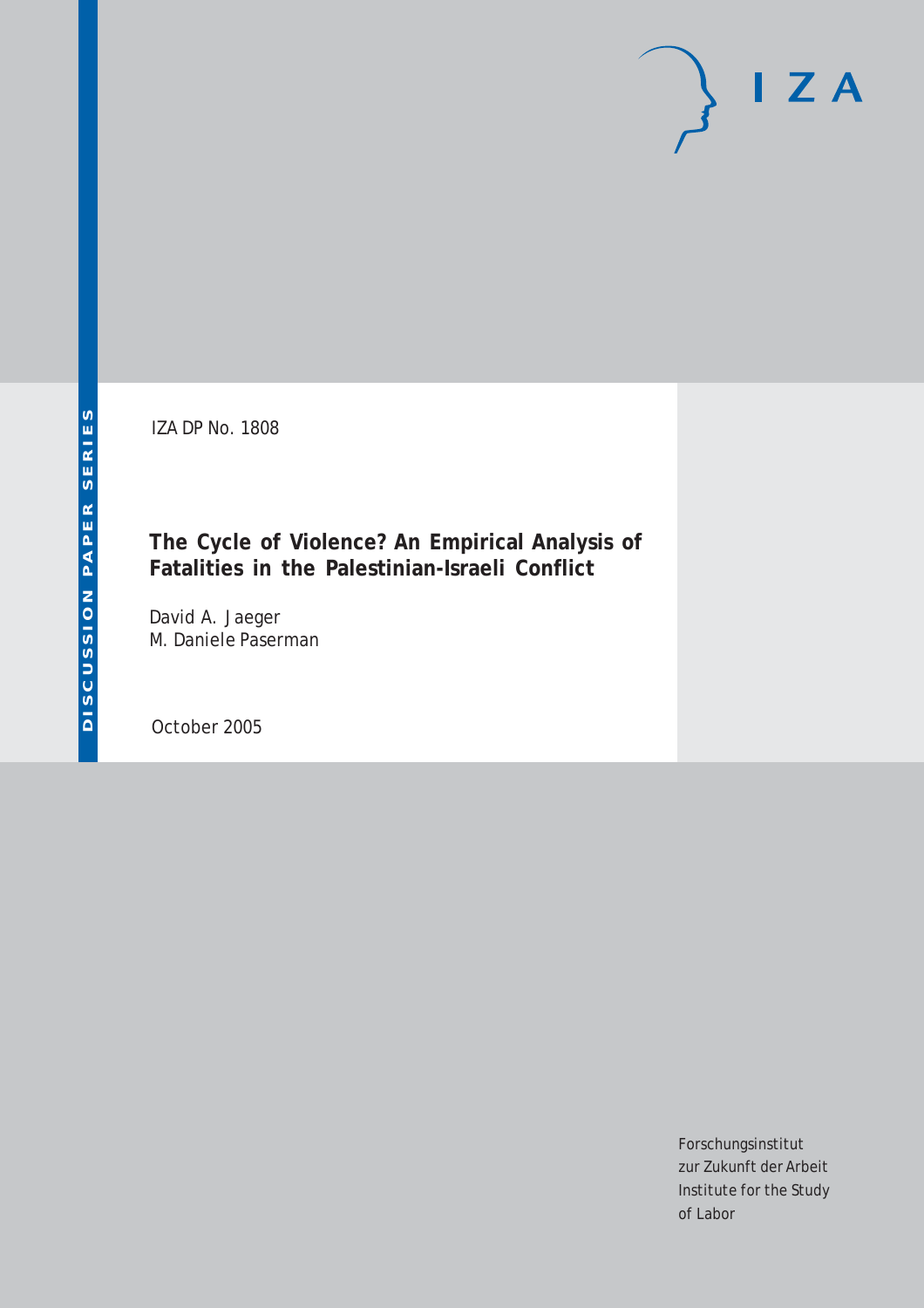# **The Cycle of Violence? An Empirical Analysis of Fatalities in the Palestinian-Israeli Conflict**

# **David A. Jaeger**

*College of William and Mary and IZA Bonn* 

### **M. Daniele Paserman**

*Hebrew University, CEPR and IZA Bonn* 

Discussion Paper No. 1808 October 2005

IZA

P.O. Box 7240 53072 Bonn **Germany** 

Phone: +49-228-3894-0 Fax: +49-228-3894-180 Email: [iza@iza.org](mailto:iza@iza.org)

Any opinions expressed here are those of the author(s) and not those of the institute. Research disseminated by IZA may include views on policy, but the institute itself takes no institutional policy positions.

The Institute for the Study of Labor (IZA) in Bonn is a local and virtual international research center and a place of communication between science, politics and business. IZA is an independent nonprofit company supported by Deutsche Post World Net. The center is associated with the University of Bonn and offers a stimulating research environment through its research networks, research support, and visitors and doctoral programs. IZA engages in (i) original and internationally competitive research in all fields of labor economics, (ii) development of policy concepts, and (iii) dissemination of research results and concepts to the interested public.

IZA Discussion Papers often represent preliminary work and are circulated to encourage discussion. Citation of such a paper should account for its provisional character. A revised version may be available directly from the author.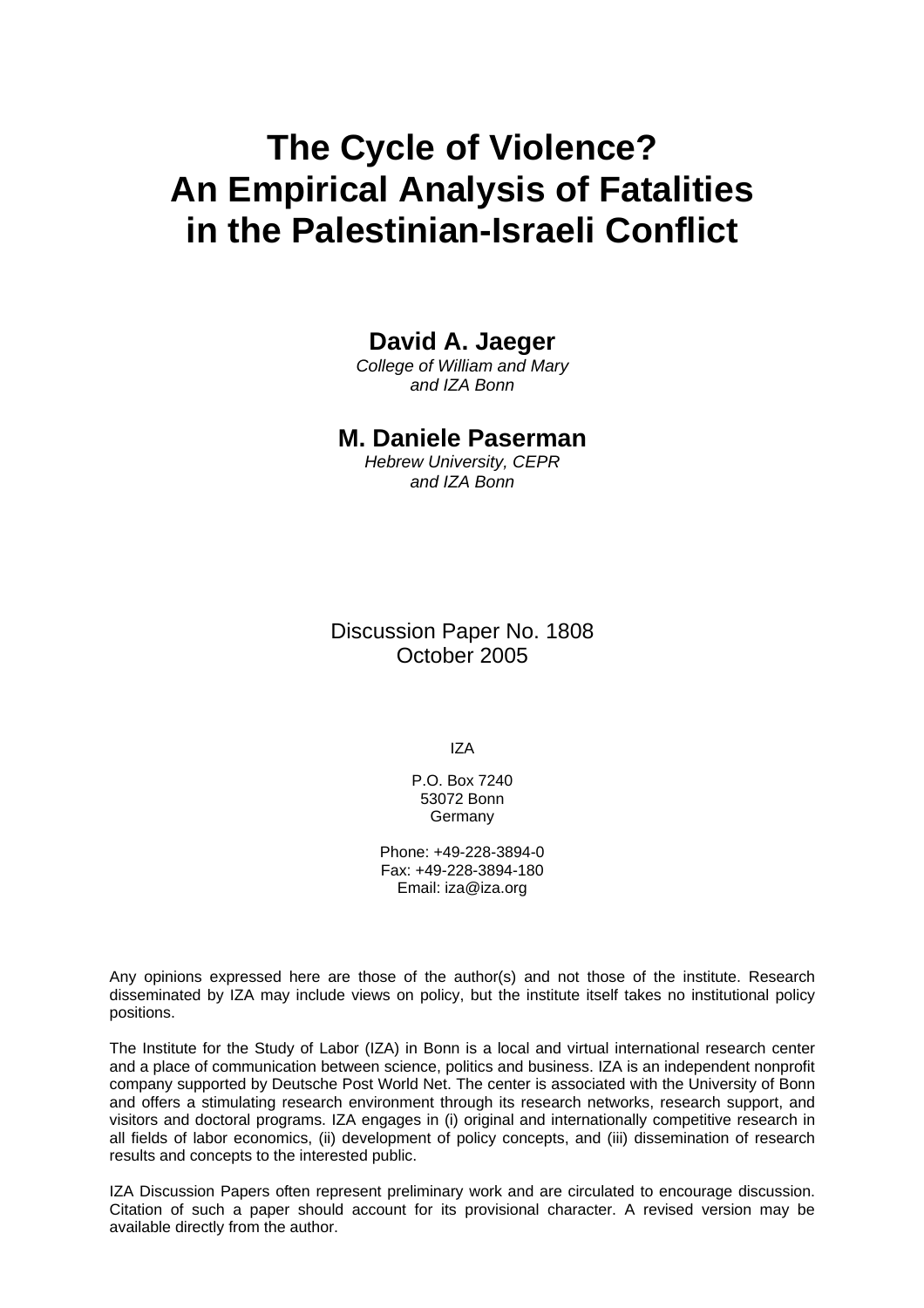IZA Discussion Paper No. 1808 October 2005

# **ABSTRACT**

# **The Cycle of Violence? An Empirical Analysis of Fatalities in the Palestinian-Israeli Conflict[\\*](#page-2-0)**

This paper studies the dynamics of violence in the Palestinian-Israeli conflict since the outbreak of the Second (or "Al-Aqsa") Intifada in September 2000, during which more than 3,300 Palestinians and more than 1,000 Israelis have been killed. The conflict has followed an uneven pattern, with periods of high levels of violence and periods of relative calm. Using data on the number of deaths occurring each day between September 2000 and January 2005, we estimate reaction functions for both Israelis and Palestinians and find evidence of unidirectional Granger causality from Palestinian violence to Israeli violence, but not vice versa. This finding is consistent whether we look only at the incidence of fatalities or whether we look at the level of fatalities, and is robust to the specification of the lag structure and the level of time aggregation. We find little evidence that violence on either side has a direct deterrent or incapacitation effect. We do find, however, that successful assassination attempts do reduce the number of subsequent Israeli fatalities. We conclude that, despite the popular perception that Palestinians and Israelis are engaged in "tit-for-tat" violence, there is no evidence to support that notion.

JEL Classification: C32, D71, D74, H56

Keywords: Intifada, terrorism, Granger causality

Corresponding author:

 $\overline{a}$ 

David A. Jaeger Department of Economics College of William and Mary Williamsburg, VA 23187-8795 USA E-mail: [djaeger@wm.edu](mailto:djaeger@wm.edu)

<span id="page-2-0"></span><sup>\*</sup> We thank Tatiana Slobodnitsky, Tamar Roth, Yaron Aronshtam, Eran Ben-Ari, and Lisa Andruyszyn for outstanding research assistance, Suhair Abdi and Yael Handelsman of B'Tselem for discussions about data as well as providing data on suicide bombings, Maj. Gen. (ret.) Netzach Mashiach for providing us the data on the separation barrier, and Noam Zussman for helpful comments and for providing us the data on assassination attempts. We also thank Joshua Angrist, Daniel Hamermesh, Stephen Cecchetti, Esteban Klor and seminar participants at IZA, CERGE-EI, the Max Planck Institute for Human Development, RWI-Essen, the Tinbergen Institute, Hebrew University, the ENS program at the Samuel Neaman Institute, Tel-Aviv University, the NBER Summer Institute, and the University of Wisconsin for comments on preliminary results. David Jaeger acknowledges financial support from the Alexander von Humboldt Stiftung and IZA. Daniele Paserman acknowledges financial support from the Samuel Neaman Institute at the Technion.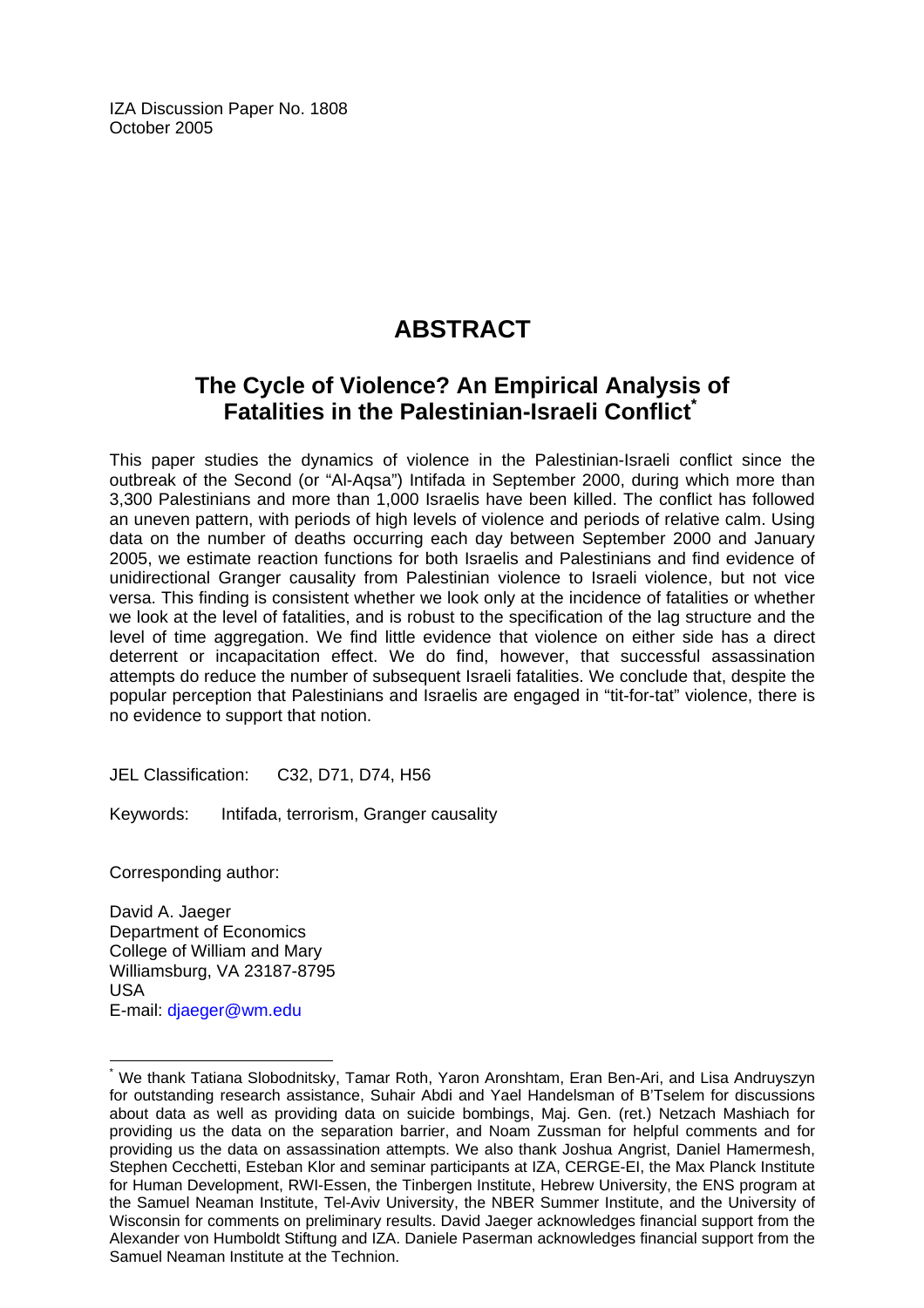The most recent outburst of the Palestinian-Israeli conflict, commonly known as the Second, or "Al-Agsa", Intifada, has claimed the lives of more than 3,300 Palestinians and more than 1,000 Israelis since its outbreak in September  $2000<sup>2</sup>$ . This eruption of violence has been accompanied by a severe economic crisis, both in Israel and in the Palestinian Authorityadministered territories in the West Bank and Gaza.<sup>3</sup> Repeated attempts to broker a stable ceasefire have failed, and the conflict has often been characterized as a vicious cycle of violence from which it is impossible to escape.<sup>4</sup> This view suggests that the dynamics of the conflict are governed primarily by a vengeance motive, and that any act of violence will lead to a spiral of retaliation and counter-retaliation that cannot be broken. It is possible, however, that violence by one side may deter the opposite side from engaging in violence. Similarly, violence could also have an incapacitation effect. For example, military operations conducted by the Israel Defense Forces (IDF) against suspected terrorists and militants may lead to a reduction in violence, to the extent that they limit the operational capabilities of Palestinian groups to carry out attacks against Israeli targets. The question of whether military operations are effective and whether their timing is chosen appropriately has been at the center of the public debate in Israel, but little serious and convincing evidence has been provided to settle the issue.

<sup>&</sup>lt;sup>1</sup> The term "intifada" literally means "shaking off" in Arabic, but it is most often and somewhat loosely translated as "uprising." The first intifada took place between 1987 and 1993. By and large, during the first intifada, Palestinians did not resort to the use of gunfire and explosives, drawing sympathy for their cause among international public opinion and in Israel. The first intifada ended in September 1993 with the Declaration of Principles, which marked the mutual recognition of Israel and the Palestine Liberation Organization, and the launch of the Oslo peace process.  $2$  The figures for fatalities are current as of August 30, 2005.

 $3$  Israeli GDP per capita shrunk by about 6 percent in Israel between 2000 and 2002 in local currency terms, and by 19 percent in dollar terms (source: Bank of Israel). Palestinian Gross National Income per capita fell by 46 percent between 1999 and 2002 (The World Bank, 2003).

 $4$  For example, here are some reactions to the suicide bombing attack at the Dolphin disco in Tel Aviv on June 1, 2001. "U.N. Secretary-General Kofi Annan [...] condemns this indiscriminate terrorist attack [...]. This [...] event underlines the urgency of breaking the cycle of violence." (UN Secretary-General press release, June 1, 2001). "The Presidency of the European Union [...] appeals to Israel not to take measures which result in a further escalation of the cycle of violence." (European Union press release, June 2, 2001). The emphasis is ours.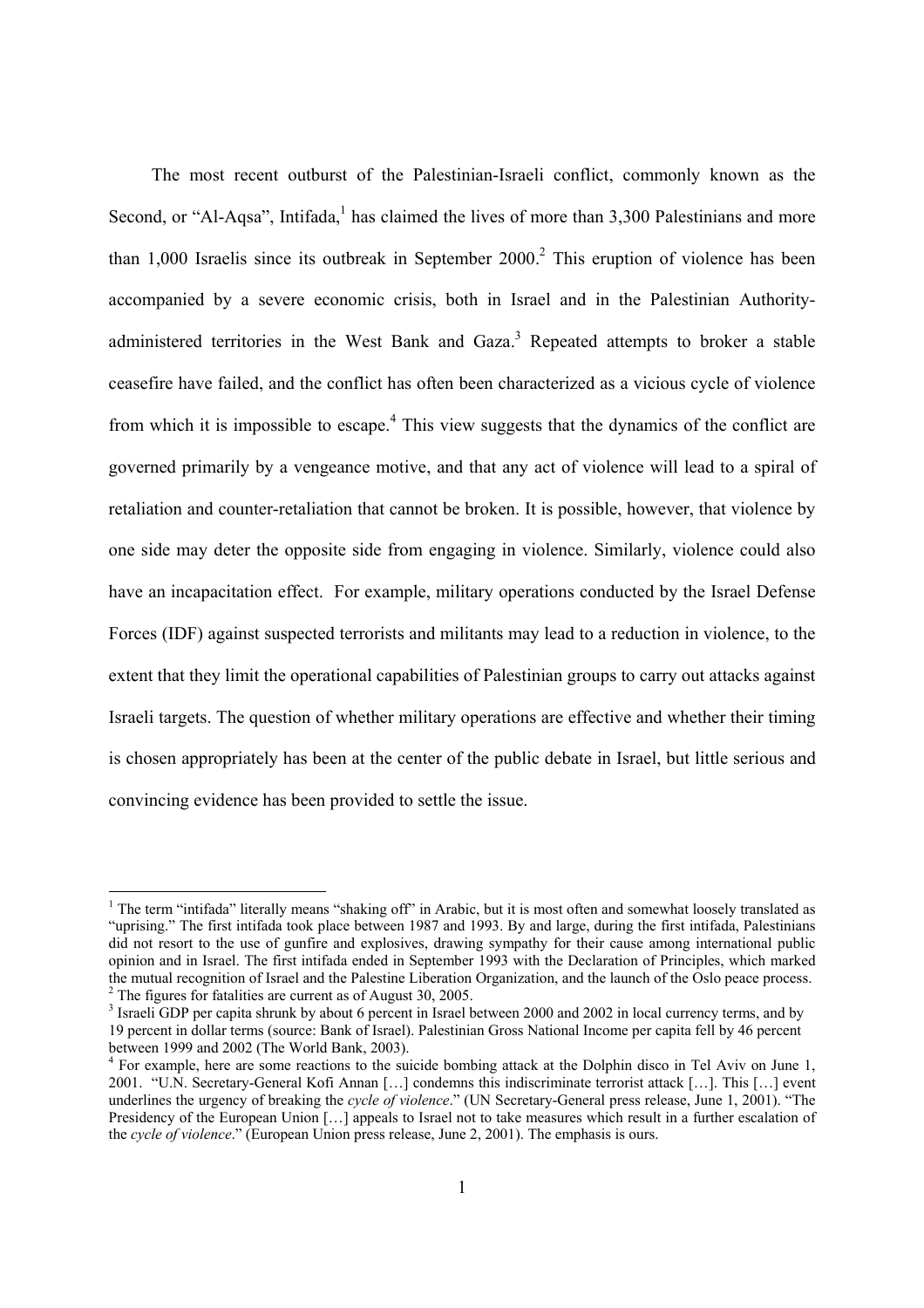In this paper we explicitly address these issues by examining whether violence against Israelis and Palestinians affects the incidence and intensity of each side's reaction. We estimate how Palestinians react to targeted killings and Israeli violence against Palestinians in general, as well as Israel's response to suicide bombings and other Palestinian violence against Israelis. We test empirically whether the pattern of violence in the current conflict should indeed be characterized as a cycle, in which violence by one party causes violence by the other party and vice versa, or whether causality is unidirectional.

Using data on the daily number of deaths on both sides of the conflict from September 2000 to January 2005, we find that there is little evidence to suggest that both sides of the conflict react in a regular and predictable way to violence against them. Rather, we find that the direction of causality (in a Granger, 1969, sense) runs only from violence committed by Palestinians to violence committed by Israelis and not vice versa. That is, we find that the incidence and levels of Palestinian fatalities can be predicted by the past incidence and levels of Israeli fatalities, while there is little evidence that there is a direct relationship between fatal casualties suffered by the Palestinians and a lethal response. This finding is robust to the specification of the lag structure, the level of time aggregation, and holds throughout the different phases of the conflict. We find little evidence that violence on either side has a direct deterrent or incapacitation effect. We do find, however, that successful assassination attempts do reduce the number of subsequent Israeli fatalities.

Recent years have seen a flurry of research on the various aspects of terrorism and armed conflict in general, as well as specific to the Palestinian-Israeli conflict. A number of papers analyze terrorism as a tool to achieve political goals (Pape, 2003; Kydd and Walter, 2002.) Berrebi and Klor (2004) model the interaction between Palestinian militant groups and the Israeli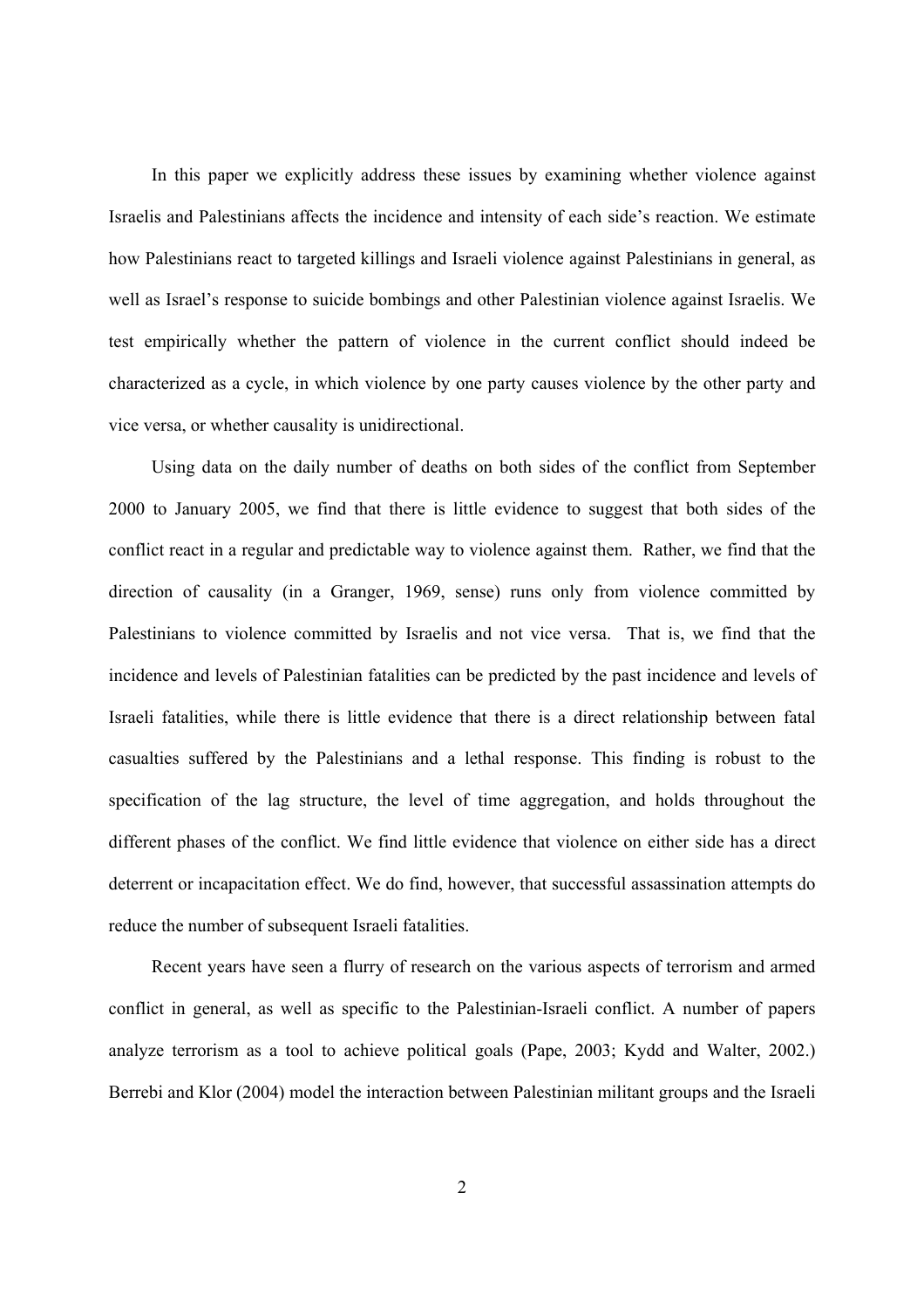political system, and test the predictions of their model using data on public opinion polls and Israeli terrorism fatalities since 1991. One empirical branch of the literature investigates the effects of terrorism on a number of different outcomes, such as macroeconomic aggregates (Eckstein and Tsiddon, 2004), foreign direct investment (Abadie and Gardeazabal, 2005), or financial markets (Abadie and Gardeazabal, 2003; Berrebi and Klor, 2005). A different set of studies has looked instead at the individual and aggregate determinants of terrorism (Berrebi, 2003; Krueger and Maleckova, 2003; Krueger and Laitin, 2003; Berman, 2003).

More closely related to our work is that of Enders and Sandler (1993), who examine the effectiveness of antiterrorism policies in the context of transnational terrorism. Brophy-Baermann and Conybeare (1994) build a theoretical model that describes the optimal level and modality of retaliation against terrorism. In a recent paper, Zussman and Zussman (2005) attempt to assess the effectiveness of Israel's policy of targeted killings of terrorist leaders in the current conflict by looking at the reaction of the Israeli stock market. Our paper contributes to this literature by looking directly at the dynamic pattern of violence in the Palestinian-Israeli conflict.

In the next section of the paper we present a brief chronology of the second Intifada. In Section II we describe the data and present some descriptive statistics about the individuals who have been killed on both sides of the conflict. We then briefly discuss how violence by both sides may affect future levels of violence through a combination of revenge, deterrence and incapacitation motives, as well as our estimation framework. Section IV presents our basic estimates of the Israeli and Palestinian reaction functions. These are examined more closely in the following section on the role of assassinations of Palestinians and suicide attacks against Israelis. In Section VI, we discuss and interpret our findings, and in the last section we offer some conclusions.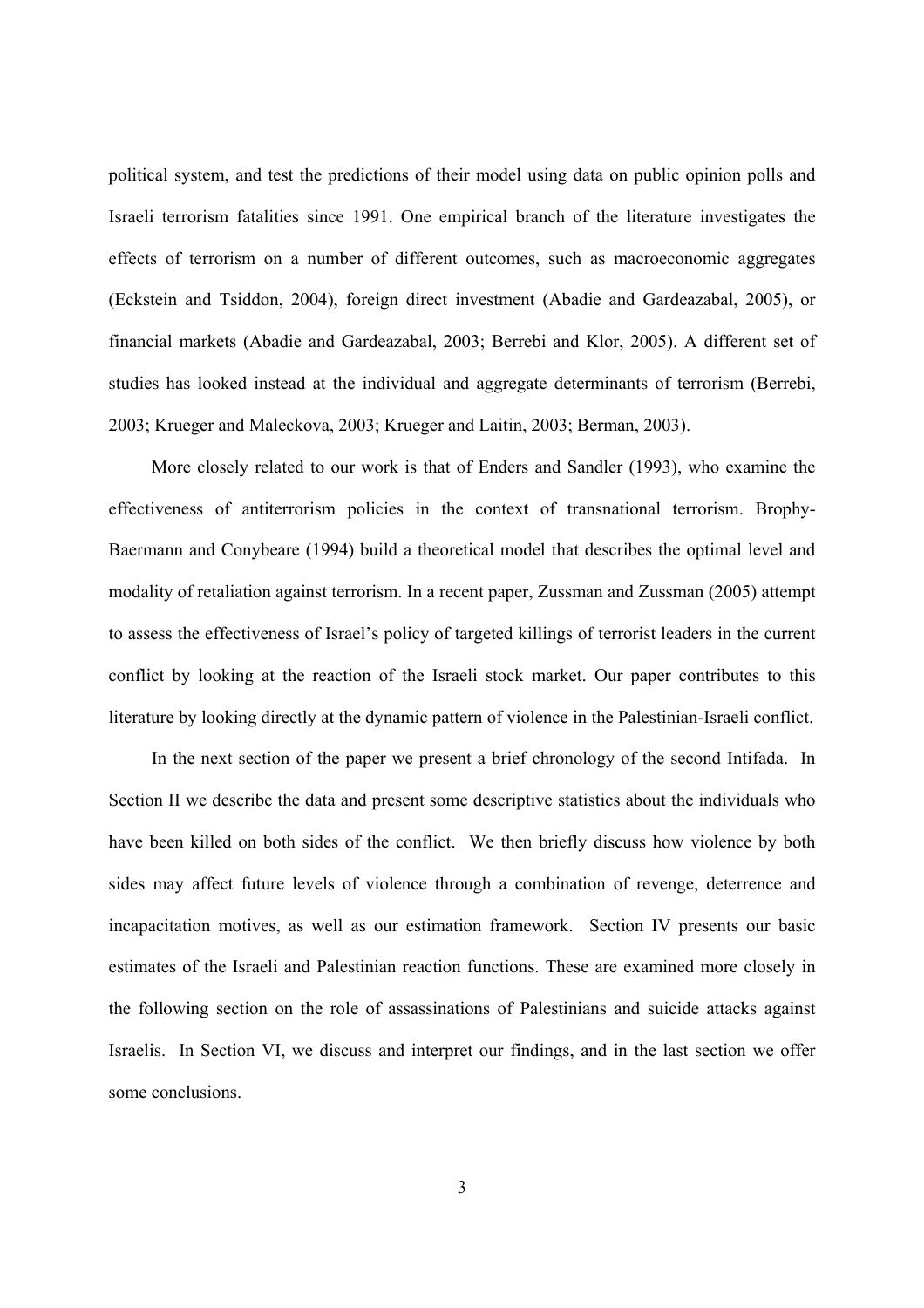#### **I. Chronology**

On Thursday, September 28, 2000, Ariel Sharon, at that time the Israeli opposition leader and a staunch opponent to Palestinian statehood, made a heavily escorted visit to the Temple Mount in Jerusalem. Palestinians saw this visit to one of the holiest places in Islam as a political provocation. The following day, a large crowd of Palestinian demonstrators gathered on the Temple Mount at the end of the Friday prayers and confronted the Israeli police, throwing stones at policemen in the vicinity of the Western Wall. According to the U.S. Department of State (2000), "the Israeli police used rubber bullets and live ammunition to disperse the demonstrators, killing four people and injuring about 200." According to the Israeli government, fourteen policemen were injured during these incidents.<sup>5</sup> Over the next following days, several similar demonstrations took place in the West Bank and the Gaza Strip. Thus began what has become known as the Second, or Al-Aqsa, Intifada, which has since claimed the lives of more than 3,300 Palestinians and more than 1,000 Israelis.<sup>6</sup>

We identify seven distinct phases in the nearly five-year conflict, from its inception in September 2000 until mid-January 2005, when Mahmoud Abbas assumed the Presidency of the Palestinian Authority after the death of Yasser Arafat. These phases are characterized by differences in the intensity and the character of the violence. Although this classification is somewhat arbitrary, we believe that it captures many important features of the conflict.

The first phase of the conflict ran from the outbreak of violence in September 2000 until the February 2001 Israeli elections, which saw the fall of the Labor-led coalition government headed by Ehud Barak and the installment of a national unity government led by Likud leader

 $<sup>5</sup>$  Mitchell et al., (2001).</sup>

<sup>&</sup>lt;sup>6</sup> "Al-Aasa" refers to the Al-Aasa Mosque on the Temple Mount in Jerusalem.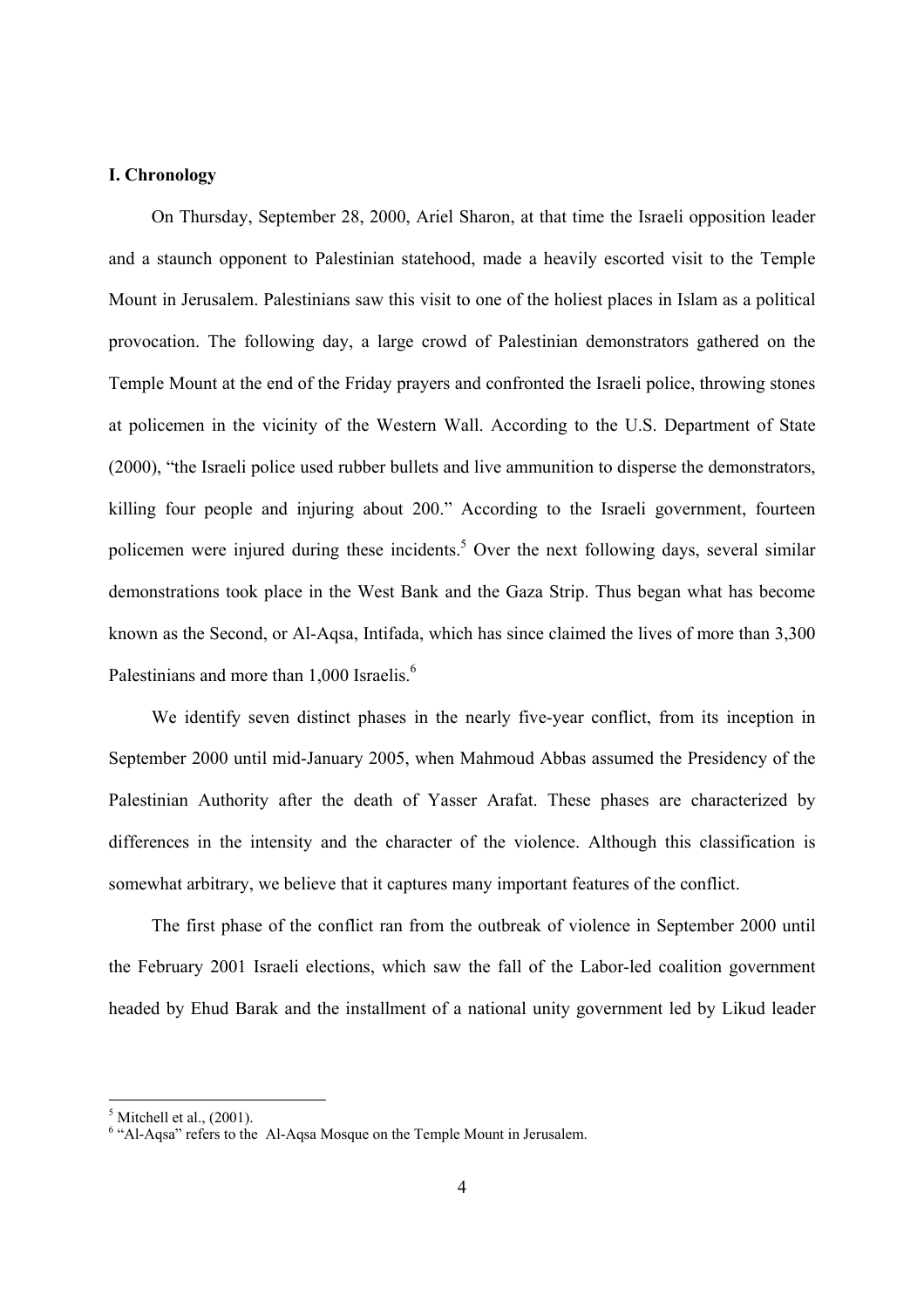Ariel Sharon.<sup>7</sup> The violence began as a series of confrontations between the Israeli security forces and Palestinian demonstrators, but it quickly evolved into a wider array of violent actions and responses (Mitchell et al., 2001). It is important to note that during this period channels of communication between the Israeli government and the Palestinian Authority remained open, with the two sides attempting to negotiate a cessation of violence and resume final status talks.

The second phase of the conflict coincided with the first several months of the Sharon government, from February to September 2001. This period saw the continuation of the diplomatic effort by the United States and other parties to broker a ceasefire and to resume final status talks. The report of the Sharm-el-Sheikh Fact Finding Committee led by United States Senator George Mitchell (2001), released in April, urged both sides to "immediately implement" an unconditional cessation of violence," to rebuild confidence between the sides, and to resume negotiations. Although both sides adopted the recommendations of the report in principle, violence on both sides did not end. A second attempt at a ceasefire, outlined in a plan released in June 2001 by U.S. director of the Central Intelligence Agency, George Tenet, also failed to curb the violence. After this second attempt, the international community progressively decreased its diplomatic involvement.

We mark the beginning of the third phase of the conflict on September 11, 2001. According to several observers, the attacks on New York City and Washington, DC gave the Israeli government a "green light" to pursue more proactive measures against militant and terrorist groups, including incursions into the Palestinian-administered Territories. Among the

 $\frac{7}{1}$  In the Israeli political landscape, the left-of-center Labor Party is committed to a two-state solution to the Palestinian-Israeli conflict. The right-of-center Likud party puts more emphasis on security issues, and has traditionally adopted a vague stance with respect to the final status of the Territories. In the 2003 elections, its campaign was based on the statement that Israel would be willing to make "painful concessions" in exchange for peace. The eventual decision by Ariel Sharon to withdraw from the Gaza Strip has been met by strong opposition within the Likud party.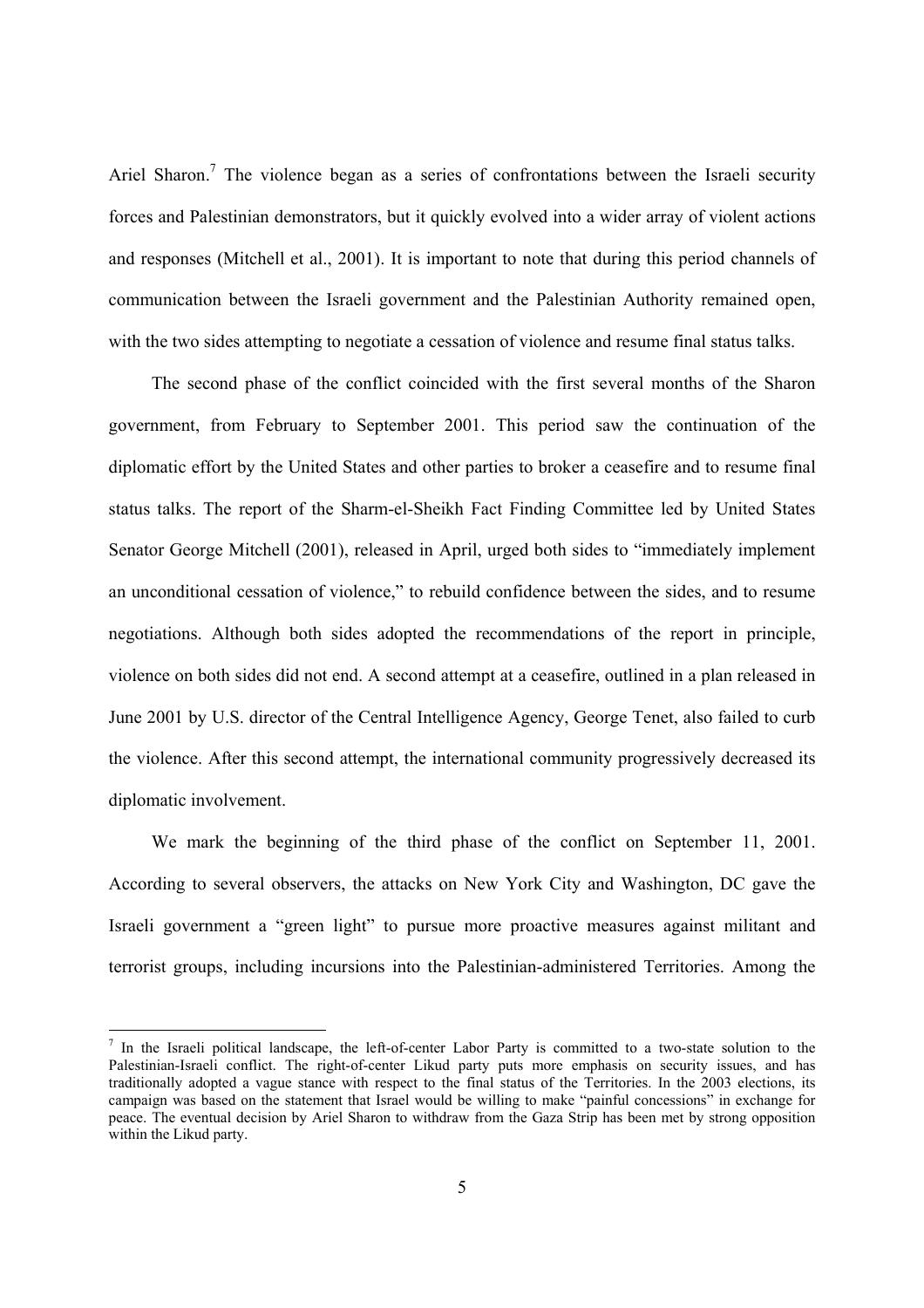measures adopted by the Israeli government was the confinement of Palestinian Authority President Yasser Arafat to his Ramallah headquarters, in December 2001.<sup>8</sup> This third phase saw an escalation of violence on both sides, which culminated in March 2002. Palestinians were able to carry out 8 deadly suicide bombings inside Israel in this month alone, and the total death toll among Israelis climbed to over 100. At the same time, Israeli incursions inside Palestinian cities claimed the lives of close to 250 Palestinians. On March 27, 2002, a Palestinian suicide bomber entered the Park Hotel in the Israeli coastal city of Netanya, killing 28 Israelis gathered to celebrate Passover. As a response to this attack and the escalating violence of the previous month, the Israeli government launched "Operation Defensive Shield" (ODS), a large-scale military offensive against the Palestinian militant and terrorist infrastructure in the West Bank.

Operation Defensive Shield and its aftermath mark the fourth phase of the conflict, characterized by intense fighting in the West Bank between the IDF and the Palestinians. Following intense international pressure, Israel gradually withdrew its forces from major Palestinian population centers. The operation officially ended on May 10. However, the continuing suicide bombings inside Israel led the Israeli government to launch a second offensive in the West Bank, "Operation Determined Path", on June 20, 2002. In this second operation, Israeli forces encountered little resistance from the Palestinians. With international public opinion relatively muted. Israel has maintained its presence in all the major West Bank cities up to February 2005, when, as a result of the Sharm-el-Sheikh summit between Ariel Sharon and Mahmoud Abbas, it agreed to gradually transfer security control of the cities to the Palestinian Authority.

<sup>&</sup>lt;sup>8</sup> Arafat was not allowed to leave his compound until October 2004, when, suffering from terminal illness, he was transferred to Paris where he died on November 11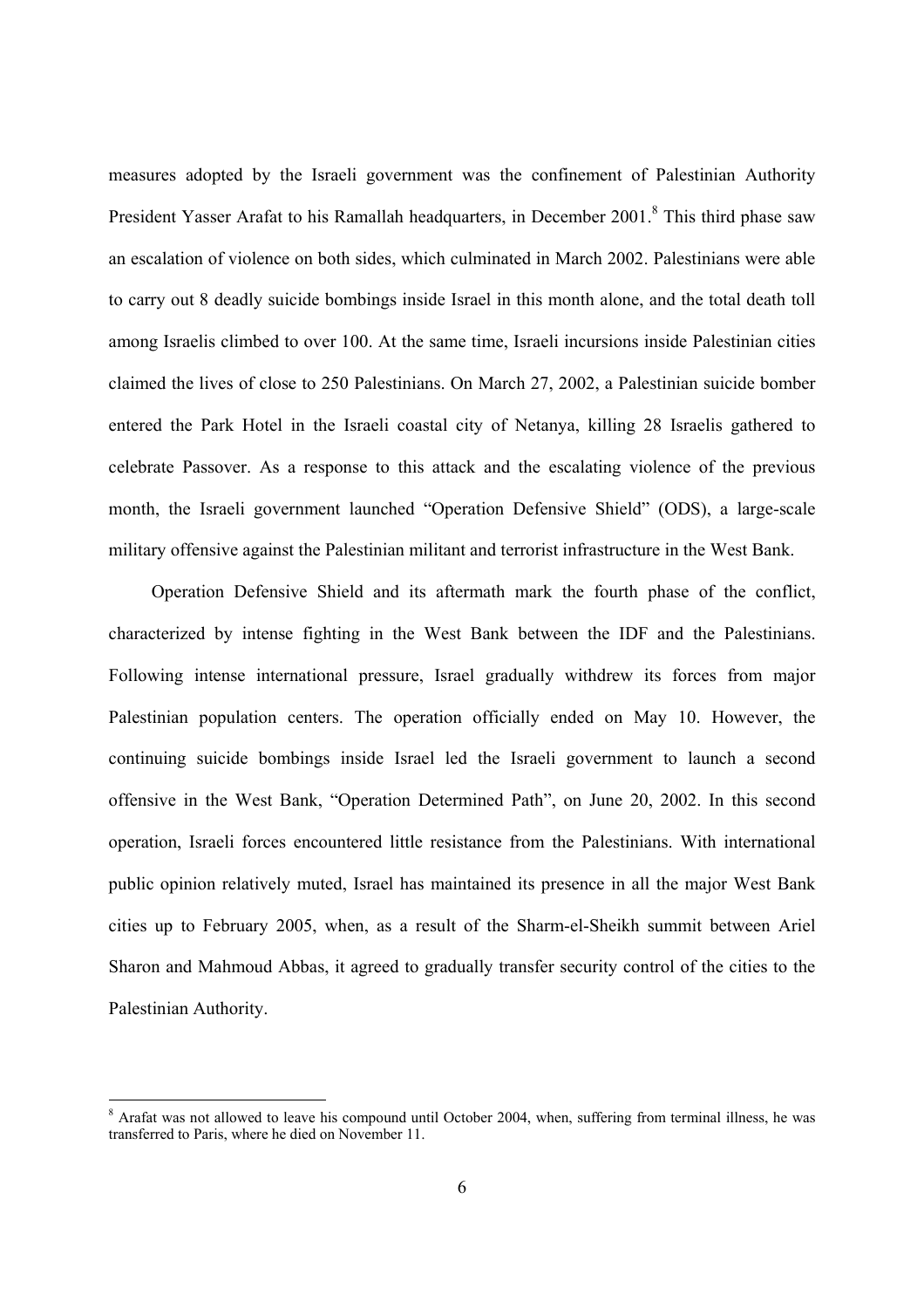Two other important events occurred around this time: a) the beginning of construction of Israel's separation barrier in the north of Israel and around Jerusalem, on June 15, 2002,<sup>9</sup> and b) President George W. Bush's Middle East speech on June 24, 2002, which called for a new Palestinian leadership and laid out Bush's vision for the long-term solution of the conflict. This speech marked the beginning of renewed U.S. diplomatic efforts to broker a ceasefire, and to move towards a negotiated settlement of the conflict. Later that year the United States was joined in its diplomatic efforts by the United Nations, the European Union, and Russia, who, on September 17, launched the "roadmap" for peace, a detailed three-phased plan for the implementation of Bush's vision. We take the Bush speech of June 24 as the beginning of the fifth phase of the conflict.

In early 2003, pressure was brought upon Palestinian Authority President Yasser Arafat to appoint the moderate Mahmoud Abbas as Prime Minister. Arafat initially attempted to severely limit the power of the Prime Minister position, but eventually was forced to relinquish some degree of real control to Abbas. This paved the way for the United States to restart the longstalled peace process. In June, Abbas and Israeli prime minister Ariel Sharon agreed to begin implementing the road map to peace. Abbas convinced the leaders of the Hamas and the Islamic Jihad to pledge to a ceasefire, which went into effect on June 29, 2003.

The summer 2003 ceasefire represents the sixth phase of the conflict. While Palestinian violence did indeed drop dramatically, there were still isolated attacks against Israelis. On the other hand, the Israeli government, which did not see itself bound by the ceasefire, continued to

<sup>&</sup>lt;sup>9</sup> The Israeli Government decided to erect a barrier separating Israel and the West Bank in order to prevent the uncontrolled entry of Palestinians into Israel. In most areas, the barrier is comprised of an electronic fence with dirt paths, barbed-wire fences, and trenches on both sides, at an average width of 60 meters. In some areas, a wall six to eight meters high has been erected in place of the barrier system. The total planned length of the barrier is 620 kilometers, of which 174 kilometers around large Israeli settlements in the West Bank are subject to further approval. As of May 2005, 213 kilometers had been completed, and 114 kilometers were under construction. A similar barrier surrounding Gaza was completed in 1994, prior to the beginning of the Second Intifada.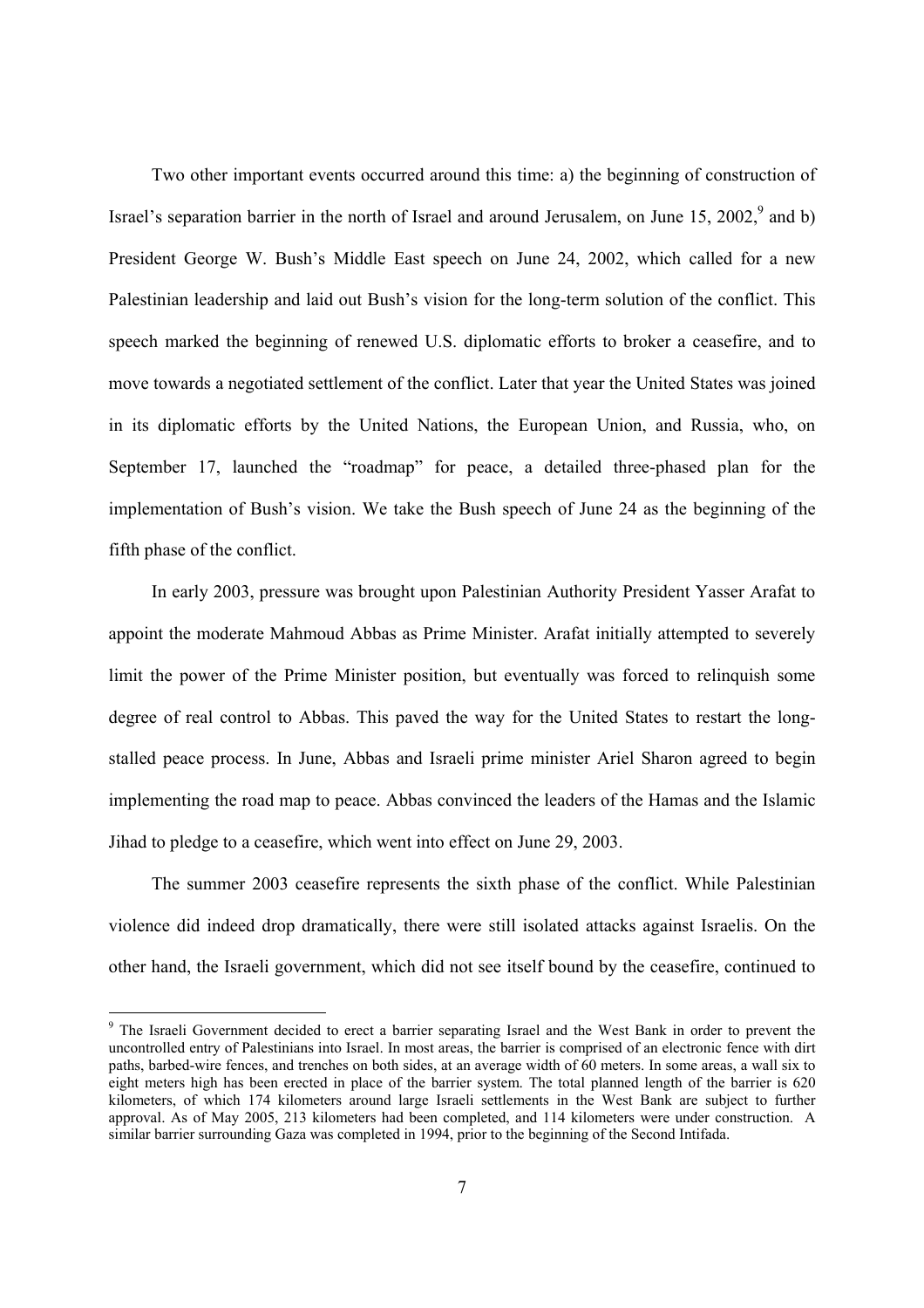target militants and terrorists planning attacks against Israel. The ceasefire was not comprehensive, as the Al-Agsa Martyrs Brigades (the armed wing of the Yasser Arafat's Fatah movement) and other smaller Palestinian groups did not agree to it. On August 19, 2003, Hamas claimed responsibility for a large suicide bombing on a Jerusalem bus, which killed 23 people. This marked the end of the ceasefire, and the beginning of the seventh and most recent phase of the conflict. This phase has been similar in character to the fifth phase, with Israel maintaining its military pressure on the militant groups, and the Palestinians attempting to carry out attacks against military and civilian targets inside Israel and in the Territories. Among the notable events in this last period was a suicide attack in the port of Ashdod in March 2004, and the subsequent Israeli decision to target the political leadership of Hamas, which resulted in the targeted killings of Sheikh Ahmed Yassin, Hamas' spiritual leader, and Abdel-Aziz el-Rantisi, his successor, in April 2004. Also of note are two large-scale military operations conducted by Israel in the Gaza Strip, in May 2004 and in September-October 2004, which led to a large number of Palestinian fatalities. Our analysis ends on 15 January 2005, two months after the death of Yasser Arafat, when Mahmoud Abbas assumed the presidency of the Palestinian Authority.

#### **II. Data and Descriptive Statistics**

To construct the data on the daily series of fatal casualties in the Palestinian-Israeli conflict since September 2000, we rely primarily on the web site of B'tselem (http://www.btselem.org), an Israeli human rights organization. In its statistics section, the site records in detail every single fatal casualty (excluding suicide bombers) on both sides of the conflict during the second Intifada. The data includes information on the date and circumstances of the fatal wounding, the date of death, the age, gender and locality of residence of the victim, and whether the victim was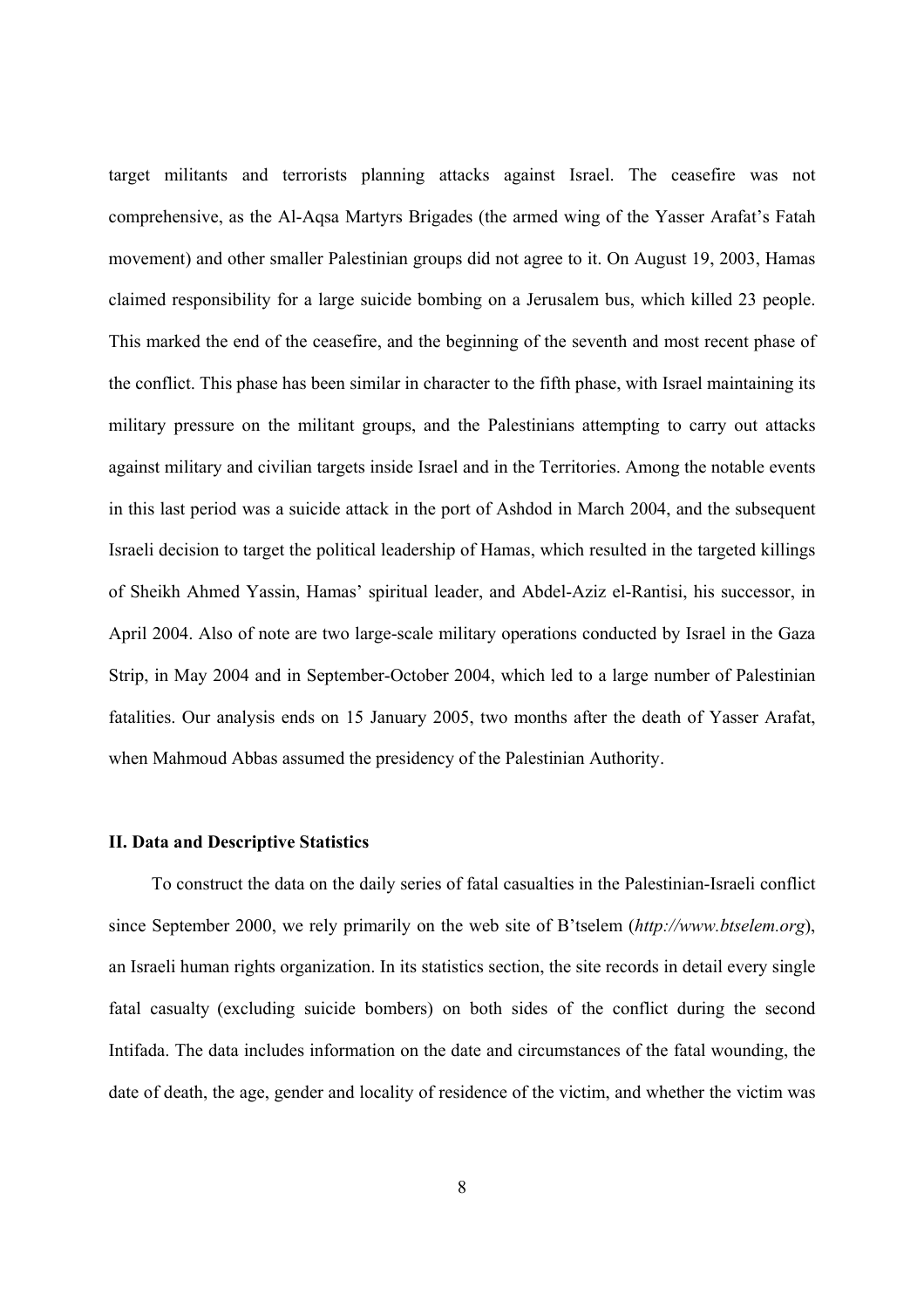a civilian or a member of the security forces.<sup>10</sup> Among the advantages of this data set are its comprehensiveness and the symmetrical treatment of fatalities on both sides of the conflict, something that is unavailable in neither the official statistics compiled by the Israeli Ministry of Foreign Affairs or the Palestinian National Information Centre, nor in the unofficial statistics compiled by the Palestinian Red Crescent Society. More importantly, the information published by B'tselem is widely thought to be accurate and reliable.<sup>11</sup>

The B'tselem data also have some limitations. For example, B'tselem does not keep daily statistics on non-fatal casualties, preventing us from assessing more accurately the intensity of violence on both sides. In addition, for the majority of the sample period B'tselem makes no effort to report the combatant status of Palestinian or Israeli fatalities: as a result, members of militant Palestinian groups are always classified as civilians, while uniformed Israeli soldiers not on duty are always classified as security forces, regardless of whether they were actively involved in combat at the time of their fatal wounding. Nevertheless, we feel that these data are the best comprehensive and consistent source measuring violence on both sides of the conflict.

Table 1 presents the demographic distribution of fatalities on both sides of the conflict over the entire sample period, from September 29, 2000 to January 15, 2005. The Israeli count includes all civilians and members of the security forces killed during this period, either in Israel (within the 1948 borders) or in the Territories, as well as foreign civilians killed by

<sup>&</sup>lt;sup>10</sup> For Palestinians, the distinction between civilians and members of the security forces is not very relevant, since armed members of militia groups are classified as civilians.

<sup>&</sup>lt;sup>11</sup> From the B'tselem website: "B'Tselem has attained a prominent place among human rights organizations. In December, 1989 it received the Carter-Menil Award for Human Rights. Its reports have gained B'Tselem a reputation for accuracy, and the Israeli authorities relate to them seriously. B'Tselem ensures the reliability of information it publishes by conducting its own fieldwork and research, whose results are thoroughly cross-checked with relevant documents, official government sources, and information from other sources, among them Israeli, Palestinian, and other human rights organizations."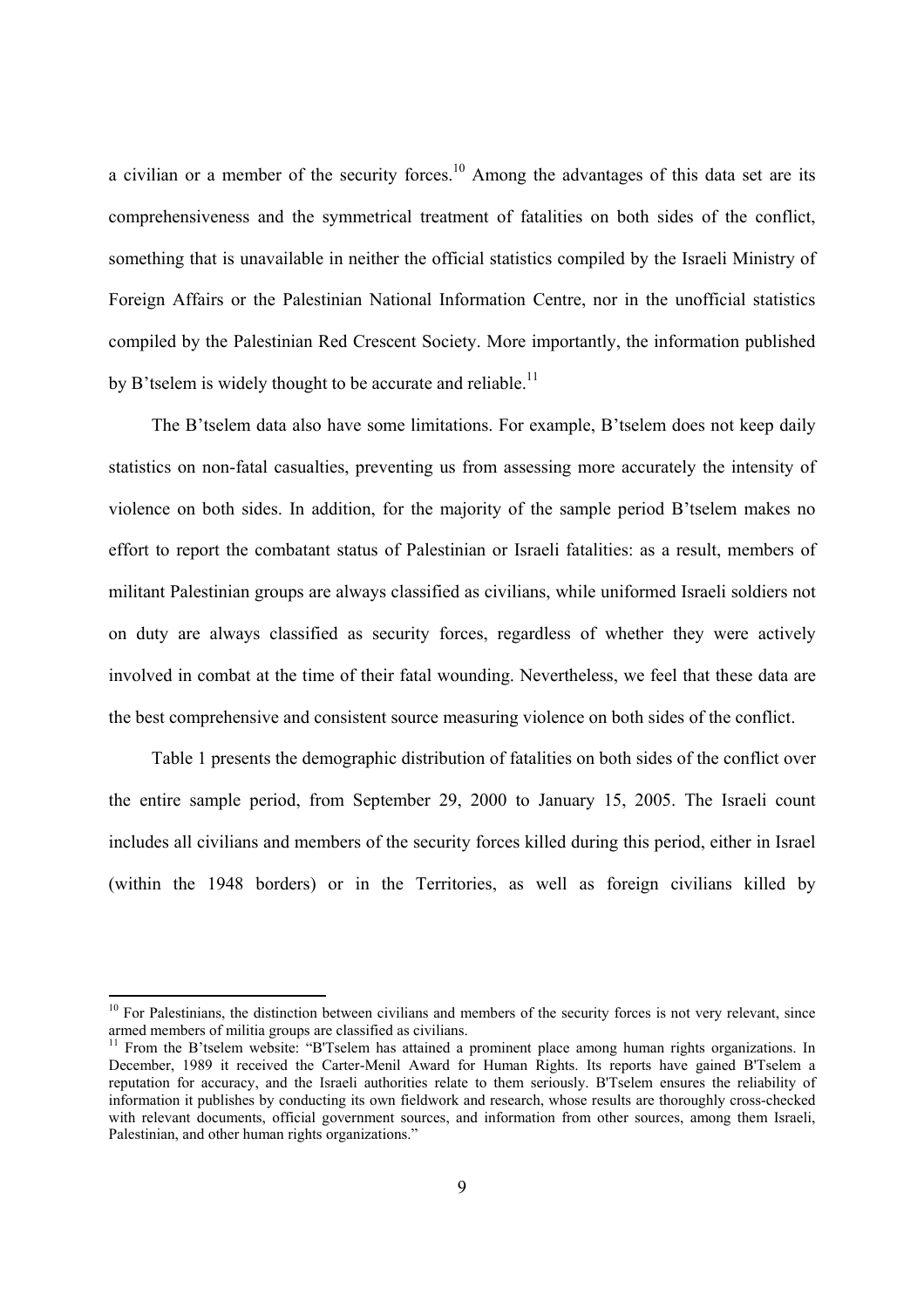Palestinians.<sup>12</sup> The Palestinian count includes all civilians and members of the security forces, as well as foreign civilians killed by Israeli security forces and civilians. The number of Palestinian fatalities is more than three times as high as that of Israeli fatalities and the demographic distribution of fatalities differs considerably between the two sides. Close to one third of total Israeli fatalities were women, while the share among Palestinians is less than 5 percent. If we restrict our attention to civilians, the share of women killed rises to 40 percent among Israelis, while it stays unchanged for Palestinians. There are differences also in the age distribution of fatalities. Relative to Israelis, a larger share of Palestinian fatalities were children below the age of 17 (20 percent versus 11 percent; 22 percent versus 16 percent among civilians). On the other hand, Israelis suffered a proportionally higher share of fatalities among the adults and elderly (46 percent versus 23 percent overall; 61 percent versus 23 percent among civilians). These figures reflect the different strategies adopted by the two sides: Israel's declared policy is to target only members of militant and terrorist groups, while Palestinian groups such as the Hamas, the Palestinian Islamic Jihad, and the Al-Aqsa Martyrs Brigades have never hidden their position that attacks against military and civilian targets are equally legitimate.

Figure 1 shows the monthly number of fatal casualties over our sample period.. The figure is consistent with the chronology of the events described in the previous section. We observe a large imbalance between the number of Palestinian and Israeli fatal casualties in the first phase of the conflict. The second phase, characterized by international efforts to broker a ceasefire saw a reduction in the level of violence on both sides. The level of violence rose sharply on both sides during the third phase of the conflict, after the failure of the international community's

<sup>&</sup>lt;sup>12</sup> The count does not include Israeli civilians killed in terrorist attacks outside of Israel's borders, such as the December 2002 attack at a hotel in Mumbasa, Kenya, for which Al Qaeda claimed responsibility. The count also does not include three Israeli civilians killed in a suicide bombing in Tel Aviv perpetrated by British nationals on April 30, 2003.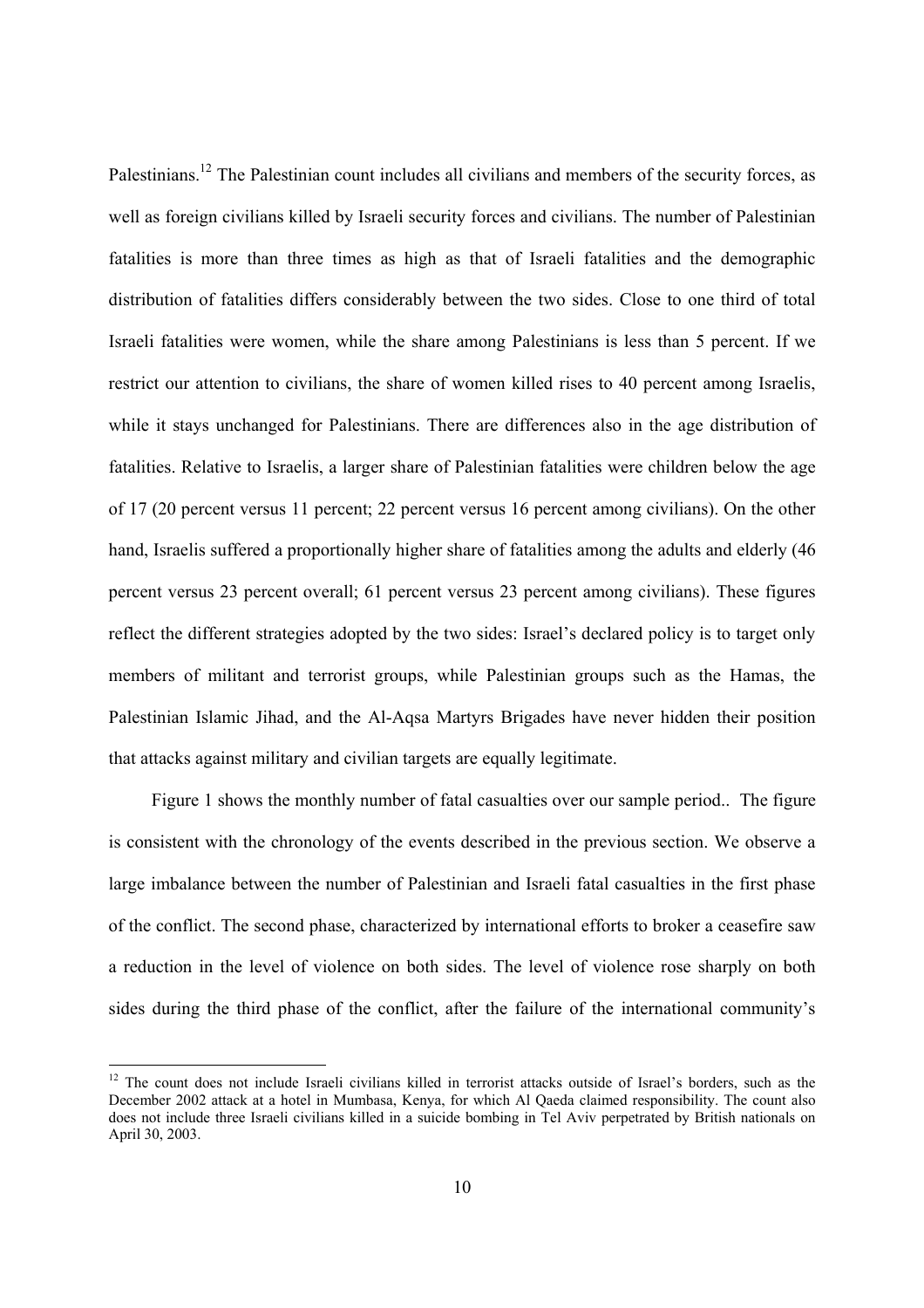mediation efforts, and up to Operation Defensive Shield. During the fifth phase, with the reoccupation of the major centers by the Israeli army, the number of Palestinian fatalities remained at a high level. The number of Israeli fatalities during this period appears to exhibit a slight downward trend, with a few substantial spikes due to major suicide bombings. The level of violence on both sides dropped to nearly zero during the summer 2003 ceasefire. As the ceasefire broke down, however, the number of Palestinian fatalities returned to its pre-ceasefire levels, while the number of Israeli fatalities continued to fall.

Table 2 presents the statistics on the total number and the daily rate of fatal casualties in the seven phases of the conflict described above. On the Israeli side, both the daily fatality rate and the daily incidence of fatalities rise throughout the first four phases of the conflict, and then fall. The fatality rate in the last period is nearly identical to that of the first period, while the daily incidence of fatalities is less than half that of the first period. This reflects a possible shift in strategy by the Palestinians from attacks using gunfire towards larger and deadlier suicide bombings, as documented in the Table 2. The shift may also be due to an increase in Israel's ability to thwart and defend itself against gunfire attacks.

On the Palestinian side, we observe more variability in the number of fatalities per day, with a peak of over four during Operation Defensive Shield and a low of 0.196 during the cease fire. Unlike the Israeli fatality rate, the Palestinian fatality rate approaches its pre-Operation Defensive Shield level after the ceasefire. The daily incidence of fatalities also approaches its pre-Operation Defensive Shield average after the ceasefire. The distribution of methods used by Israel evolves unevenly over time. The share of Palestinians killed by sophisticated weaponry and in assassination attempts is generally higher in the post-ODS period relative to the pre-ODS period, with the exception of the first few months of the Sharon government (Phase 2).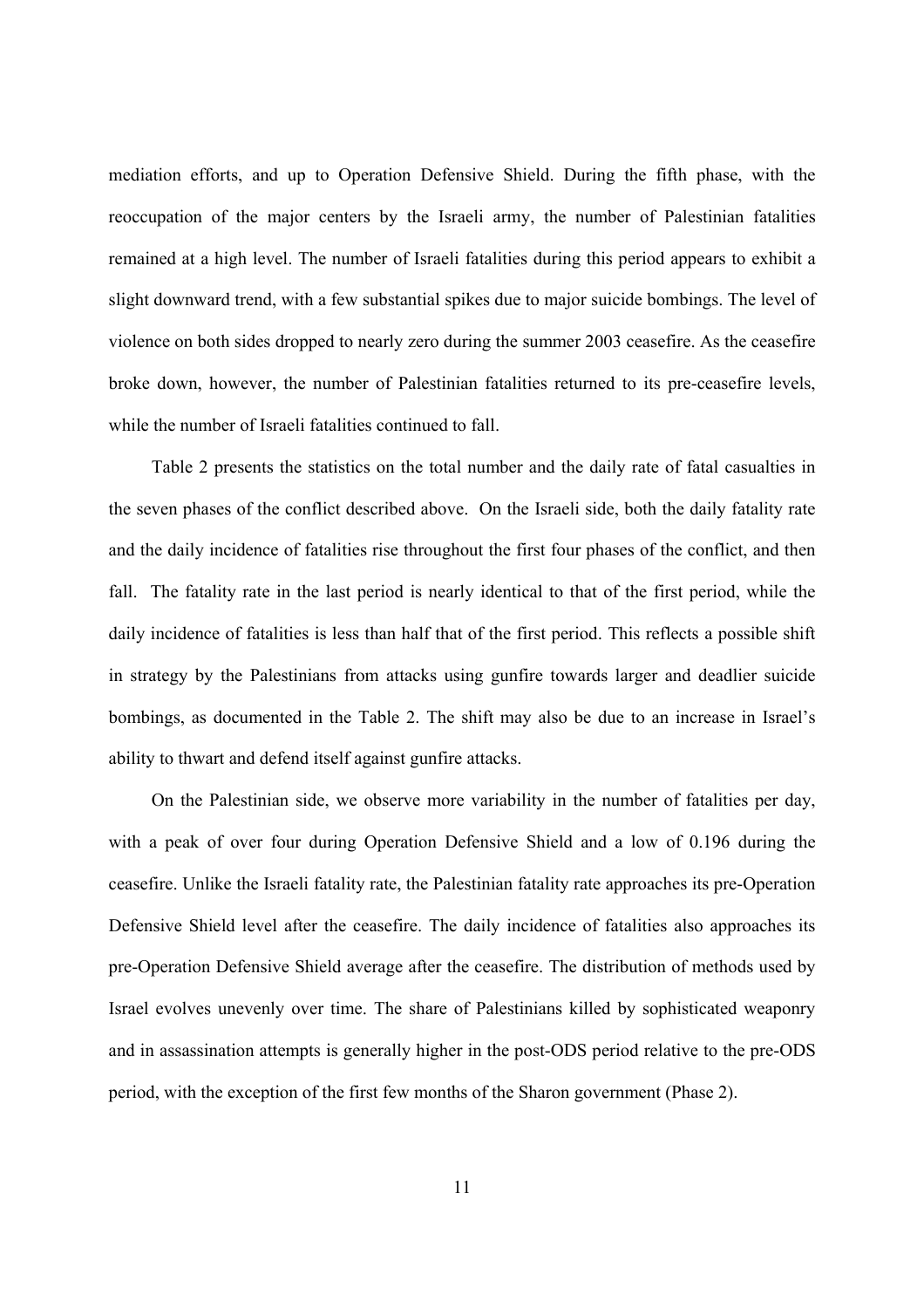#### **III. Theoretical and Empirical Framework**

We contend that three main factors may induce a dynamic link between violent incidents on the two sides of the conflict. First, violence by one side can have an *incapacitation* effect, if it limits the other side's capability to react. For example, Palestinian attacks against the IDF may reduce its capacity to respond. More plausibly, perhaps, Israeli targeted killings of key Palestinian leaders might reduce Palestinians' ability to carry out further attacks against Israel; this is the stated Israeli rationale for such actions.<sup>13</sup> Second, violence can have a *deterrent* effect, when one side refrains from using violence in fear of the other side's reaction. Finally, violence by one side can lead to a reaction by the other side through a *vengeance* effect, to the extent that one side wishes to dispense retribution in response to the fatal casualties it suffers.

Solving for a full dynamic and game-theoretic equilibrium of violent behavior based on these three motives is beyond the scope of this paper. Instead, we posit the existence of *empirical reaction functions* for both sides. Allowing for a time lag between action and reaction as well as other factors that may shift the reaction function yields, for the Israelis,

$$
Pal_t = f_t(Isr_{t-1},...,Isr_{t-p},Pal_{t-1},...Pal_{t-p}, X_t),
$$

and for the Palestinians.

$$
Isr_{t} = f_{p}(Pal_{t-1}, ... Pal_{t-p}, Isr_{t-1}, ..., Isr_{t-p}, \mathbf{X}_{t}),
$$

where  $Pal<sub>t</sub>$  and Isr<sub>t</sub> represent Palestinian and Israeli fatalities, respectively, at time t, p is the maximum number of lags that have a potentially non-zero effect, and  $X_t$  is a vector of structural variables that may shift the reaction function up or down or (if we were to add interactions between these variables and the lagged fatalities) change the parameters of the reaction function. Note that the dependent variable is fatalities of the *opposite* group. That is, for the Israeli

<sup>&</sup>lt;sup>13</sup> Assassinations of undercover Israeli General Security Service agents can be a form of violence on the Palestinian side that has an incapacitation effect. There have been a small number of such incidents in the current conflict.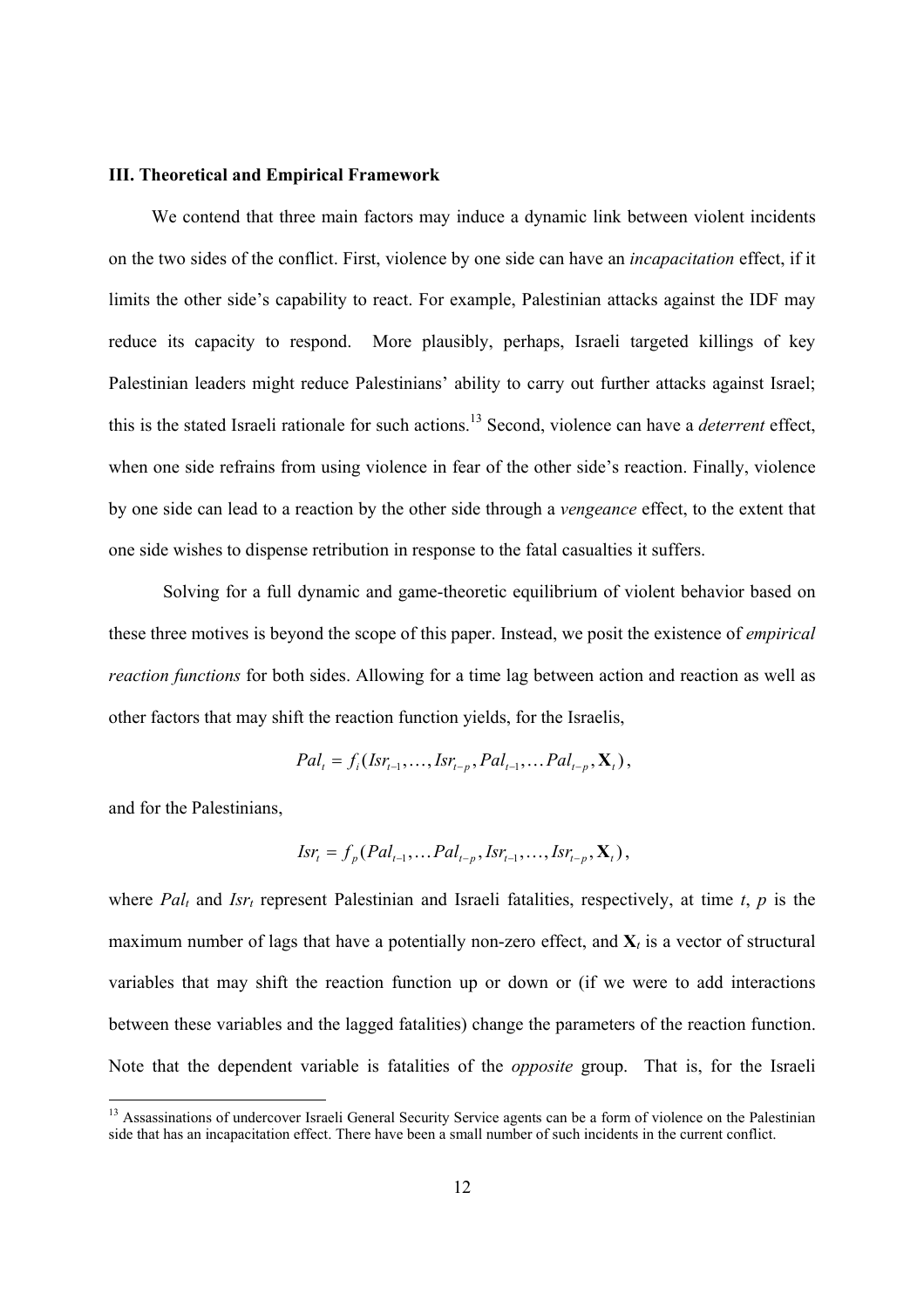reaction function the dependent variable is Palestinian fatalities, and vice versa. Our primary interest is the effect of "own" fatalities on fatalities of the opposite group.

To estimate the effect of Israeli violence on Palestinian violence and vice versa, we employ a vector autoregression (VAR) framework using the daily data from B'Tselem. Our basic specification is:

$$
\begin{pmatrix} Pal_t \\ Isr_t \end{pmatrix} = \mathbf{A}_0 + \mathbf{A}_1 \begin{pmatrix} Pal_{t-1} \\ Isr_{t-1} \end{pmatrix} + \ldots + \mathbf{A}_p \begin{pmatrix} Pal_{t-p} \\ Isr_{t-p} \end{pmatrix} + \mathbf{B} \mathbf{X}_t + \boldsymbol{\varepsilon}_t,
$$

where the A<sub>i</sub>'s and **B** are matrices of coefficients,  $X_t$  is a vector of exogenous variable, and  $\varepsilon_t$  is the vector error term. We look at two different specifications of the VAR: in the first specification (the *incidence* specification),  $Pal_t$  and  $Isr_t$  are dummies for whether there were any Palestinian and Israeli fatalities on day t; in the second (the levels specification)  $Pal<sub>t</sub>$  and Isr<sub>t</sub> are the total number of fatalities in day  $t$ . All models are estimated equation by equation with ordinary least squares and heteroskedasticity-consistent standard errors.<sup>14</sup>

This is inherently a reduced-form approach. Which of the three effects (incapacitation, deterrence, and vengeance) is dominant is an empirical question. We cannot estimate the magnitude of each effect, but instead estimate the net effect of all three. If the coefficients on the "own" fatality variables are negative, then the incapacitation and deterrence effects dominate while if they are positive then the vengeance effect is more important.

While the signs of the individual coefficients are of some interest, our primary focus is testing, overall, whether fatalities on one side of the conflict cause fatalities on the other side. That is, can we reasonably say that side A reacts to the actions of side B and vice versa? Our

<sup>&</sup>lt;sup>14</sup> Estimating the model equation by equation is equivalent to assuming that the off-diagonal terms of  $E(\varepsilon, \varepsilon)$  are equal to zero. Estimating the system jointly yields identical inferences. We have also estimated the models using a probit specification for the incidence regressions and zero-inflated Poisson specifications for the levels regressions reported below. This vielded no qualitative difference from the results presented here.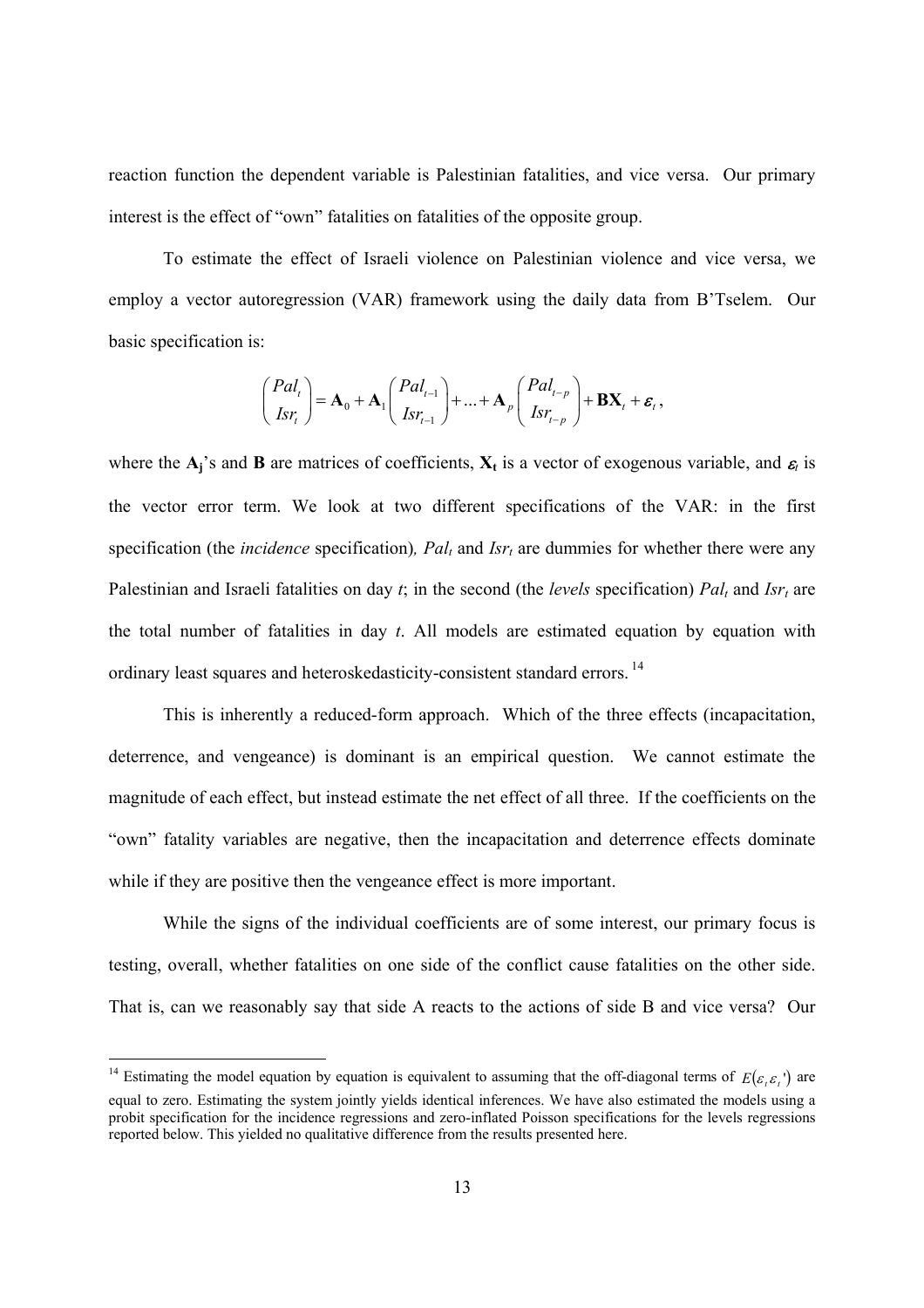main empirical tool for doing so is the Granger (1969) causality test. In a vector autoregression, a variable X is said not to Granger-cause Y if, conditional on lagged values of Y, lagged values of X have no predictive power for the current value of Y. In practice, the Granger tests amounts to a test of the joint significance of the coefficients on lagged values of  $X$  in a regression of  $Y$  on lagged values of Y and lagged values of X.

The primary issue is whether the Granger test can be given a true causal interpretation. This boils down to the standard exogeneity question: is the disturbance term in the equation for one's side fatalities correlated with past values of the opposite side's fatalities? While it is possible that there are factors that may induce a correlation between the regressors and the disturbance (e.g. an endogenous increase in Israeli preventive measures following an attack against Palestinians), it is the nature of the type of violence in this conflict that many of the realized fatalities are due to random elements. For example, did the suicide bomber enter a crowded or empty bus? Did the intended target of an assassination attempt sit in the front or the back of his car? Given these random factors, we suspect that endogeneity bias is unlikely to be quantitatively important for our results.<sup>15</sup>

#### **IV.** Results

Before estimating the regressions defined above, we first present nonparametric impulse response functions for both sides. We define the empirical Israeli and Palestinian response functions, respectively, as

<sup>&</sup>lt;sup>15</sup> It is possible that Granger causation runs in the opposite direction of true causation, especially with time series that reflect forward-looking behavior (e.g. stock prices Granger-cause dividends or Christmas cards Granger-cause Christmas). In our context, such forward-looking behavior could occur if the expected future level of violence on one side affected the other side's level of violence in the present. For example, if the Palestinians engaged in preemptive strikes in anticipation of an Israeli attack, then our finding of Palestinian violence Granger-causing Israeli violence would be incorrect. We view this scenario as fairly implausible.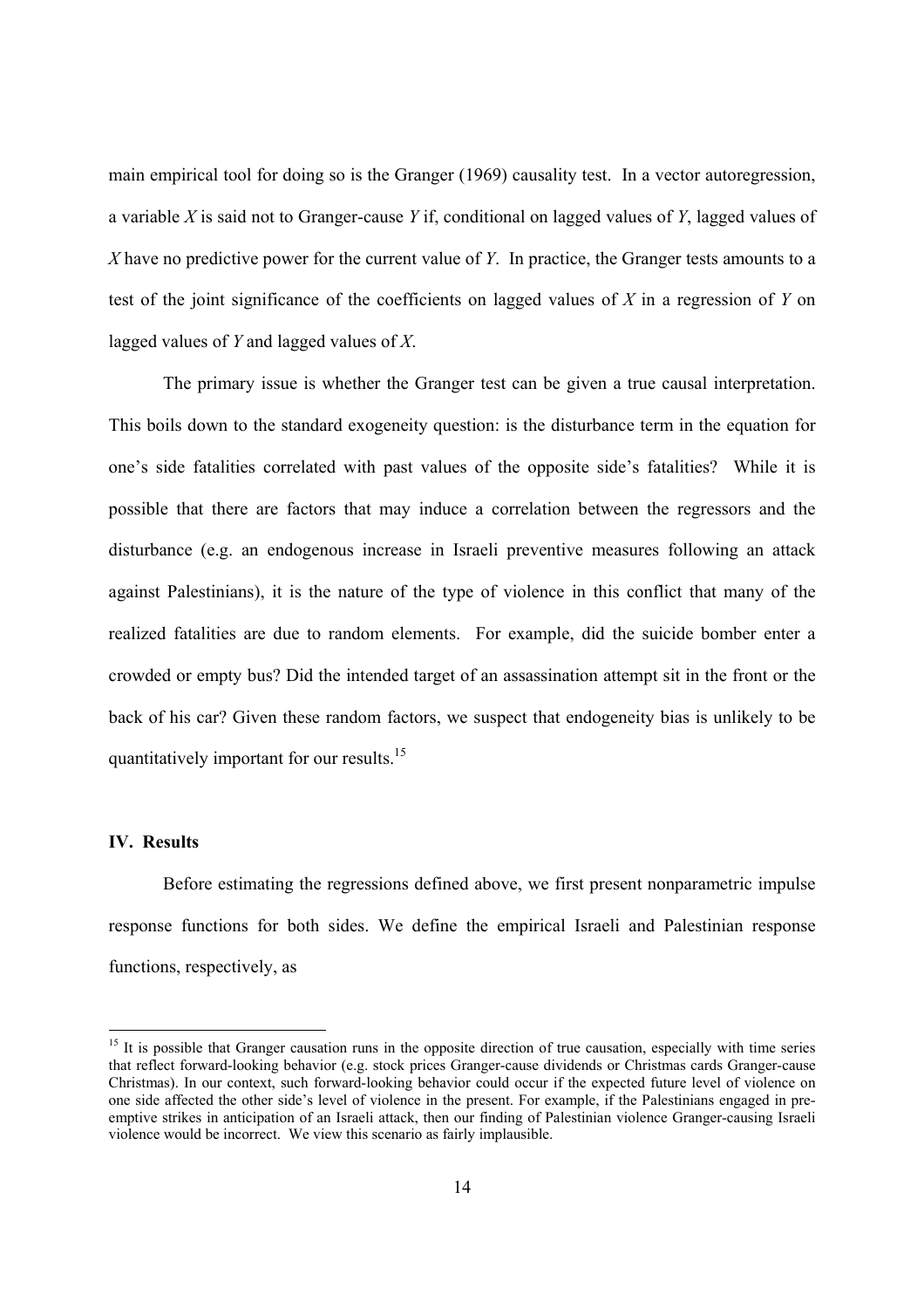$$
IsrRF_{t} = \frac{\sum_{s:I_{s-t}>0} P_{s}}{\sum_{s:I_{s-t}>0} 1} - \frac{1}{T} \sum_{s} P_{s}
$$
, and  

$$
PalkF_{t} = \frac{\sum_{s:P_{s-t}>0} I_{s}}{\sum_{s:P_{s-t}>0} 1} - \frac{1}{T} \sum_{s} I_{s}
$$
,

where  $P_s$  and  $I_s$  are the number of Palestinian and Israeli fatalities on day s. In words, the Israeli empirical response function at time  $t$  is the average number of Palestinian fatalities exactly  $t$  days after a day in which there was at least one Israeli fatality, minus the unconditional mean of Palestinian fatalities over the entire period. The empirical Palestinian impulse response function is defined similarly.

We present the empirical impulse response functions with 95 percent confidence bands in Figures 2a and 2b for the Israelis and Palestinians, respectively. The contrast between the two response functions is striking. The Israeli response function shows that the number of Palestinian fatalities is above the mean for the first 38 days after a day with Israeli fatalities and that this difference is statistically significant for the first 10 of those days. The Palestinian response is never statistically significant, although it is positive for 26 out of the first 31 days. The magnitude of the Israeli response, on average, is about 17 times larger than the Palestinian response for the first 10 lags and about 15 times larger for all 60 lags shown in the figures.

In Table 3 we present the coefficients of the Israeli reaction functions, estimated from a VAR model with fourteen lags. The first column presents results using the incidence of any Palestinian deaths as the dependent variable, with lagged values of the incidence of any Israeli and Palestinian deaths as the explanatory variables. The results indicate that the Israelis react in a statistically significant and regular way on the first and fifth days after a fatal Palestinian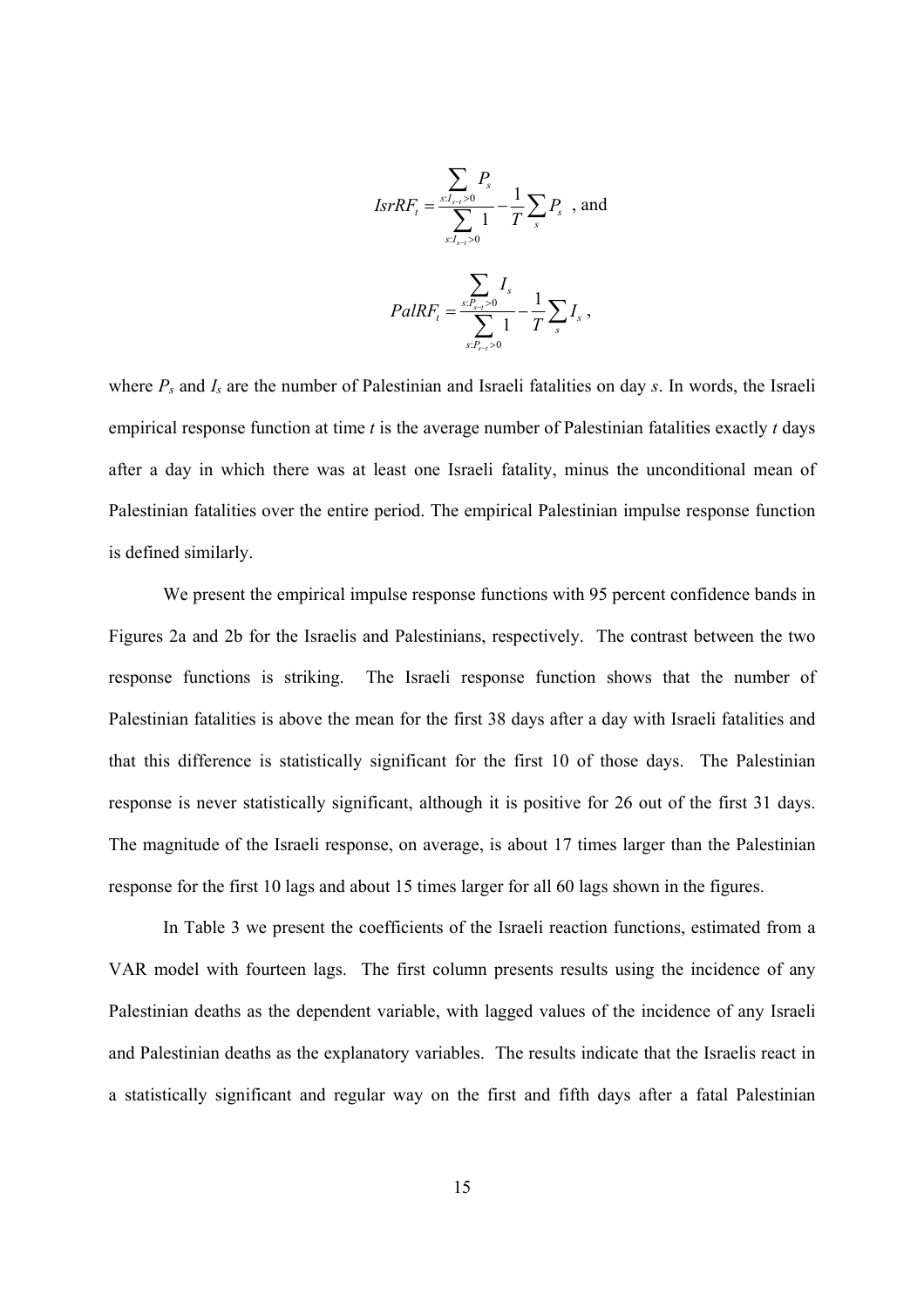attack, with a 7.6 percent higher probability of any Palestinian fatalities on the first day, and a 6.7 percent higher probability on the fifth day after a fatal Palestinian attack. The lack of any negative and statistically significant coefficients suggests that Palestinian attacks do not have a net deterrent or incapacitation effect. While the pattern of reaction is of some interest, our primary focus is on the test of Granger causality, reported in the penultimate line of the table. We find clear evidence that the incidence of fatal Palestinian attacks Granger-causes an Israeli response leading to the death of Palestinians.

In the second column of Table 3 we add indicators for the days of the week and the seven periods described earlier (the initial period, that of Ehud Barak's government, is the reference period). We also add a variable indicating the cumulative length of the separation barrier dividing the West Bank from Israel.<sup>16</sup> The patterns that emerge from these coefficients are (not surprisingly) consistent with those in Figure 2: in particular, there is a decline in the incidence of violence against Palestinians, relative to the first period, during the initial period of the first Sharon government as well as during the declared ceasefire in mid-2003. As in the model without these additional controls, we find higher probabilities of fatal Israel attacks in the Occupied Territories one, four, five and nine days after a fatal attack against Israelis. The inclusion of period dummy variables and the length of the separation barrier does not mitigate our finding of Granger causality from the incidence of fatal Palestinian attacks to the incidence of fatal Israeli attacks.

In the third and fourth columns of Table 3, we estimate the levels version of the VAR. Here we find that there is some variation in the magnitude of the Israeli response to Israeli fatalities. The most violent response comes 5 days after a Palestinian attack, with each Israeli

<sup>&</sup>lt;sup>16</sup> This variable was constructed using detailed data on the dates of completed construction and the length of each segment of the separation barrier, provided by the Israeli Ministry of Defense.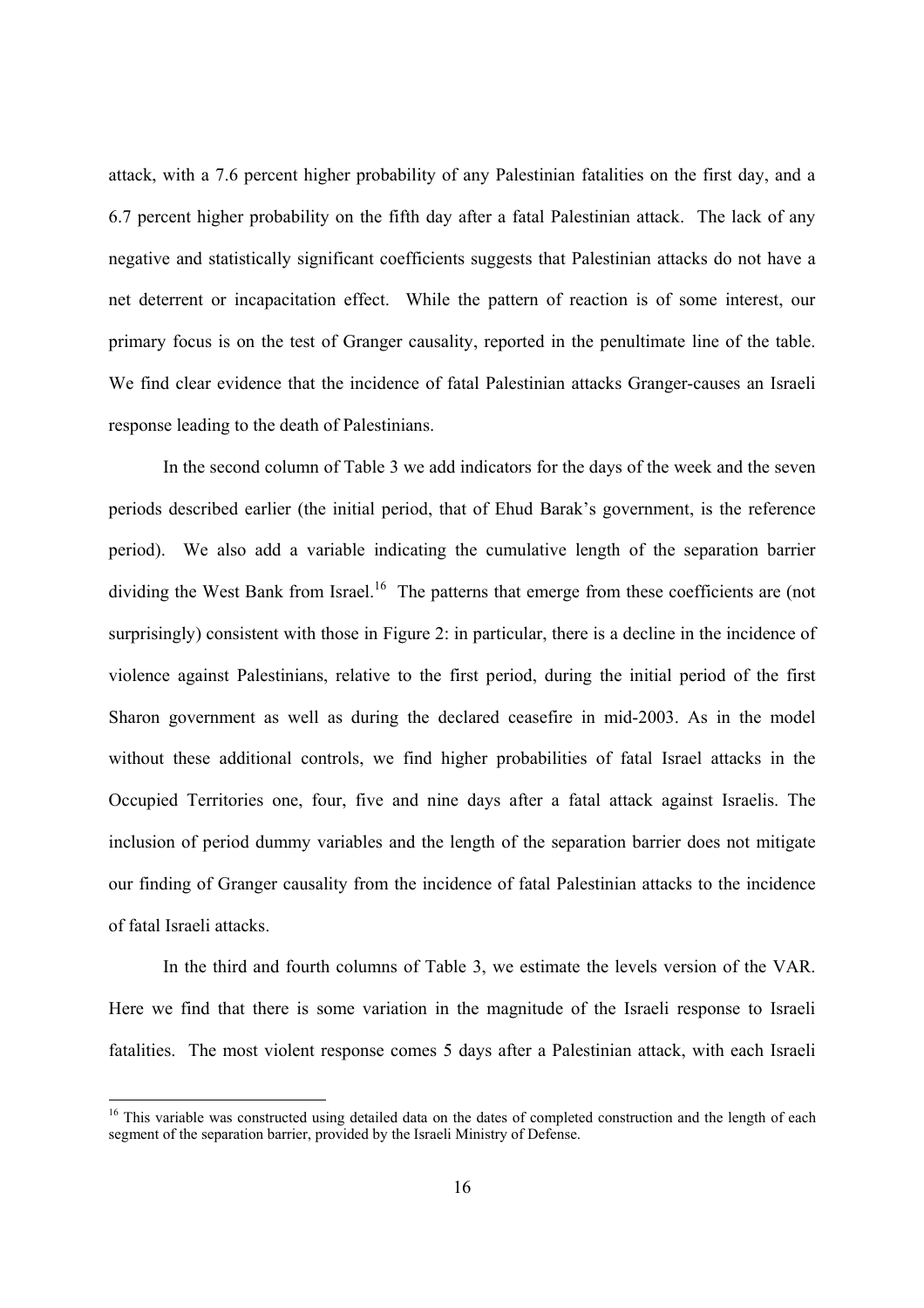fatal casualty leading to 0.213 additional Palestinian fatalities. In Column 4 we find that there has been a substantial reduction in the magnitude of Israeli attacks since Operation Defensive Shield. As with the incidence regressions, we find that the level of Palestinian attacks against Israelis Granger-causes an Israeli response.

We present estimates of the Palestinian reaction function for both incidence and levels in Table 4. While we find some degree of serial correlation in the Palestinians' attacks on Israelis, we find no support for the hypothesis that Israel's actions Granger-cause a Palestinian response. Moreover, we estimate no negative and statistically significant coefficients and therefore find no evidence that Israeli attacks against Palestinians have a net short-term deterrent or incapacitation effect. It is interesting to note, however, that while the incidence of Palestinian attacks against Israelis has declined since Operation Defensive Shield, the daily average number of Israelis killed has increased (although not statistically significantly) since then. This result mirrors our findings from Table 2, in which we documented a shift in the balance of Israeli fatalities between shooting and suicide attacks, which typically yield a higher number of fatalities. We also find that the separation barrier has little effect on the probability and magnitude of deadly Palestinian attacks against Israelis, once the period effects are controlled for.<sup>17</sup> We are cautious about interpreting this finding as conclusive regarding the effectiveness of the barrier, however. It is possible that it will be effective in reducing Palestinian violence within Israel only when it is complete. It is also possible that more geographic detail on the location of the barrier and Israeli fatalities would affect our conclusions, but such an analysis is beyond the scope of this paper.

Taking the results of Tables 3 and 4 together, we find there is strong evidence that the Israelis react in a significant and predictable way to Palestinian violence against them, but that

 $17$  The coefficient on the separation barrier is negative and statistically significant in both the incidence and levels regression when we do not include the period dummy variables.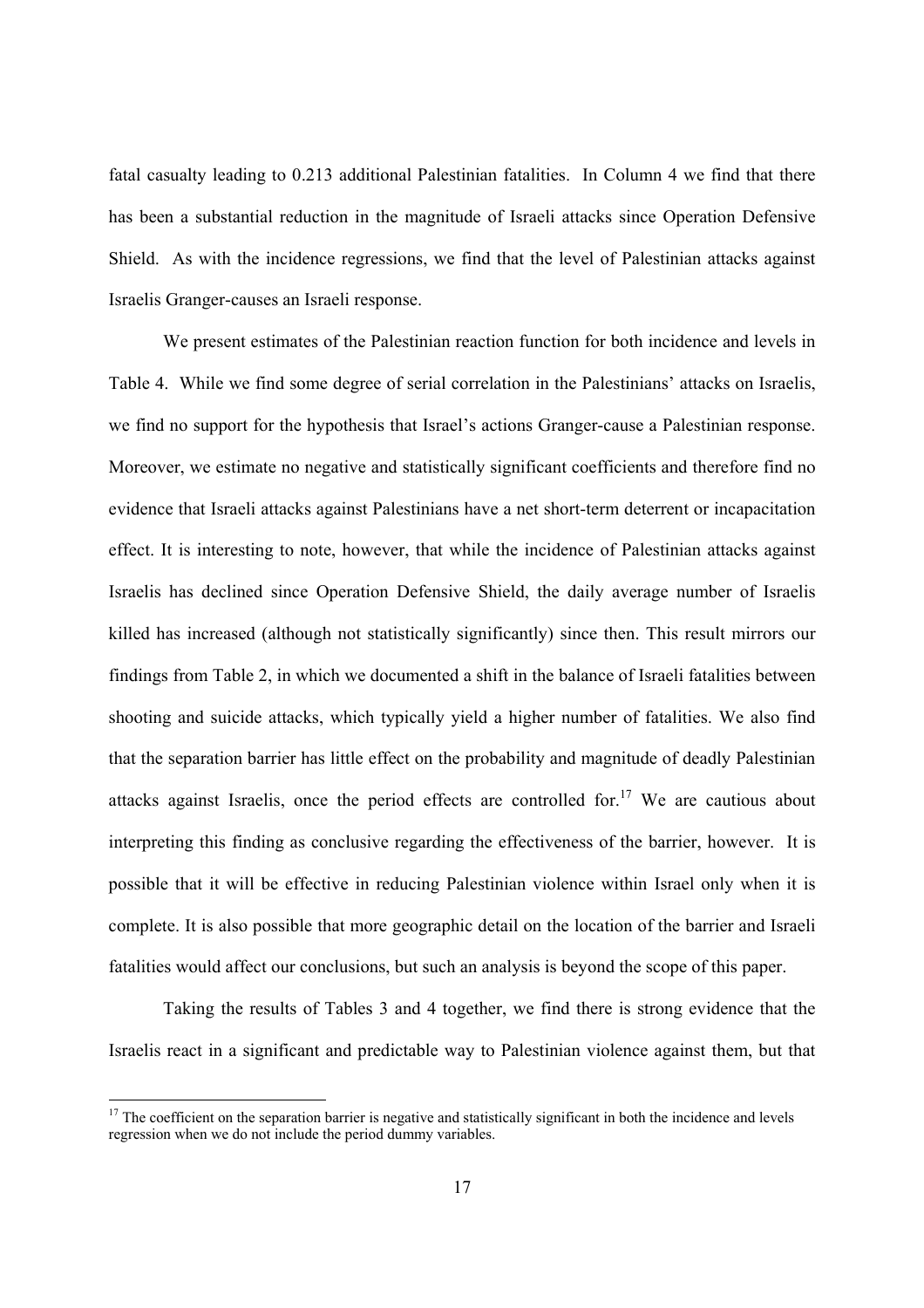there is no evidence that the Palestinians react to Israeli violence. This stands in contrast to the popular notion that the Israelis and Palestinians are engaged in a "tit-for-tat" cycle of violence.

Previous research (Stock and Watson, 1989) has shown that conclusions about Granger causality may be sensitive to the choice of the lag structure for the independent variables as well as the lagged values of the dependent variable. To examine this issue, we estimated the incidence and levels regressions that include the day-of-week and period indicators as well as the length of the separation barrier for a variety of combinations of 4, 7, 14, and 21-day lag structures. We present the  $\chi^2$  statistics for the tests of Granger causality in these models in Table 5. We find no evidence that our conclusions regarding the lack of a Palestinian response to Israeli violence is sensitive to the choice of lag structure. We continue to find that Palestinian violence Granger-causes an Israeli response in all of the incidence specifications and in the levels specifications with 14 lags or fewer. Although we cannot reject the null hypothesis of no Granger causality in the specifications with 21 lags, it is well known that adding lags can reduce the power of the Granger test.<sup>18</sup>

It may be that using days as our unit of observation masks some broader features of the data, particularly for the Palestinians, and that our results are sensitive to the frequency at which we aggregate fatalities. The decentralized and factional nature of the Palestinian side may dictate longer or less regular response times that may not be captured at a daily frequency. To explore this possibility, in Table 6 we present Granger causality statistics from the Israeli and Palestinian reaction functions estimated at weekly, bi-weekly, and monthly frequencies. Because there is very little variation in incidence at these frequencies, we present only results for regressions using levels. We do not find a significant response by the Palestinians at any

 $^{18}$  In these specifications the first 14 lags are always jointly significantly different from zero.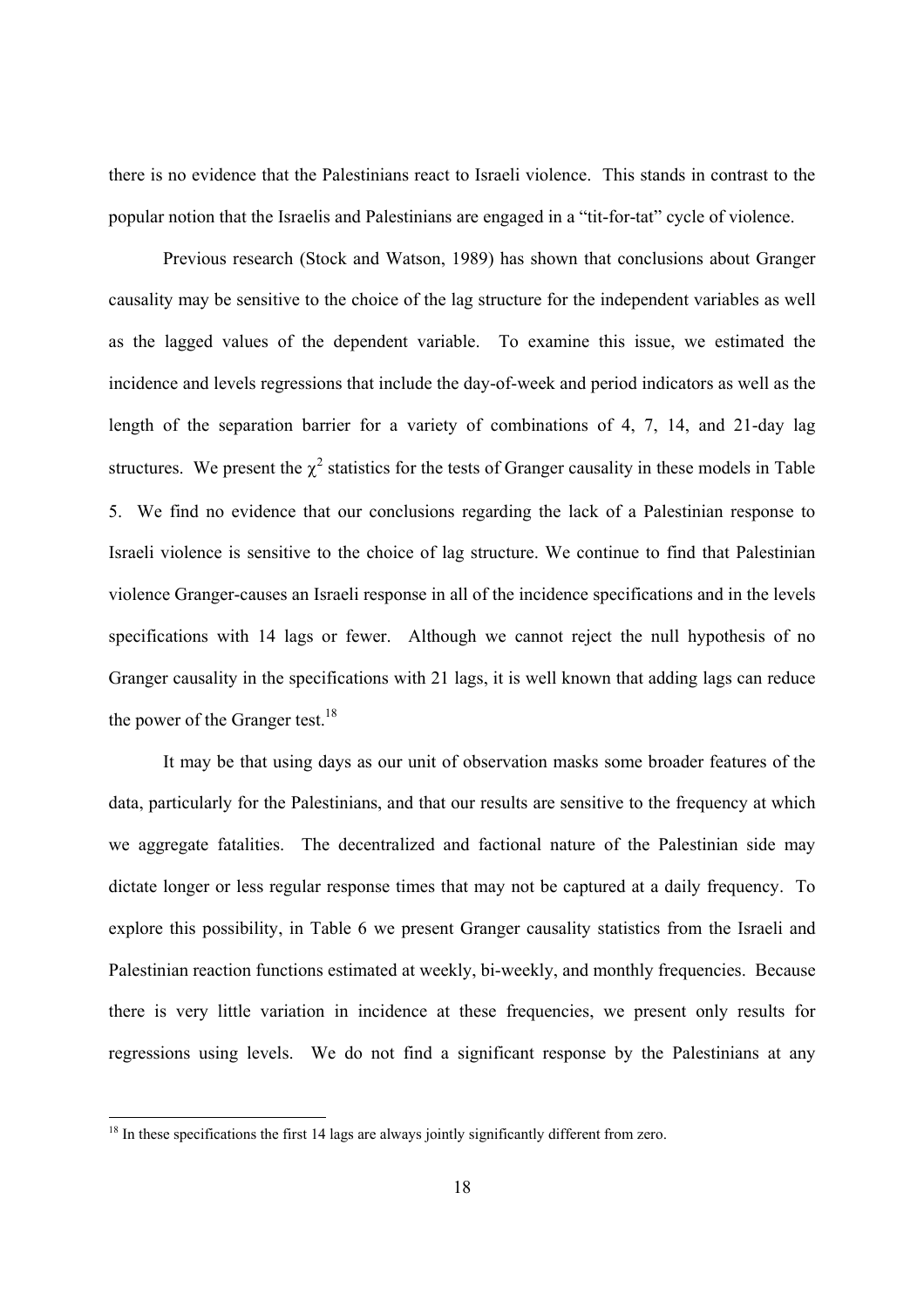frequency, lending weight to our finding that Israeli violence does not Granger-cause a Palestinian response. Using weekly data, we continue to find that Palestinian violence Grangercauses an Israeli response using models with both two weeks and four weeks of lags, although the model with two lags is only significant at the 10.1 percent level. While not shown in the table, the coefficient on the first week's lag is always substantially larger than the coefficient on the other week(s). At the bi-weekly frequency, we do not find a significant Israeli response, while we do find a significant response at the monthly frequency.

An alternative way of assessing the sensitivity of our results to the degree of time aggregation is to continue using daily incidence or levels of fatalities as the dependent variable, while using as regressors the *sum* (over days  $t-1$  to  $t-7$  and  $t-8$  to  $t-14$ ) of the lagged values of the fatality variables. This specification preserves the large number of observations available, while also providing a parsimonious specification that captures the essential features of the data. This is essentially a version of the regression with 14 daily lags in which we restrict the coefficients on the first seven lags to be equal and the coefficients on the second seven lags to be equal. Note that in the levels regression the right hand side variables represent the cumulative number of fatalities in the past two weeks, while in the incidence regressions, the regressors represent the number of days in the past week in which there was at least one deadly incident.

The results of this "smoothed" estimation are presented in the top panel of Table 7. All models include the period and day-of-week dummy variables as well as the length of the separation barrier. Not surprisingly, the results are extremely similar to those presented in Tables 3 and 4. We continue to find that Israel has a strong reaction to violence against Israelis in the first (and second) week after the occurrence of Israeli fatalities while there is no evidence that Palestinians react to violence against them. We use this specification throughout the rest of the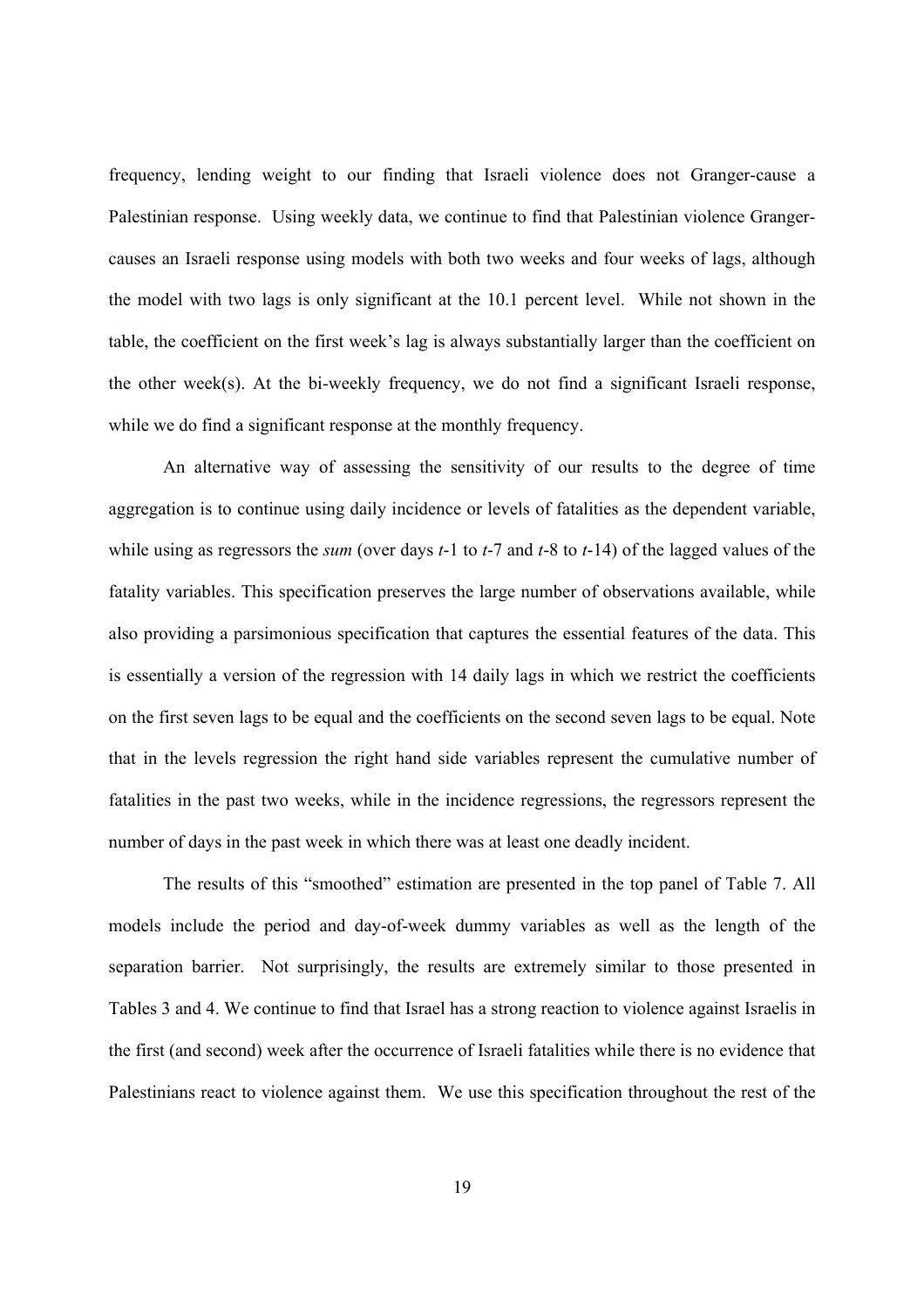paper, although none of our results are sensitive to using the smoothed specification or one that uses two weeks of lagged daily variables.

In Table 2 we showed that there is substantial variation over time in the level of violence committed by both sides, and the time period dummies in the regressions of Tables 3 and 4 confirm this. It is also possible that the parameters of the reaction function have changed over time. To explore this, we estimate versions of the smoothed regressions allowing the parameters of the reaction function to vary by period. Because Operation Defensive Shield signaled a change in IDF policy and ushered in continuous IDF presence in the Occupied Territories, we divide the data into three periods: before, during, and after Operation Defensive Shield.

The results split by period are presented in Table 8. Our conclusion regarding Grangercausation of Palestinian violence to Israeli violence holds for all three periods in both the incidence and the levels regression. In neither specification do we reject the null hypothesis that the coefficients are equal in all periods, even though it appears that the magnitude of the Israeli response is larger during Operation Defensive Shield. On the Palestinian side, there is little evidence that Israeli violence Granger-causes a Palestinian response in any of the periods, with the possible exception of the pre-ODS period in the levels regression, where the p-value on the Granger causality test is 0.108. As with the Israeli regression, we never reject the hypothesis that the parameters are equal in all three periods. Despite the variation in the intensity of violence over the course of the conflict, it appears that the parameters of the two sides' response functions are constant over time

We have also investigated whether there is a differential Israeli response by type and location of the fatalities. We found little evidence to suggest that the parameters of the Israeli reaction function were different depending on whether civilians or security forces were killed, or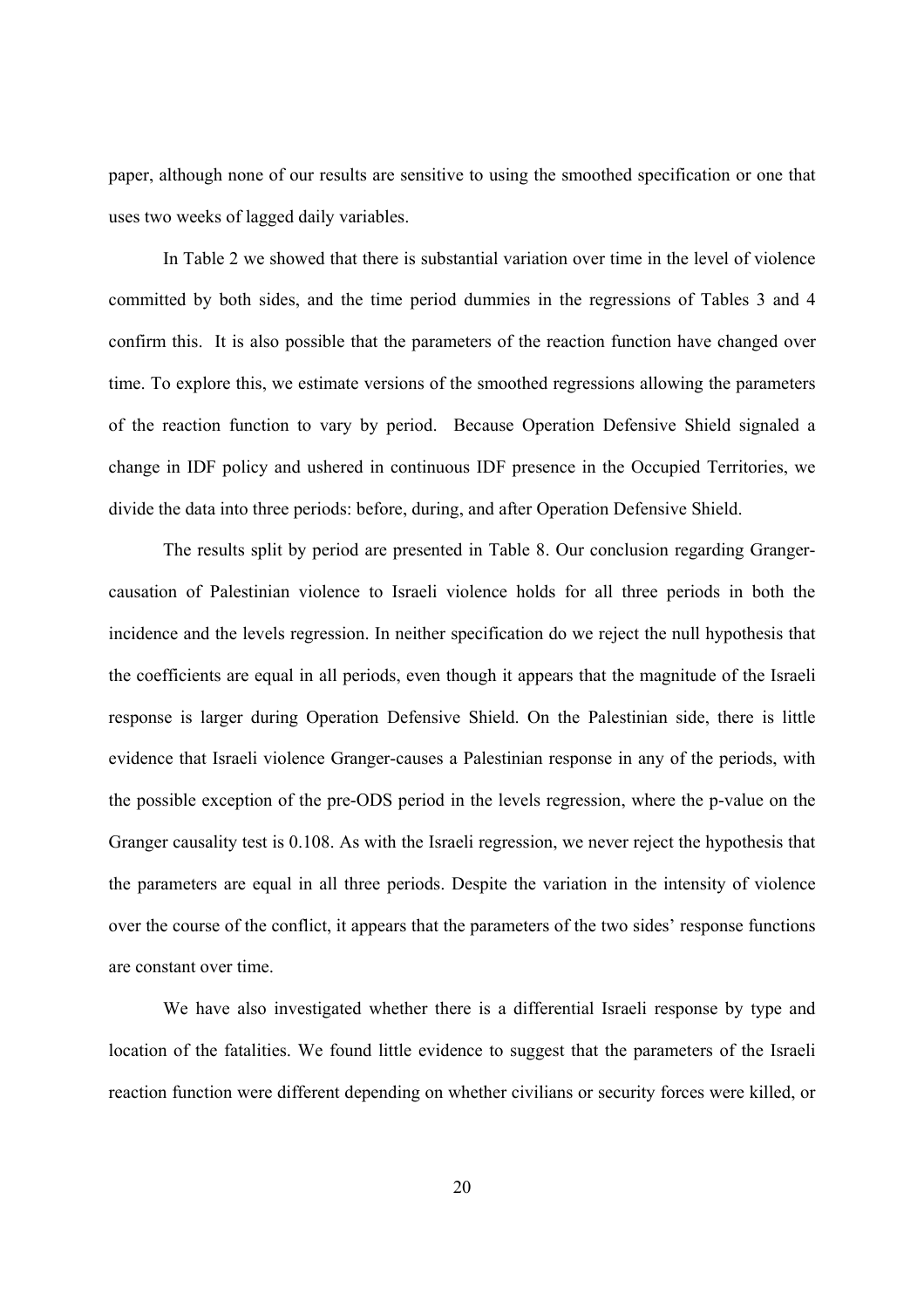whether the fatalities occurred within Israel or in the Occupied Territories. Similarly, there was no evidence that Palestinians reacted differently to deaths of women and children versus adult men, or that they chose different targets in response to Israeli violence. These results are not reported here and are available upon request.

#### **V. Suicide Bombings and Assassinations**

Perhaps the most well-known feature of the Second Intifada has been the regular use of suicide bombings as a means of inflicting fatalities within Israel. At the same time, Israel has attempted a series of assassinations of leaders of Palestinian groups such as Hamas, Islamic Jihad, and the Al-Aqsa Martyr Brigades. In this section we examine whether the two sides react to these specific events in a different way than to fatalities inflicted by more conventional means. One of the advantages of this analysis is that for both types of events we can identify in the data both successful and unsuccessful attempts: this allows us to glean some information onto how the two sides react not only to *realized* levels of violence, but also to *intended* violence. In addition, both the timing and the success of a suicide or an assassination attempt depend to a large extent on random factors, strengthening the causal interpretation of the results.

We first examine how Israel has reacted to suicide attacks by the Palestinians. We obtained from B'tselem a file recording all Palestinian suicide bombers during the course of the second Intifada. A suicide bomber is defined as the person who carried the explosive device that caused his or her death, or was present in a car when it exploded. The data include information on all suicide bombers, regardless of whether they managed to inflict any fatalities on the Israeli side. We define a successful attempt as a suicide attack that resulted in at least one Israeli fatality. We then regress either the daily incidence of Palestinian fatalities or the daily number of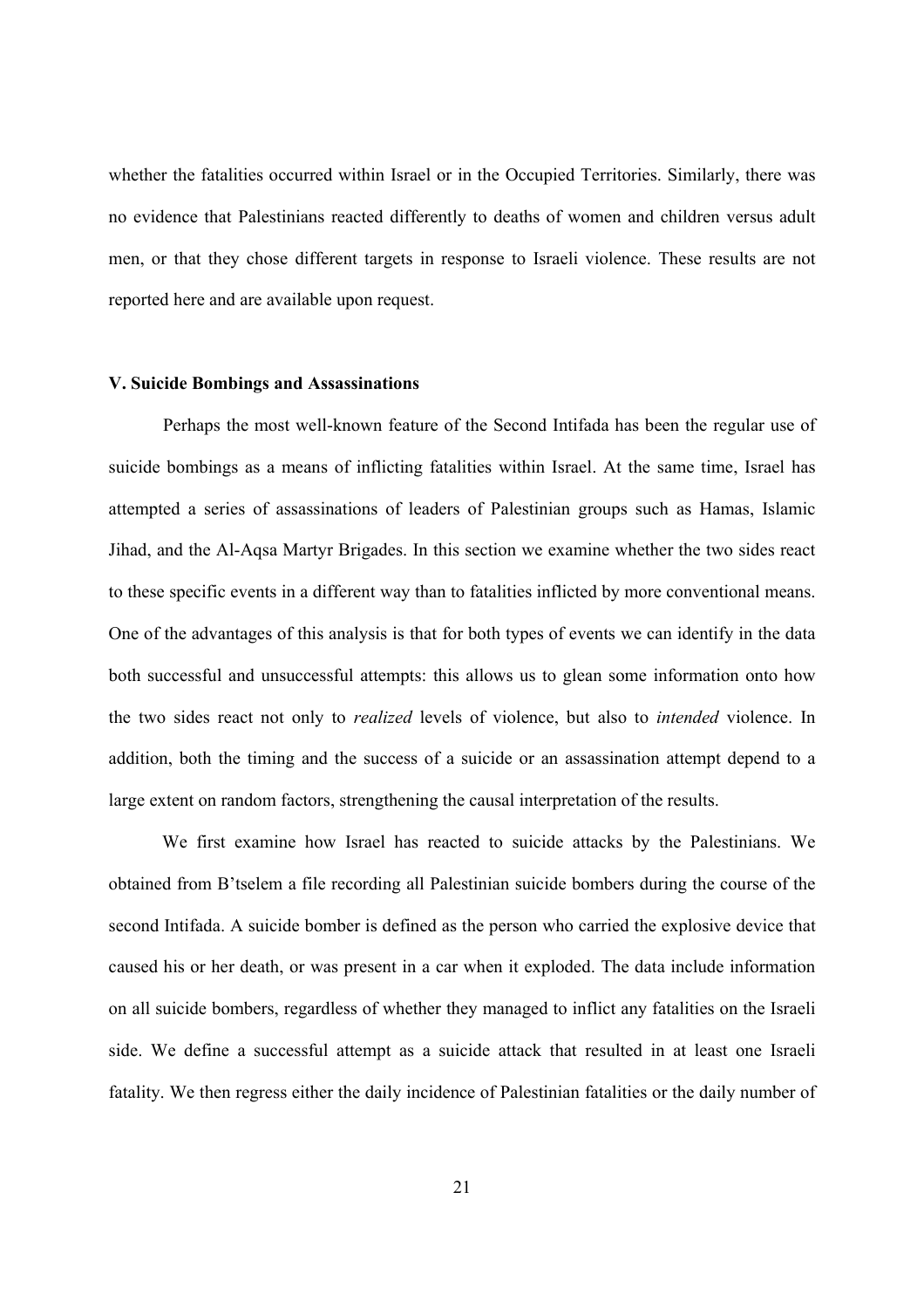Palestinian fatalities on the number of days (out of the past 14 days) with successful suicide attacks, the number of days with unsuccessful suicide attacks, and the number of days with Israeli fatalities that are not a result of a suicide attack. We control for smoothed lags of the dependent variable, the period and day of week indicators, and the length of the separation barrier. The results are presented in Table 9.

The incidence of Palestinian fatalities appears not to be affected by either successful or failed suicide attempts in the first week after the event, while there is some effect of successful attempts in the second week. On the other hand, the number of Palestinian fatalities increases significantly in the first week after a successful suicide attempt, while it is not affected by failed suicide attempts. These results suggest that Israel does not change its overall level of activity, but does increase the intensity of its military actions in response to successful suicide attempts.

We next consider the Palestinians' reaction to Israeli assassination attempts. Since the beginning of the Second Intifada. Israel has carried out more than one hundred assassination attempts, directed at both military and political targets of all ranks. We obtained the data on assassination attempts used by Zussman and Zussman (2005). Using data from four different sources (both Israeli and Palestinian), these authors have compiled a list of all assassination attempts carried out by Israel from September 2000 to 30 April 2004. The data record the date and circumstances of each assassination attempt, the identity and the organizational affiliation of the target, whether the target was killed, and the total number of fatalities caused by the assassination attempt. We define an attempt as successful if the target is killed. As in the previous table we regress either the daily incidence or the daily number of Israeli fatalities on the number of days (out of the past 14 days) with successful assassination attempts, the number of days with unsuccessful assassination attempts, and the number of days with Palestinian fatalities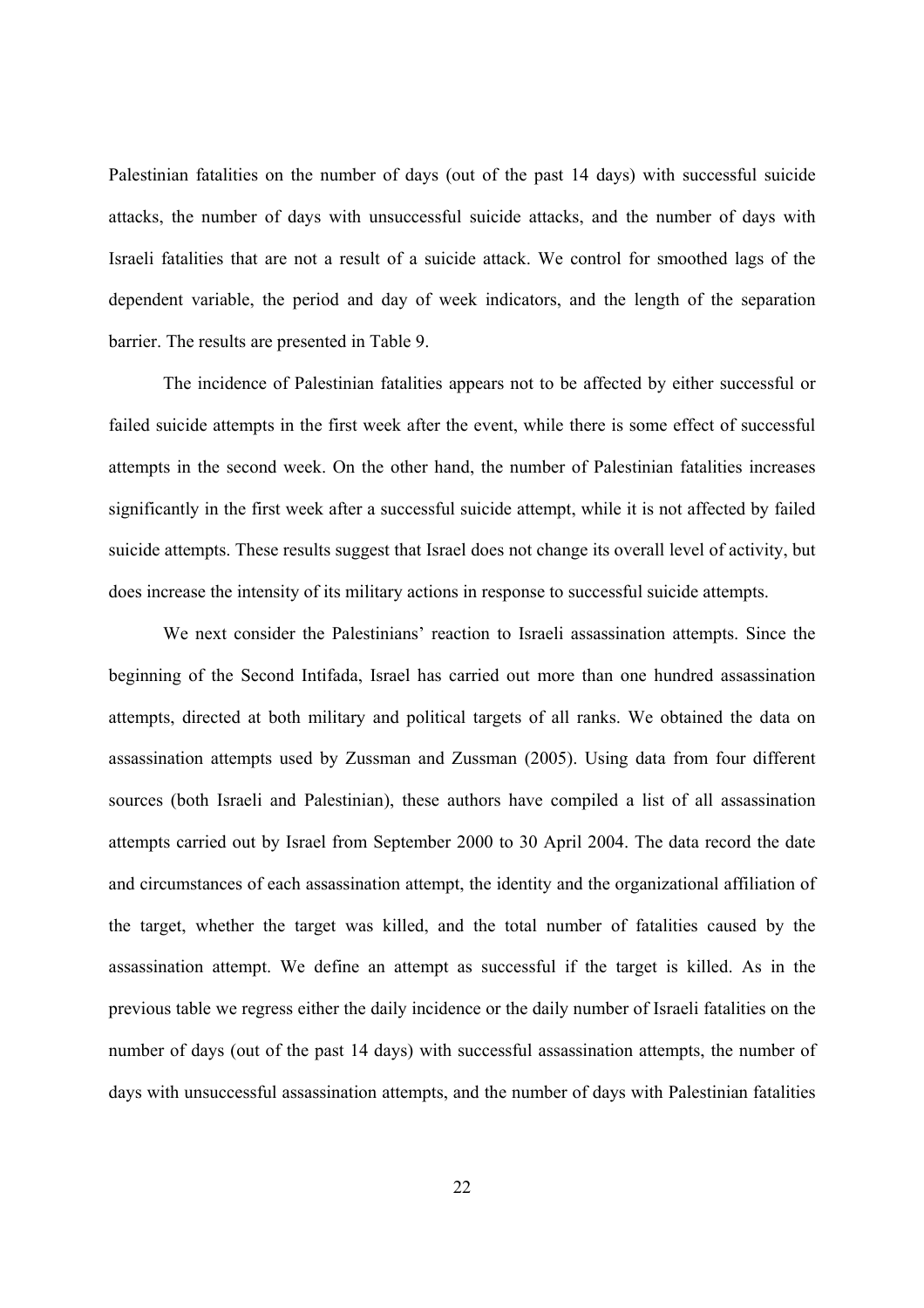that are not the result of an assassination attempt. We control for smoothed lags of Israeli fatalities, the period and day of week indicators, and the length of the separation barrier.

Table 10 presents the results of these regressions when the dependent variable includes any type of Israeli fatality. We find that failed assassinations significantly raise the probability of Israeli fatalities in the first week after the attempt, while successful assassinations lower it  $(p$ value of 0.083). This pattern is reinforced when we look at the levels specification: successful assassination attempts have a large and statistically significant negative effect on the number of Israeli fatalities in the first week after the attempt, and a smaller (and insignificant) positive effect in the second week. By contrast, there seems to be no effect of failed attempts on the level of Israeli fatalities. The results on the effect of successful attempts suggest that assassinations do have an incapacitation effect and reduce the probability and magnitude of attacks against Israelis. In contrast, the results on failed attempts suggest that these raise the Palestinians' motivation to carry out attacks against any type of Israeli targets, without much consideration for the scale of the attack.

In Table 11, we probe deeper into this issue by looking separately at the effect of assassination attempts on Israeli fatalities in suicide attempts and on all other fatalities. The results broadly confirm our previous conjecture. Successful assassination attempts have a large and statistically significant negative effect on the incidence and the levels of Israeli fatalities in suicide bombings, while they do not affect the level of violence against other Israeli targets. Failed assassination attempts have only a marginally negative effect on suicide bombings and significantly increase the probability of attacks against other Israeli targets, but not their magnitude.

23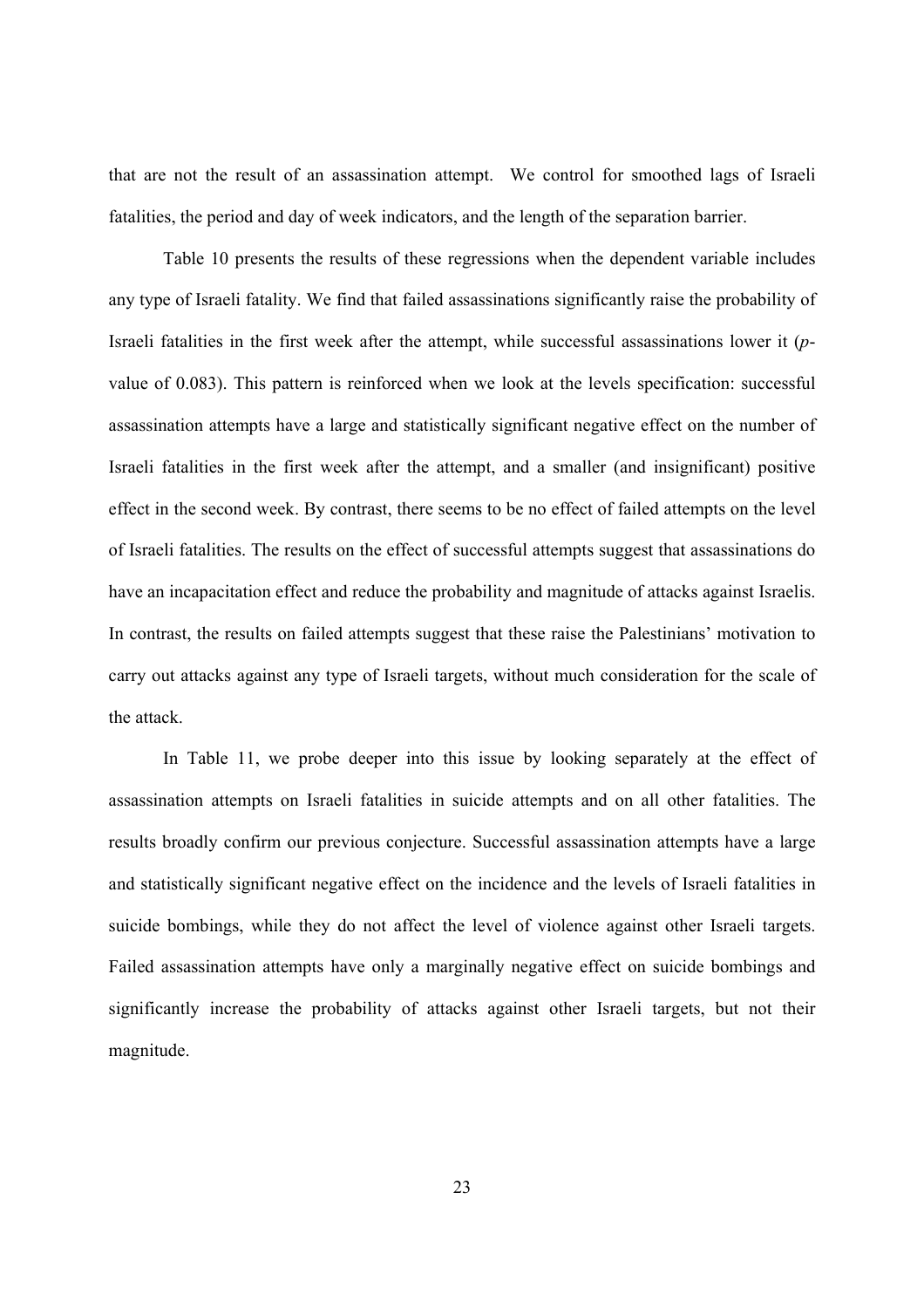#### **VI. Discussion**

We have consistently found that Palestinian violence cannot be predicted by past Israeli violence. One potential explanation for this finding is that the Palestinians do try to react, but are unable to do so effectively because of Israeli countermeasures. For example, it is possible that Israel, anticipating a Palestinian reaction, steps up its preventive measures to thwart any possible Palestinian response. These can take the form of more frequent roadblocks, tighter restrictions on the movement of Palestinians within the Occupied Territories and from the Territories into Israel, and increased presence and alertness of the Israeli security forces in crowded areas. This scenario would imply that an important explanatory variable is omitted from the equation specifying Palestinian violence and it would therefore be incorrect to give a causal interpretation to the coefficients of the Palestinian reaction function

To counter this concern, we would like to include some measure of Israeli alertness or vigilance in the Palestinian reaction functions. One possibility is to proxy for vigilance with data on restrictions to movement of Palestinian civilians at Israeli checkpoints throughout the Occupied Territories. The United Nations Office for Coordination of Humanitarian Affairs (OCHA) has compiled a series of verbal reports on restrictions to movement of Palestinians in the Occupied Territories and from the Occupied Territories to Israel. In particular, the "Weekly Briefing Notes" section on the OCHA website records, on a daily basis, whether there were any restrictions to the movement of Palestinians at each of 88 checkpoints in the West Bank and Gaza. We hand-coded the data, assigning to each checkpoint a value ranging from 1 (completely closed) to 5 (completely open).<sup>19</sup> The data is available from October 1, 2003 up to the end of our sample period. We excluded checkpoints that appear in the OCHA reports for a total of less than

<sup>&</sup>lt;sup>19</sup> In the Appendix we give some examples of how we transformed the verbal descriptions in the OCHA reports into a numeric scale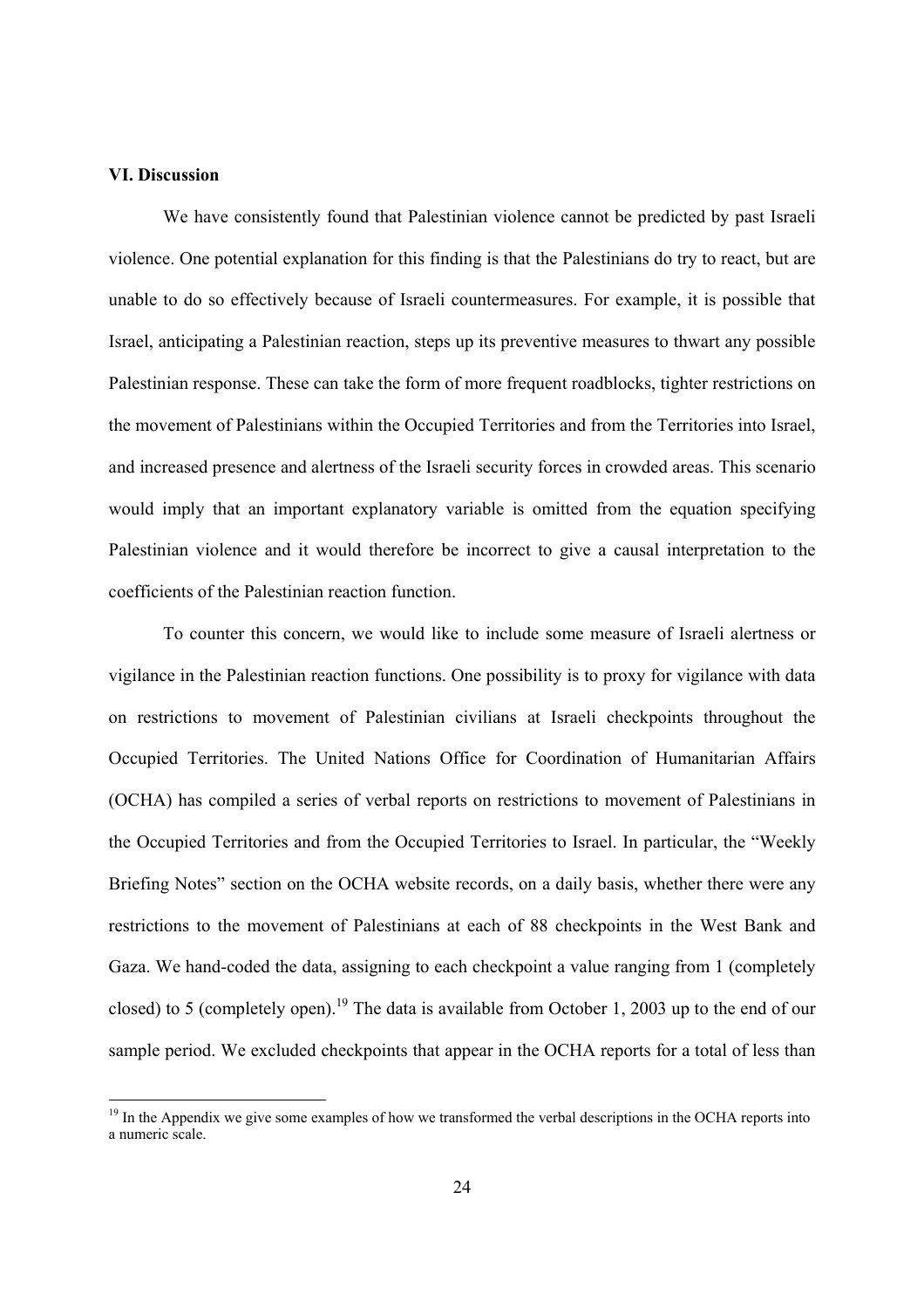365 days, leaving a total of 45 checkpoints in our sample.<sup>20</sup> We then calculated for each day the fraction of checkpoints that were completely closed, and used that as our measure of Israeli vigilance. We note that often a checkpoint was completely closed because of a "hot" security warning, leading us to believe that the measure we use is indeed a good proxy for Israeli vigilance. The average percentage of checkpoints that were completely closed was 15.6 percent, with a standard deviation of 5.6 percent.

In the first column of Table 12, we first present regressions of the fraction of checkpoints closed on lagged Palestinian and Israel fatalities.<sup>21</sup> We find that checkpoint closings are positively associated with lagged Palestinian fatalities, meaning that Israel does impose tighter restrictions to the movement of Palestinians after it has inflicted a high number of Palestinian fatalities. This suggests that our constructed measure of border closings is not an unreasonable proxy for Israeli vigilance. Interestingly, we also find that lagged Israeli fatalities are strongly positively associated with closings, suggesting that to some extent Israel uses closings as a retaliatory measure against Palestinian violence.

In columns  $(3)$  and  $(5)$  we replicate our results on the Palestinian reaction functions from Table 7 for the period from 1 October 2003 to 15 January 2005, the period for which we have data on checkpoint closings. As in Table 7, none of the coefficients on lagged Palestinian fatalities is individually or jointly statistically significant in either the incidence or levels regressions. In columns (4) and (6) we add the closure variable to these regressions. In the incidence regressions we find that the closure variable is not statistically significant while in the levels regression it is, with more border closings somewhat surprisingly leading to more Israeli

<sup>&</sup>lt;sup>20</sup> These are presumably the most important checkpoints in the Occupied Territories. Our results are not sensitive to using all 88 checkpoints, or only checkpoints in the West Bank, or only checkpoints on the border between the Territories and Israel.

<sup>&</sup>lt;sup>21</sup> The results for the association of border closings and lagged incidence of Israeli and Palestinian fatalities are qualitatively similar and are available from the authors by request.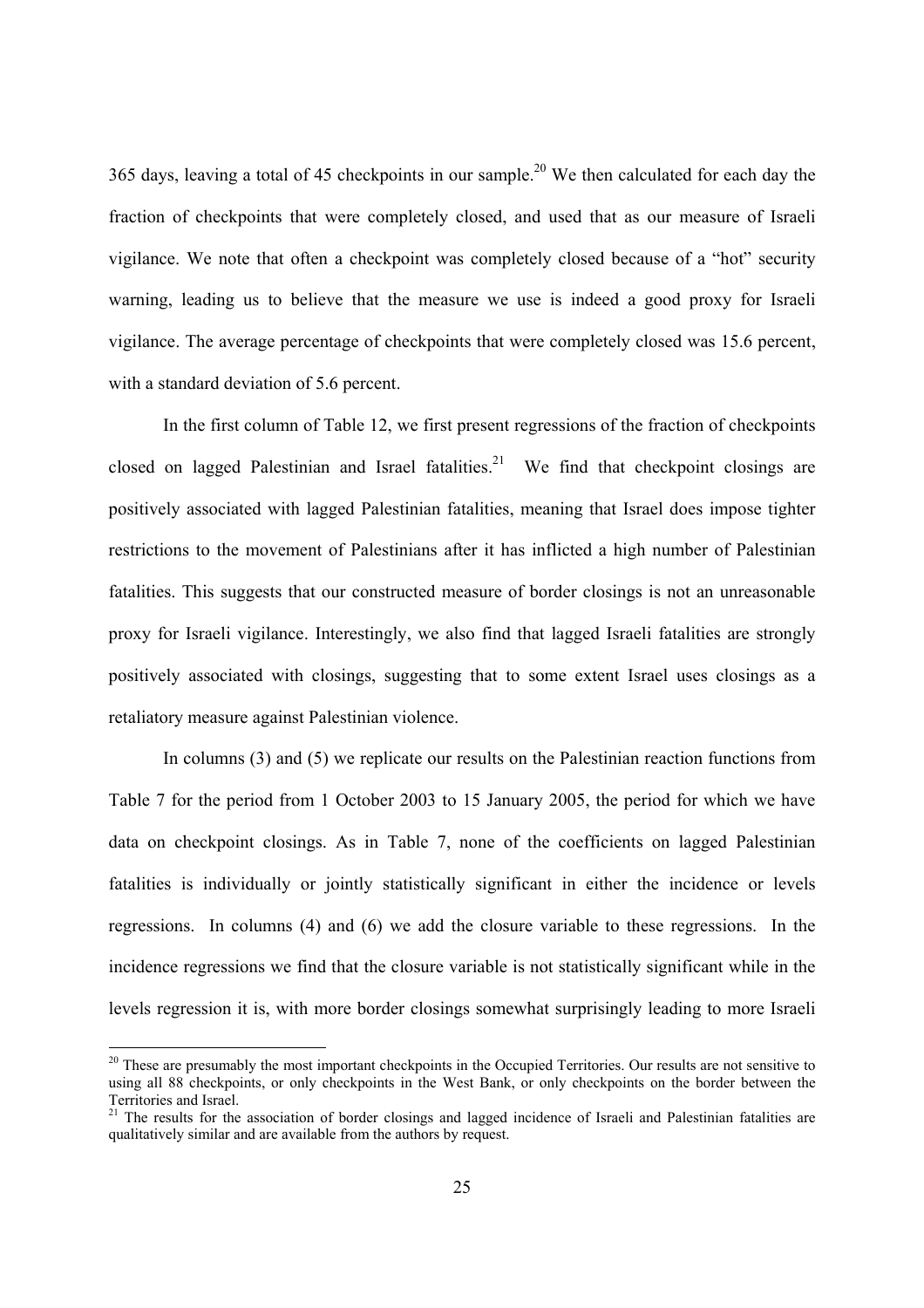fatalities. Our conclusion regarding the lack of Granger causality is not altered in any way, however, in either specification. While our border closing variable may not be a perfect measure of Israeli vigilance, we suspect that any potential endogeneity bias in our results is quite small – and does not account for the lack of an estimated Palestinian response to Israeli violence.

What does, therefore, account for the differences in the estimated reaction functions of both sides? Both Israel and the Palestinians probably would like to react to violence by the opposite side, to satisfy a vengeance motive and to signal to the other side that violence is costly. There is obviously a marked asymmetry between the two sides, however, in terms of their decision making processes and the technology at their disposal. The Israeli Defense Force is highly organized and centrally commanded, meaning that Israel has the organizational, logistic and technological capabilities to inflict fatalities on the Palestinian side when it wishes. This can explain our finding that Israel reacts predictably to Palestinian violence, even though in most of our specifications we find no evidence of a short-term net deterrent effect of Israeli actions. It seems possible that Israeli actions did have a deterrent effect in the long run – the overall level of Palestinian violence has declined since peaking in 2002, partially because of self-imposed ceasefires declared by the Palestinian factions. The finding that Israel reacts only to successful suicide attacks suggests that the vengeance motive plays an important a role, with Israeli public opinion pressuring the government and the armed forces to take some action after the occurrence of Israeli fatalities on a large scale.

In contrast, it appears that Palestinian violence is difficult to predict with past Israeli actions. Part of this can probably be attributed to the technology available – the Palestinians have limited means, and carrying out attacks against Israel may require long planning and complex logistics. In addition, the ability of the Palestinians to respond in an organized, timely,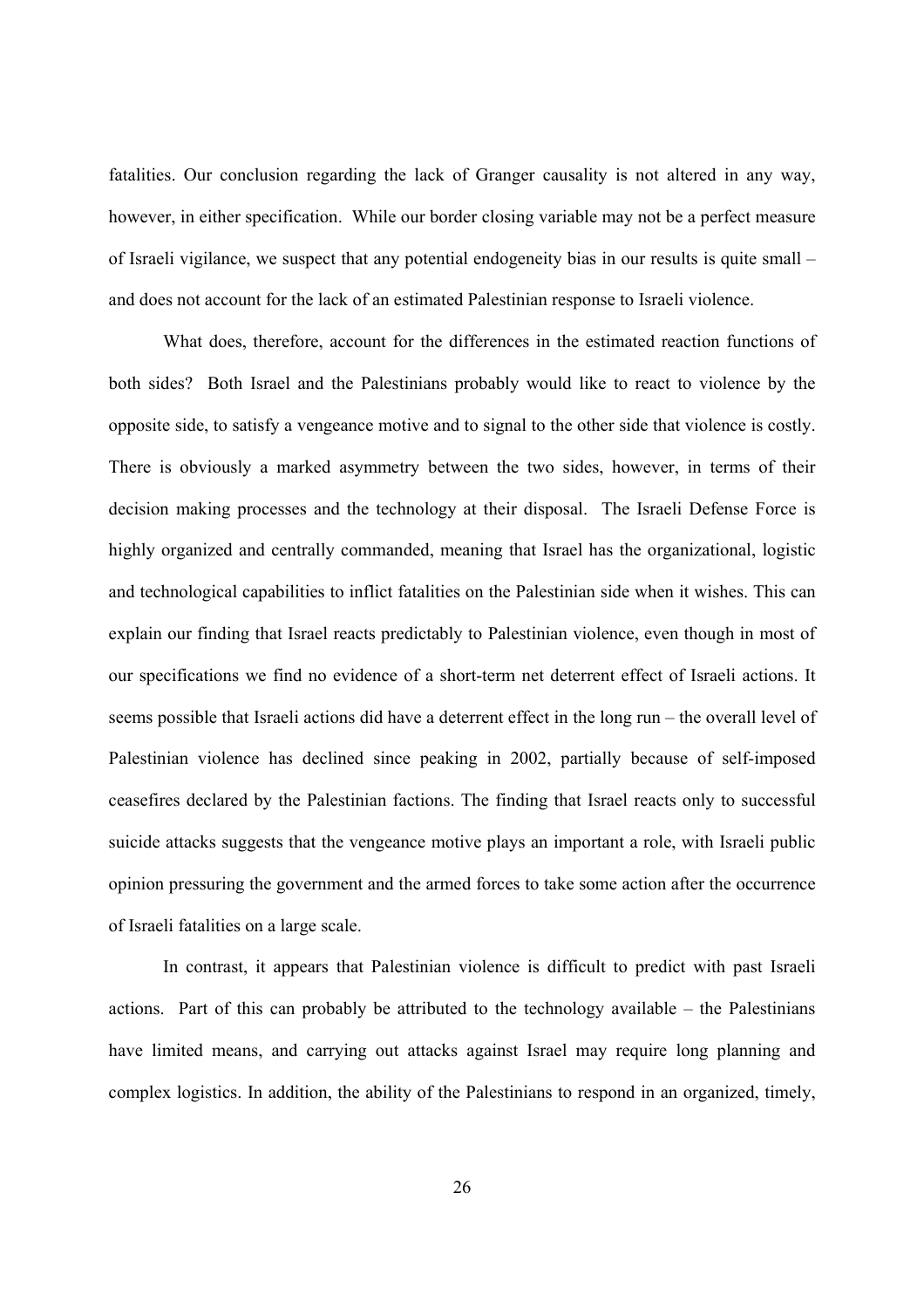and predictable way is hampered by the decentralized nature of the various groups (Hamas, Islamic Jihad, al Aqsa Martyr Brigades, etc.) who engage in attacks against Israelis.

It is also possible that the Palestinians choose to act in a deliberately unpredictable way. While the Palestinians do not rely solely on suicide attacks, these do account for a substantial fraction of Israeli fatalities. The effectiveness of these kinds of terror attacks in disrupting dayto-day Israeli life is greater if they are, to some extent, unpredictable. We must also consider the possibility that the Palestinians, who view the current status quo as severely oppressive, are motivated by factors other than revenge, deterrence, and incapacitation, and that resistance to the military occupation itself is the driving force behind Palestinian violence. One of the Palestinians' stated goals has been the withdrawal of Israelis from the Gaza Strip and the West Bank. Short-term and predictable responses to Israeli violence may not be necessary or even desirable in achieving these ends. Seen in this light, the recent withdrawal of Israeli settlements in Gaza might be viewed as a long-term outcome of violence against Israelis.

Finally, we want to quantify the overall, long-term effect of violence by one side on the other side's reaction. To do so, we calculate the simple impulse-response function implied by the regressions in levels presented in Tables 3 and 4, and then compute the cumulative number of fatalities on one side of the conflict due to one fatality on the opposite side.<sup>22</sup> At 60 days after a fatality, each of the cumulative impulse response functions reaches a nearly steady state. We find that one Palestinian fatality raises the cumulative number of Israeli fatalities by 0.247 in the long run. In contrast, one Israeli fatality raises the number of Palestinian fatalities by 2.190,

<sup>&</sup>lt;sup>22</sup> The simple impulse response function assumes that, in the vector moving average (VMA) representation of the system of equations, there is no immediate (contemporaneous) response by any of the two sides to an exogenous shock to violence by the opposite side. Given that we are using daily data, we view this assumption as reasonable. We have also calculated an orthogonalized impulse response function that assumes that Israel may respond simultaneously to Palestinian violence, but not vice versa, and the results are essentially unchanged.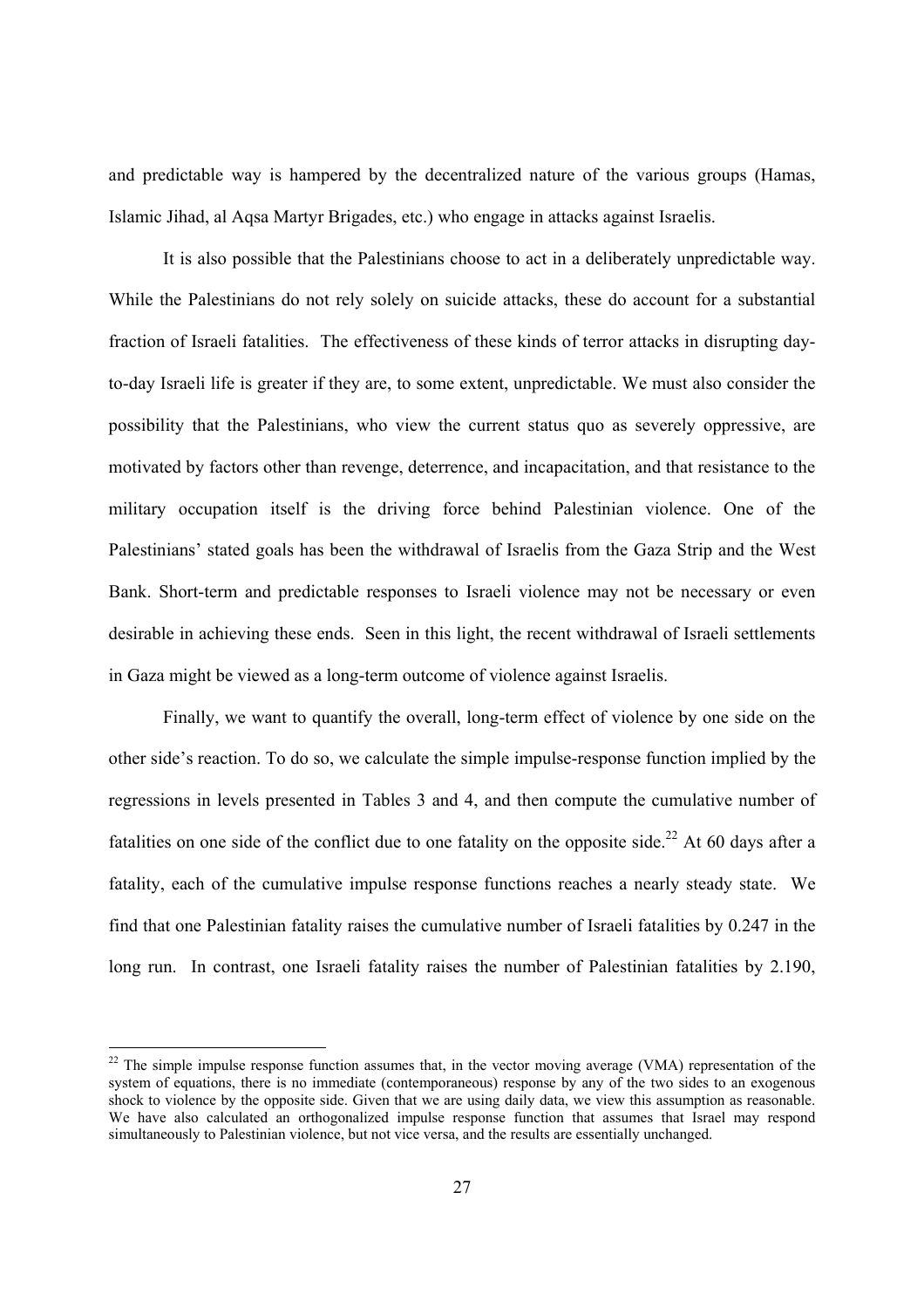nearly a factor of ten greater than those caused by a Palestinian fatality.<sup>23</sup> Moreover, while the cumulative number of Palestinian fatalities is statistically different from zero at every horizon, we cannot reject the null hypothesis that Palestinian fatalities inflicted by Israel have no effect on the cumulative level of violence. The ninety-five percent confidence band of the Palestinian reaction function indicates that one Palestinian fatality would induce at most 0.53 Israeli fatalities in the long run. Overall, there is little evidence in the data to suggest that the conflict can be characterized as a self-perpetuating cycle of violence.

#### **VII. Conclusion**

Our results paint a consistent picture of the dynamics of violence between Israelis and Palestinians during the Second Intifada. We find strong evidence that Israel reacts in a predictable and significant way to fatal Palestinian attacks against Israelis, both in terms of the incidence and magnitude of subsequent Palestinian fatalities. The result is robust to the lag structure used, to the level of time aggregation, and it holds across different periods of the conflict. We also find that Israel does not react in a significant way to attempted violence, but only to realized violence.

There is little evidence to suggest that the Palestinians have a similar response to Israeli violence. With the exception of assassination attempts against leaders of Palestinian groups, we repeatedly find no significant relationship (either positive or negative) between Palestinian fatalities and the Palestinian response; this finding is not at all sensitive to the lag structure or frequency of data used. We do find that successful assassination attempts reduce the level and to some extent the probability of subsequent Israeli fatalities. These attempts appear to affect the

<sup>&</sup>lt;sup>23</sup> The ten to one ratio is relatively invariant to the number of lags used in the regressions to generate the impulse response functions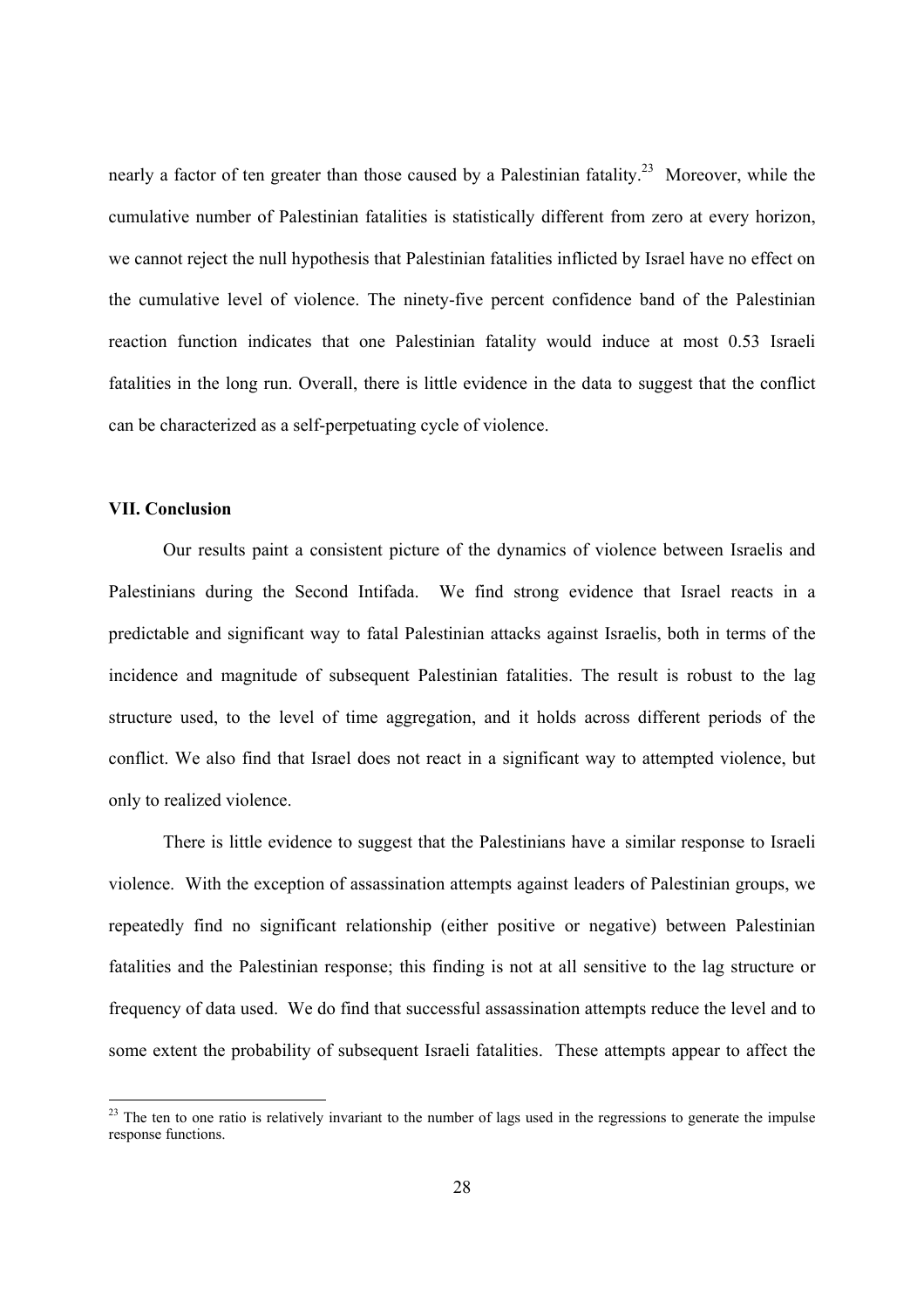probability and magnitude of Israeli fatalities due to suicide bombings more than they affect other Israeli fatalities.

We conclude that, despite the popular perception that Palestinians and Israelis are engaged in "tit-for-tat" violence, there is no evidence to support that notion. Rather, the Israelis react in a predictable and statistically significant way to Palestinian violence against them while Palestinian actions are not related to Israeli violence, either through revenge or deterrence. Our results suggest that a cessation of Palestinian violence against Israel may eventually lead to an overall reduction in the level of violence.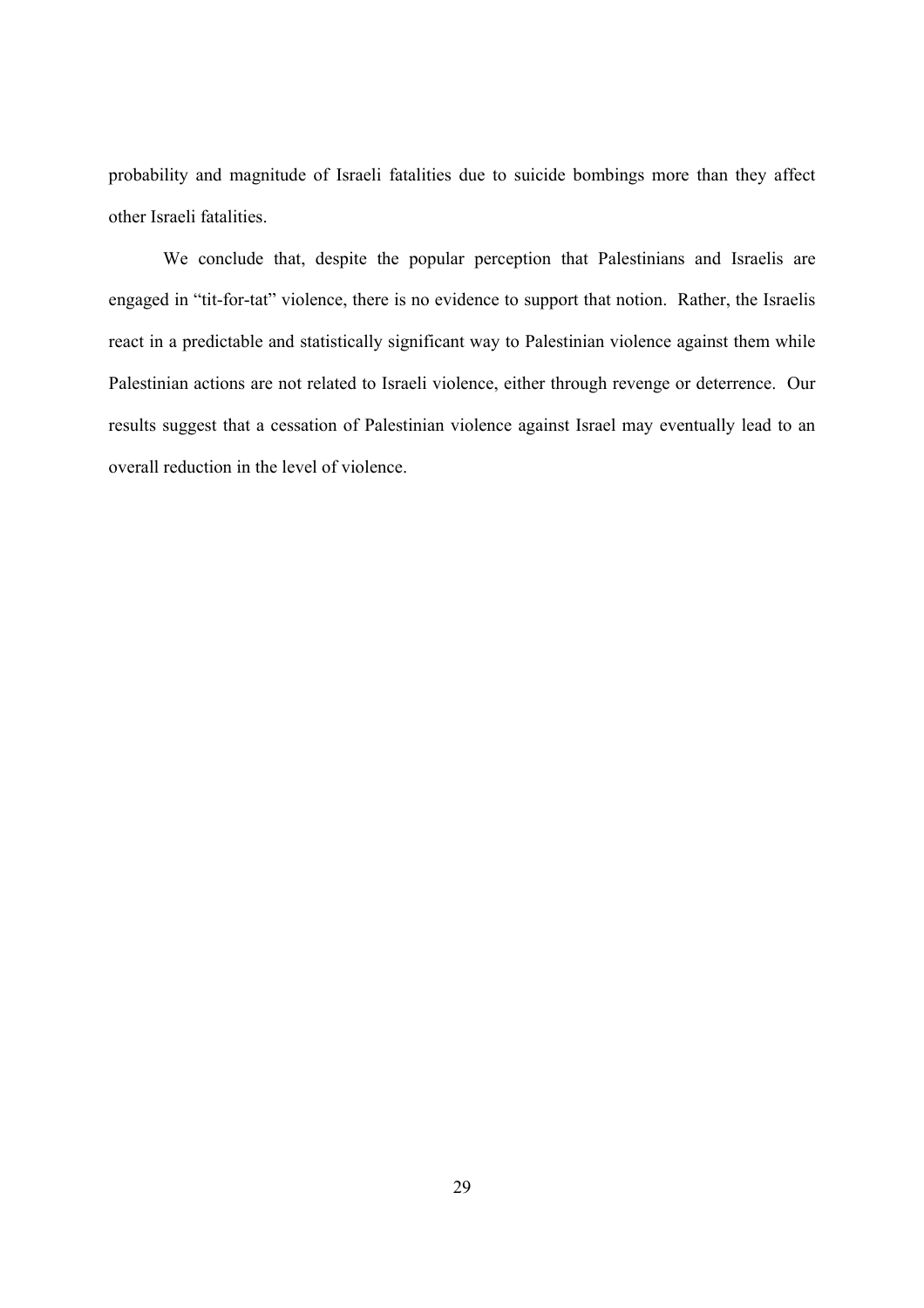#### **References**

- Abadie, Alberto and Gardeazabal, Javier. "The Economic Costs of Conflict: A Case Study of the Basque Country." American Economic Review, 93(1), March 2003, pages 113-132.
- Abadie, Alberto and Gardeazabal, Javier. "Terrorism and the World Economy." Mimeo., Harvard University, August 2005.
- Berman, Eli. "Hamas, Taliban and the Jewish Underground: An Economist's View of Radical Religious Militias." NBER Working Paper 10004, September 2003.
- Berrebi, Claude. "Evidence about the Link between Education, Poverty and Terrorism among Palestinians." IRS Working Paper 477, Princeton University, September 2003.
- Berrebi, Claude and Klor, Esteban F. "On Terrorism and Electoral Outcomes: Theory and Evidence from the Israeli-Palestinian Conflict." Mimeo., Hebrew University, October 2004.
- Berrebi, Claude and Klor, Esteban F. "An Empirical Analysis of the Differential Effects of Terrorism across Industries." Mimeo., Hebrew University, January 2005.
- Brophy-Baermann, Bryan, and Conybeare, John A.C. "Retaliating Against Terrorism: Rational Expectations and the Optimality of Rules versus Discretion." American Journal of Political Science, 38(1), February 1994, pages 196-210.
- Eckstein Zvi, and Tsiddon, Daniel. "Macroeconomic Consequences of Terror: Theory and the Case of Israel." Journal of Monetary Economics, 51(5), July 2004, pages 971-1002.
- Enders, Walter and Sandler, Todd. "The Effectiveness of Antiterrorism Policies: A Vector-Autoregression-Intervention Analysis." American Political Science Review, 87(4), December 1993, pages 829-844.
- Granger, C.W.J. "Investigating Causal Relations by Econometric Methods and Cross-Spectral Methods," *Econometrica*, 37(3), August 1969, pages 424-438.
- Kydd, Andrew and Walter, Barbara F. "Sabotaging the Peace: The Politics of Extremist Violence." International Organization, 56(2), Spring 2002, pages 263-296.
- Krueger, Alan B. and Laitin, David D. "Kto Kogo: A Cross-Country Study of the Origins and Targets of Terrorism." Princeton University mimeo., November 2003.
- Krueger, Alan B. and Maleckova, Jitka. "Education, Poverty and Terrorism: Is There a Causal Connection?" Journal of Economic Perspectives, Fall 2003, 17(4), pages 119-144.
- Mitchell, George J.; Demirel, Suleyman; Jagland, Thorbjoern; Rudman, Warren B., and Solana, Javier. Report of the Sharm-el-Sheikh Fact-Finding Committee, United States Government, April 2001.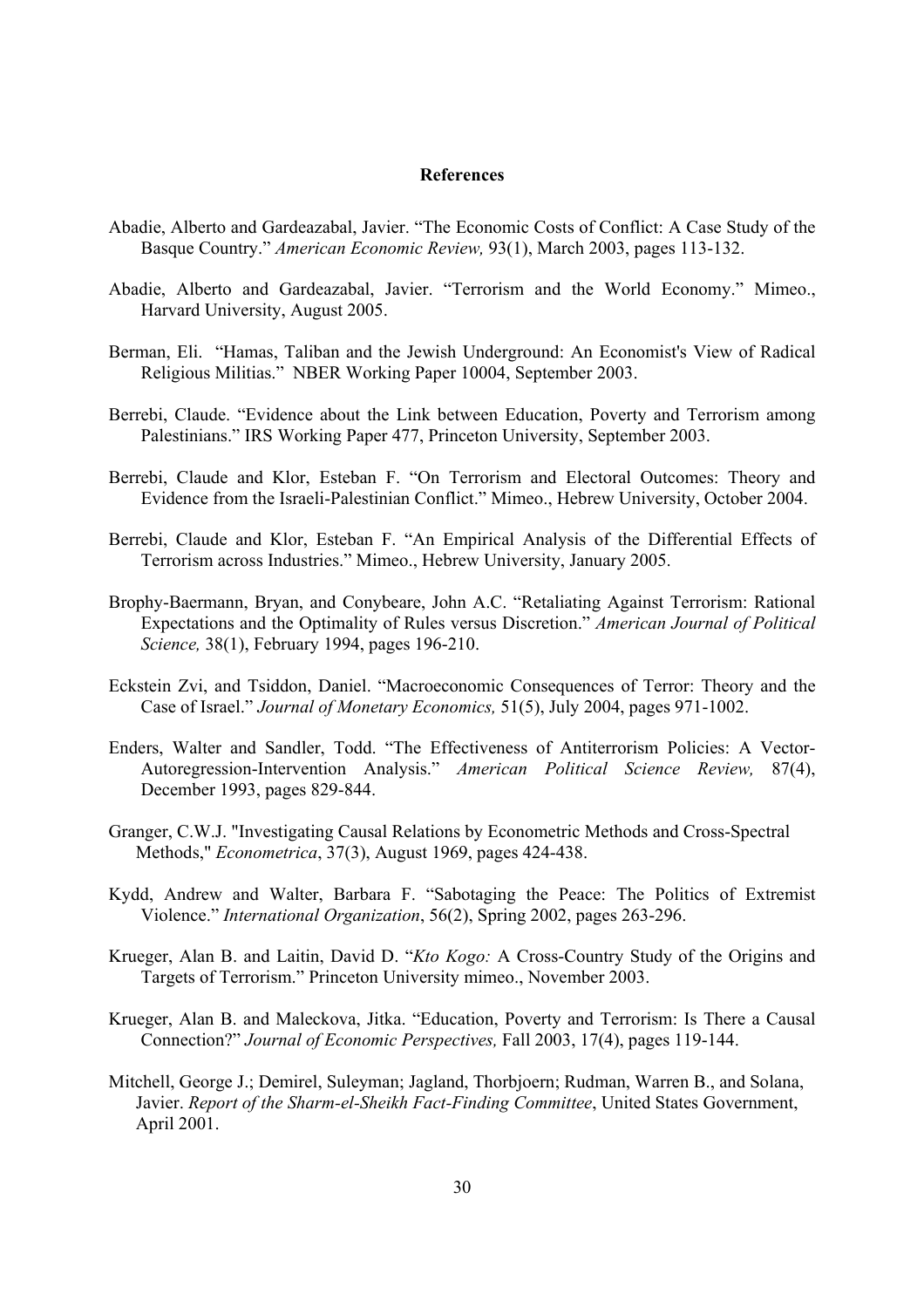- Pape, Robert A. "The Strategic Logic of Suicide Terrorism." American Political Science Review, 97(3), August 2003, pages 1-19.
- Sims, Christopher A. "Money, Income and Causality." American Economic Review, 62(4), September 1972, pages 540-552.
- Stock, James H., and Watson, Mark W. "Interpreting the Evidence on Money-Income Causality." Journal of Econometrics, 40(1), January 1989, pages 161-181.
- The World Bank. "Twenty-Seven Months Intifada, Closures and Palestinian Economic Crisis: An Assessment." The World Bank West Bank and Gaza Office, Jerusalem, May 2003.
- U.S. Department of State. Country Reports on Human Rights Practices 2000 (Israel). Bureau of Democracy, Human Rights and Labor, February 2001.
- Zussman, Asaf, and Zussman, Noam. "Assassinations: Evaluating the Effectiveness of a Counterterrorism Policy." Mimeo., Cornell University, January 2005.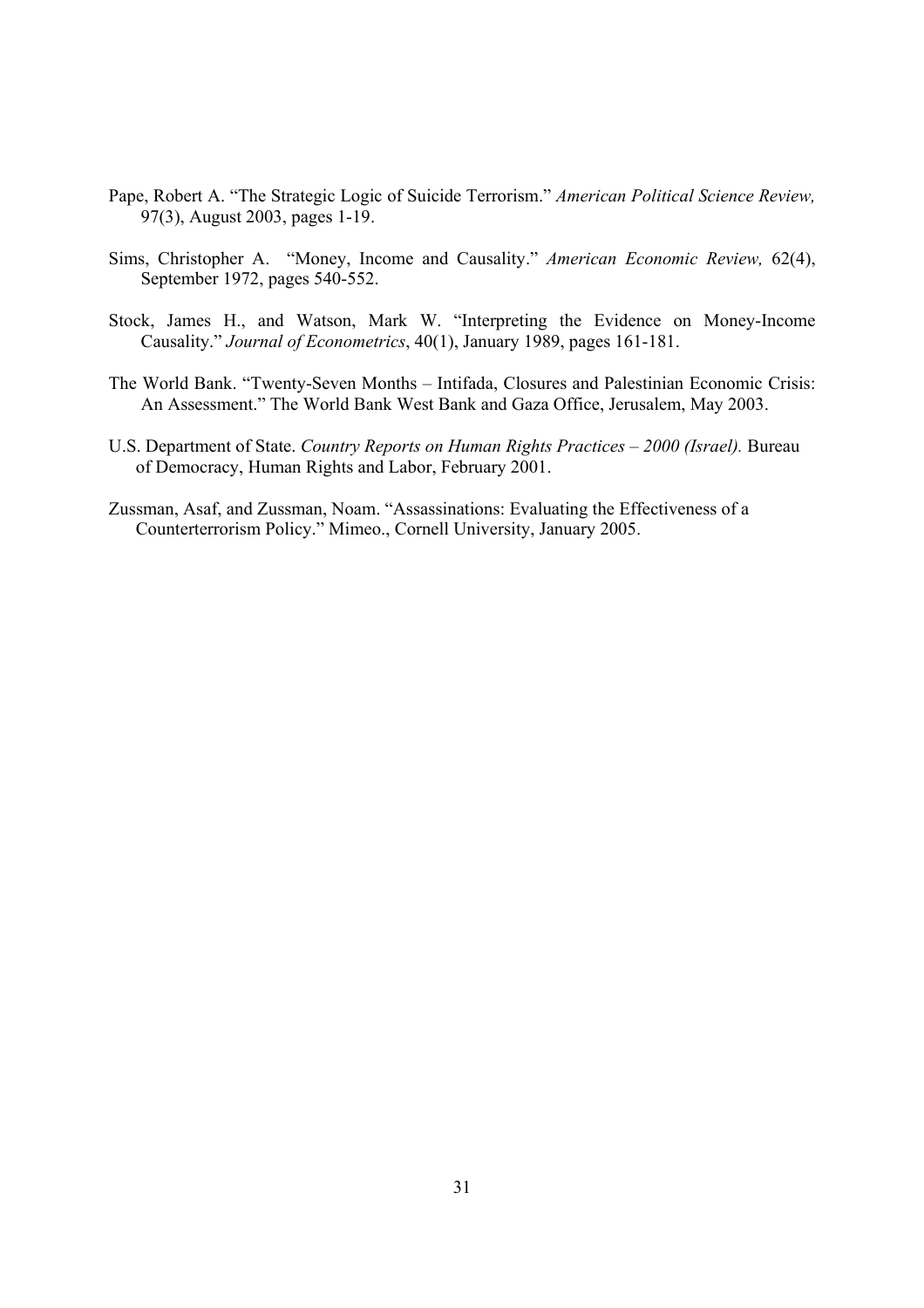

**Figure 1: Monthly Number of Fatalities** 

Source: Authors' calculations from B'Tselem data, from 29 September 2000 to 15 January 2005.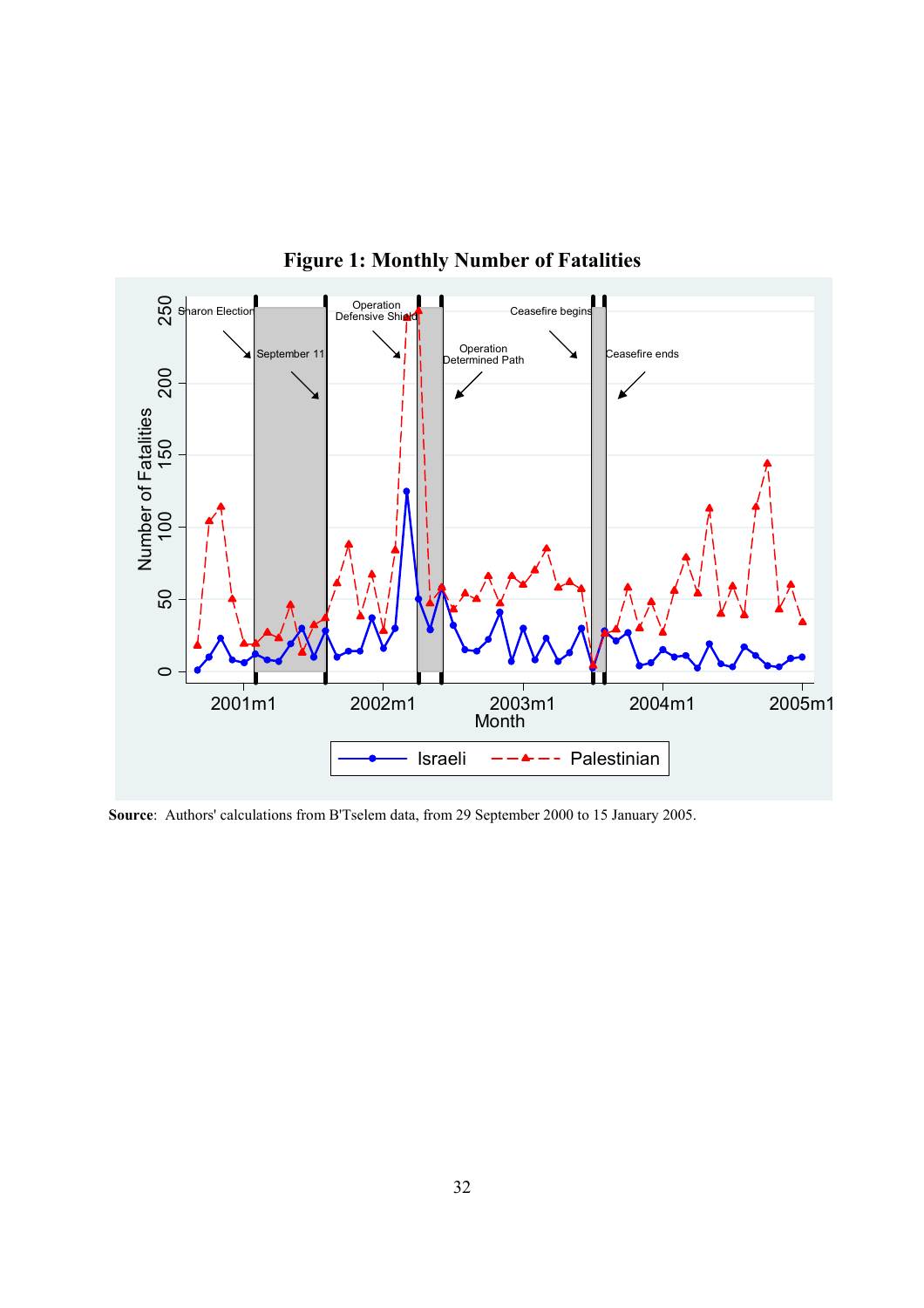

Figure 2a: Empirical Israeli Response Function





**Figure 2b: Empirical Palestinian Response Function** 

Source: Authors' calculations from B'Tselem data, from 29 September 2000 to 15 January 2005.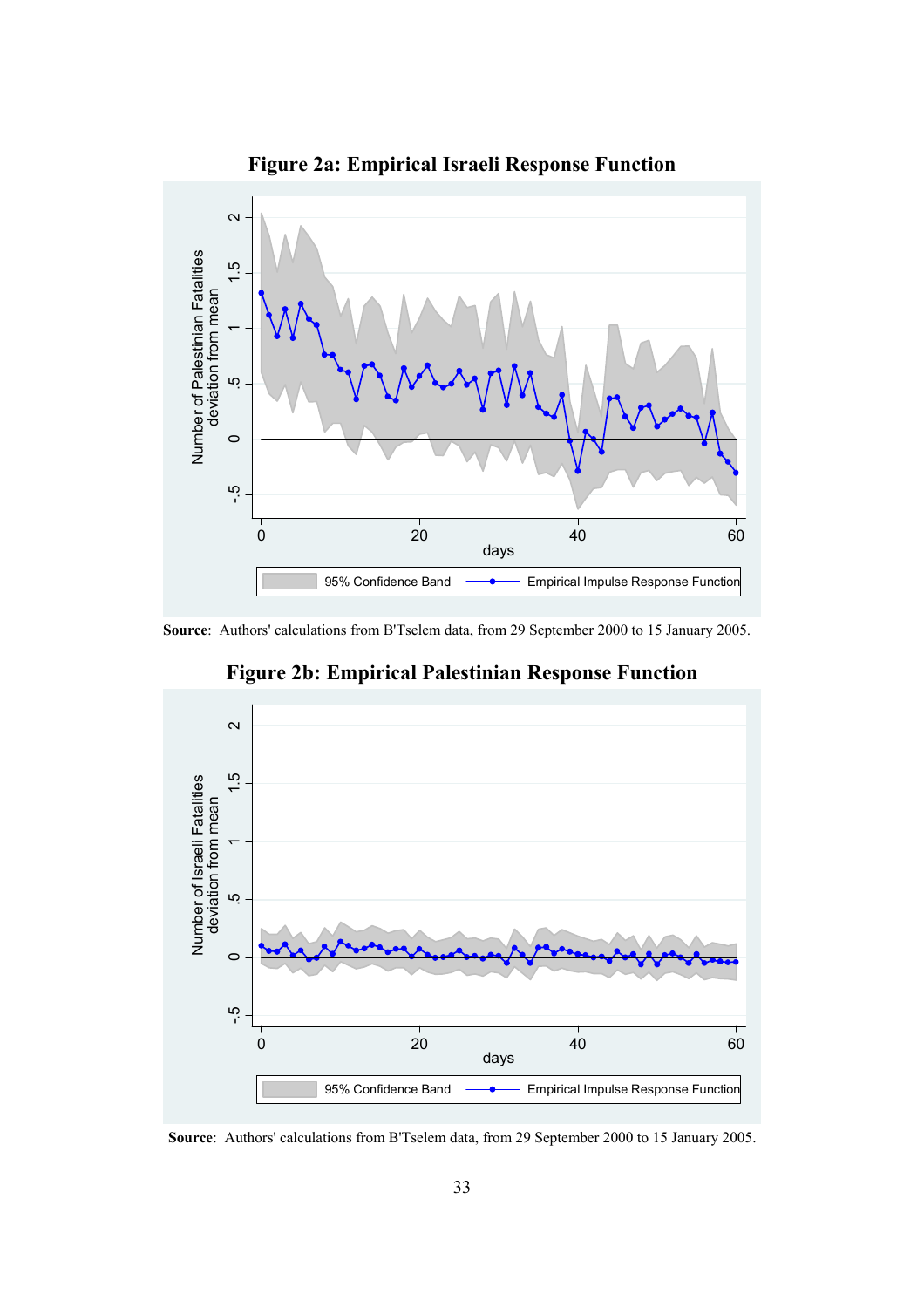|                                   |                  | <b>Israelis</b> |                  | <b>Palestinians</b> |
|-----------------------------------|------------------|-----------------|------------------|---------------------|
|                                   | $\boldsymbol{N}$ | <b>Share</b>    | $\boldsymbol{N}$ | <b>Share</b>        |
|                                   |                  |                 | All              |                     |
| <b>Total Number of Fatalities</b> |                  | 994             |                  | 3,244               |
| Females                           | 310              | .312            | 157              | .048                |
| Age                               |                  |                 |                  |                     |
| Children $(0-17)$                 | 109              | .110            | 636              | .196                |
| Young Adults (18-23)              | 303              | .305            | 1,019            | .314                |
| Young Adults (24-29)              | 117              | .118            | 747              | .230                |
| <b>Adults</b> (30-59)             | 356              | .358            | 689              | .212                |
| Elderly (60 or older)             | 102              | .103            | 50               | .015                |
| Age unknown                       | 7                | .007            | 103              | .032                |
|                                   |                  |                 | <b>Civilians</b> |                     |
| <b>Total Number of Fatalities</b> |                  | 690             |                  | 2,949               |
| Females                           | 277              | .401            | 157              | .053                |
| Age                               |                  |                 |                  |                     |
| Children $(0-17)$                 | 109              | .158            | 635              | .215                |
| Young Adults (18-23)              | 78               | .113            | 925              | .314                |
| Young Adults (24-29)              | 76               | .110            | 642              | .218                |
| <b>Adults</b> (30-59)             | 318              | .461            | 619              | .210                |
| Elderly (60 or older)             | 102              | .148            | 47               | .016                |
| Age unknown                       | 7                | .010            | 81               | .027                |

## **Table 1 Demographic Distribution of Fatalities for Israelis and Palestinians**

**Note:** The Israeli count includes all civilians and members of the security forces killed during this period, either in Israel (within the 1948 borders) or in the Territories, as well as foreign civilians killed by Palestinians. The Palestinian count includes all civilians and members of the security forces, as well as foreign civilians killed by Israeli security forces and civilians. **Source:** Authors' tabulations of data from B'Tselem from 29 September 2000 to 15 January 2005.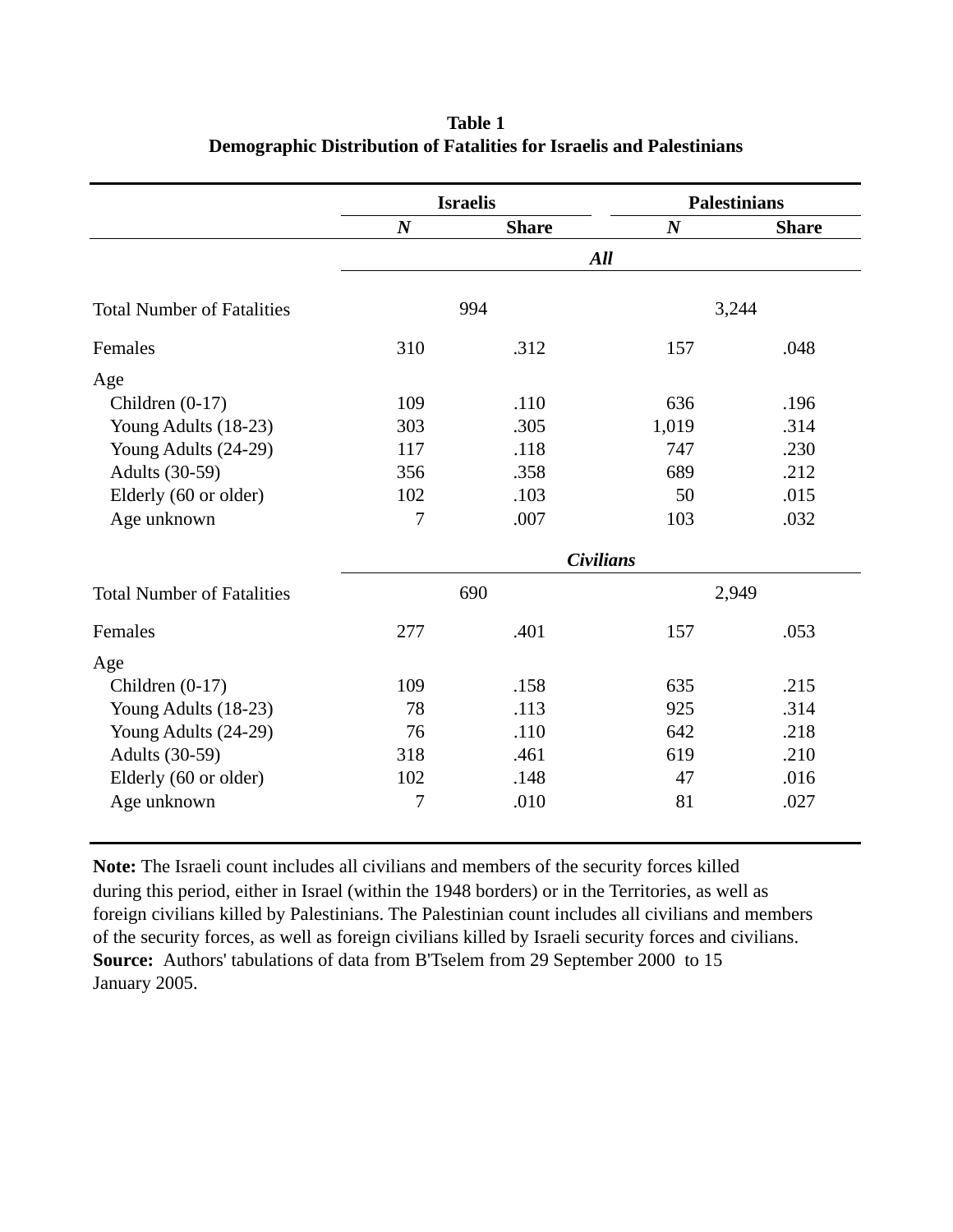|                                               | <b>Barak</b><br>Government | <b>Sharon Gov't</b><br>pre-9/11/2001 | $9/12/2001 -$<br><b>ODS</b> | ODS-<br>Roadmap     | Roadmap-<br><b>Ceasefire</b> | <b>Ceasefire</b>    | Post-<br><b>Ceasefire</b> | <b>TOTAL</b>          |
|-----------------------------------------------|----------------------------|--------------------------------------|-----------------------------|---------------------|------------------------------|---------------------|---------------------------|-----------------------|
|                                               | 29.9.2000-                 | $7.02.2001 -$                        | 12.09.2001-                 | 29.03.2002-         | 25.06.2002                   | 29.06.2003-         | 22.08.2003-               | 29.09.2000-           |
|                                               | 6.2.2001                   | 11.09.2001                           | 28.03.2002                  | 24.06.2002          | 28.06.2003                   | 21.08.2003          | 15.01.2005                | 15.01.2005            |
|                                               | $(131 \text{ days})$       | $(217 \text{ days})$                 | $(198 \text{ days})$        | $(88 \text{ days})$ | $(369 \text{ days})$         | $(51 \text{ days})$ | $(516 \text{ days})$      | $(1570 \text{ days})$ |
|                                               |                            |                                      |                             |                     | <b>Israelis</b>              |                     |                           |                       |
| Fatalities                                    | 51                         | 116                                  | 218                         | 160                 | 241                          | 7                   | 201                       | 994                   |
| Fatalities/Day                                | .389                       | .535                                 | 1.101                       | 1.818               | .653                         | .137                | .390                      | .633                  |
| Daily Incidence of Fatalities                 | .237                       | .212                                 | .318                        | .341                | .187                         | .098                | .107                      | .190                  |
| Share by Gunfire                              | .764                       | .379                                 | .423                        | .275                | .432                         | .286                | .289                      | .407                  |
| Share by Suicide Attacks                      | .000                       | .422                                 | .440                        | .613                | .461                         | .571                | .587                      | .479                  |
|                                               |                            |                                      |                             |                     | <b>Palestinians</b>          |                     |                           |                       |
| Fatalities                                    | 308                        | 206                                  | 568                         | 374                 | 730                          | 10                  | 1,048                     | 3,244                 |
| Fatalities/Day                                | 2.351                      | .949                                 | 2.869                       | 4.250               | 1.978                        | .196                | 2.031                     | 2.066                 |
| Daily Incidence of Fatalities                 | .664                       | .479                                 | .672                        | .830                | .650                         | .137                | .609                      | .610                  |
| Share by Gunfire                              | .929                       | .680                                 | .754                        | .850                | .699                         | .600                | .676                      | .739                  |
| Share by Helicopter, Aircraft or Tank Shellin | .052                       | .277                                 | .151                        | .099                | .221                         | .200                | .306                      | .210                  |
| <b>Targeted Killings</b>                      | .046                       | .151                                 | .049                        | .048                | .129                         | .000                | .100                      | .089                  |

**Table 2 Number and Daily Rate of Fatalities, Israelis and Palestinians, by Period**

**Source:** Authors' tabulations of data from B'Tselem from 29 September 2000 to 15 January 2005.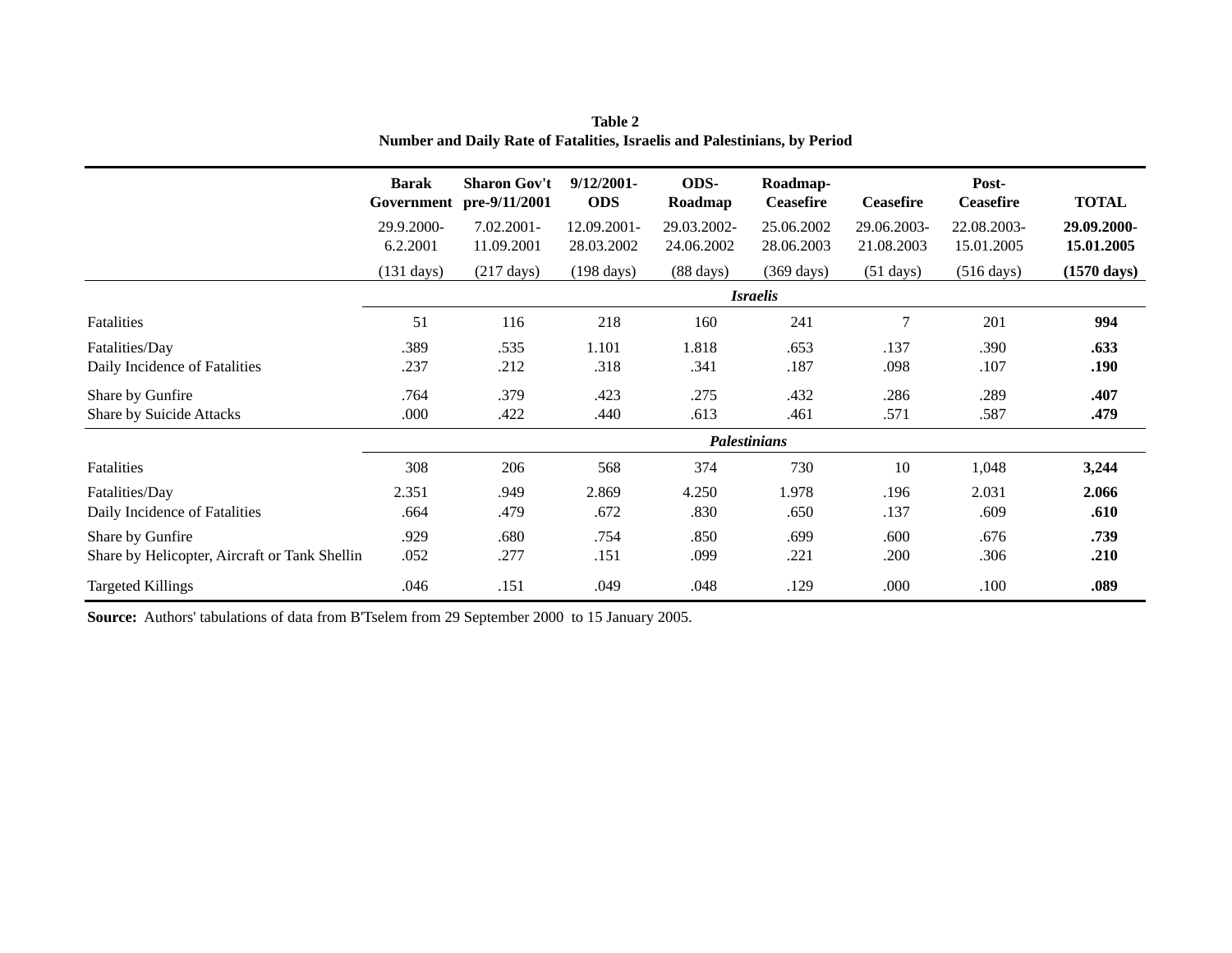|                                                                  |          |       | <b>Incidence of Palestinian Fatalities</b> |       |          | <b>Number of Palestinian Fatalities</b> |          |       |
|------------------------------------------------------------------|----------|-------|--------------------------------------------|-------|----------|-----------------------------------------|----------|-------|
|                                                                  | Coef.    | S.E.  | Coef.                                      | S.E.  | Coef.    | S.E.                                    | Coef.    | S.E.  |
| Israeli Fatalities                                               |          |       |                                            |       |          |                                         |          |       |
| $t-1$                                                            | .076     | .030  | .071                                       | .030  | 0.134    | 0.067                                   | 0.128    | 0.066 |
| $t-2$                                                            | $-.008$  | .031  | $-.001$                                    | .031  | 0.063    | 0.050                                   | 0.066    | 0.051 |
| $t-3$                                                            | .040     | .030  | .044                                       | .030  | 0.080    | 0.044                                   | 0.096    | 0.046 |
| $t-4$                                                            | .055     | .030  | .060                                       | .030  | 0.042    | 0.071                                   | 0.051    | 0.069 |
| $t-5$                                                            | .068     | .030  | .078                                       | .030  | 0.213    | 0.129                                   | 0.223    | 0.128 |
| $t-6$                                                            | $-.024$  | .031  | $-.010$                                    | .031  | 0.038    | 0.043                                   | 0.050    | 0.045 |
| $t-7$                                                            | .012     | .031  | .014                                       | .031  | 0.048    | 0.045                                   | 0.054    | 0.046 |
| $t-8$                                                            | .044     | .031  | .047                                       | .031  | 0.134    | 0.137                                   | 0.138    | 0.134 |
| $t-9$                                                            | .056     | .030  | .072                                       | .030  | $-0.034$ | 0.049                                   | $-0.023$ | 0.047 |
| $t-10$                                                           | .041     | .030  | .054                                       | .030  | 0.029    | 0.036                                   | 0.049    | 0.037 |
| $t-11$                                                           | .017     | .031  | .031                                       | .031  | $-0.086$ | 0.043                                   | $-0.070$ | 0.043 |
| $t-12$                                                           | $-.023$  | .031  | $-.004$                                    | .031  | $-0.011$ | 0.042                                   | 0.002    | 0.042 |
| $t - 13$                                                         | $-.012$  | .031  | .008                                       | .031  | 0.013    | 0.038                                   | 0.024    | 0.037 |
| $t-14$                                                           | $-.006$  | .031  | .006                                       | .031  | $-0.000$ | 0.035                                   | 0.008    | 0.035 |
| <b>Palestinian Fatalities</b>                                    |          |       |                                            |       |          |                                         |          |       |
| $t-1$                                                            | .050     | .026  | .026                                       | .026  | 0.178    | 0.051                                   | 0.164    | 0.049 |
| $t-2$                                                            | .065     | .026  | .045                                       | .026  | 0.105    | 0.032                                   | 0.100    | 0.031 |
| $t-3$                                                            | $-0.017$ | .026  | $-.041$                                    | .026  | 0.146    | 0.111                                   | 0.140    | 0.110 |
| $t-4$                                                            | .062     | .026  | .039                                       | .026  | 0.024    | 0.049                                   | 0.020    | 0.048 |
| $t-5$                                                            | .064     | .026  | .045                                       | .026  | 0.047    | 0.035                                   | 0.043    | 0.034 |
| $t-6$                                                            | .046     | .026  | .026                                       | .027  | 0.006    | 0.036                                   | $-0.005$ | 0.036 |
| $t-7$                                                            | .001     | .026  | $-.022$                                    | .026  | 0.025    | 0.035                                   | 0.009    | 0.036 |
| $t-8$                                                            | .009     | .026  | $-.007$                                    | .026  | $-0.017$ | 0.033                                   | $-0.024$ | 0.033 |
| $t-9$                                                            | .047     | .026  | .034                                       | .026  | $-0.051$ | 0.030                                   | $-0.050$ | 0.030 |
| $t-10$                                                           | .040     | .026  | .022                                       | .026  | $-0.017$ | 0.027                                   | $-0.019$ | 0.026 |
| $t-11$                                                           | .015     | .026  | $-.004$                                    | .026  | 0.037    | 0.023                                   | 0.035    | 0.023 |
| $t-12$                                                           | .052     | .026  | .038                                       | .026  | 0.013    | 0.030                                   | 0.011    | 0.030 |
| $t - 13$                                                         | .012     | .026  | $-.006$                                    | .026  | $-0.016$ | 0.024                                   | $-0.027$ | 0.024 |
| $t-14$                                                           | .002     | .026  | $-.020$                                    | .026  | 0.021    | 0.026                                   | 0.001    | 0.026 |
| Periods                                                          |          |       |                                            |       |          |                                         |          |       |
| Barak-Sharon                                                     |          |       | ref.                                       |       |          |                                         | ref.     |       |
| Sharon-9/11                                                      |          |       | $-.151$                                    | .055  |          |                                         | $-0.964$ | 0.288 |
| $9/12$ -ODS                                                      |          |       | $-.034$                                    | .052  |          |                                         | $-0.162$ | 0.355 |
| ODS-Roadmap                                                      |          |       | .066                                       | .059  |          |                                         | $-0.156$ | 0.570 |
| Roadmap-Ceasefire                                                |          |       | $-.001$                                    | .048  |          |                                         | $-0.586$ | 0.298 |
| Ceasefire                                                        |          |       | $-.437$                                    | .104  |          |                                         | $-2.406$ | 0.569 |
| Post-Ceasefire                                                   |          |       | $-.063$                                    | .149  |          |                                         | $-2.741$ | 0.941 |
|                                                                  |          |       |                                            |       |          |                                         |          |       |
| Length of Separation Barrier (10 km)                             |          |       | .042                                       | .082  |          |                                         | 1.500    | 0.544 |
| Constant                                                         | .274     | .038  | .397                                       | .070  | 0.617    | 0.193                                   | 0.587    | 0.361 |
| $\chi^2$ for joint sig. of Israeli fatalities ( <i>p</i> -value) |          | 39.30 |                                            | 43.50 | 23.93    |                                         | 24.30    |       |
|                                                                  | (<.001)  |       | (<.001)                                    |       | (.047)   |                                         | (.042)   |       |
| $R^2$                                                            |          | .075  |                                            | .102  | .217     |                                         | .233     |       |

**Table 3 Daily Israeli Reaction Function, Incidence and Number of Fatalities**

**Note:** Dependent variable is an indicator for any Palestinian fatalities in columns 1 and 2 and number of Palestinian fatalities in columns 3 and 4. The right hand side variables are indicators for whether there were any Palestinian/Israeli fatalities in days *t*-1 to *t*-14 (columns 1 and 2), and counts of Palestinian/Israeli fatalities in columns 3 and 4. Columns 2 and 4 also include day-of-week indicator variables. Heteroskedasticity-consistent standard errors. **Source:** Authors' tabulations of data from B'Tselem from 29 September 2000 to 15 January 2005.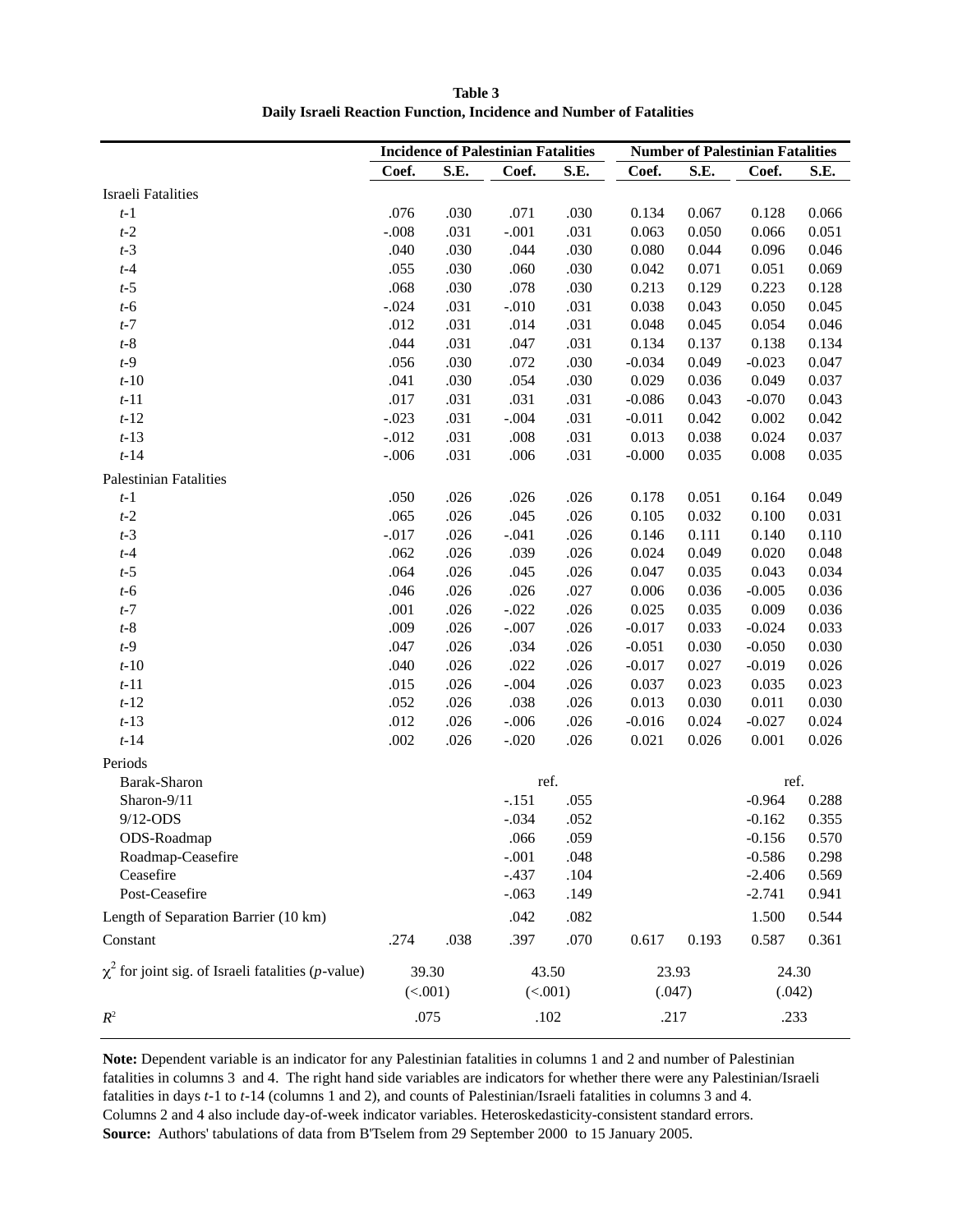|                                                             |          |        | <b>Incidence of Israeli Fatalities</b> |      |          |       | <b>Number of Israeli Fatalities</b> |       |
|-------------------------------------------------------------|----------|--------|----------------------------------------|------|----------|-------|-------------------------------------|-------|
|                                                             | Coef.    | S.E.   | Coef.                                  | S.E. | Coef.    | S.E.  | Coef.                               | S.E.  |
| <b>Palestinian Fatalities</b>                               |          |        |                                        |      |          |       |                                     |       |
| $t-1$                                                       | $-.011$  | .020   | $-.009$                                | .020 | 0.023    | 0.019 | 0.026                               | 0.020 |
| $t-2$                                                       | .020     | .020   | .022                                   | .020 | 0.023    | 0.024 | 0.027                               | 0.024 |
| $t-3$                                                       | $.007$   | .021   | .006                                   | .021 | $-0.003$ | 0.016 | 0.000                               | 0.016 |
| $t-4$                                                       | $-.022$  | .021   | $-.023$                                | .021 | $-0.016$ | 0.018 | $-0.009$                            | 0.017 |
| $t-5$                                                       | .030     | .021   | .031                                   | .021 | 0.014    | 0.030 | 0.014                               | 0.029 |
| $t-6$                                                       | $-.022$  | .021   | $-.027$                                | .021 | $-0.008$ | 0.020 | $-0.011$                            | 0.021 |
| $t-7$                                                       | $-0.016$ | .021   | $-.020$                                | .021 | $-0.029$ | 0.016 | $-0.029$                            | 0.016 |
| $t-8$                                                       | .010     | .021   | .012                                   | .021 | 0.062    | 0.024 | 0.064                               | 0.023 |
| $t-9$                                                       | $-.010$  | .021   | $-.009$                                | .021 | 0.003    | 0.022 | 0.005                               | 0.022 |
| $t-10$                                                      | $.007$   | .020   | .004                                   | .021 | 0.006    | 0.021 | 0.009                               | 0.021 |
| $t-11$                                                      | .012     | .021   | .008                                   | .021 | 0.008    | 0.018 | 0.012                               | 0.018 |
| $t-12$                                                      | $-.014$  | .021   | $-.014$                                | .021 | $-0.024$ | 0.013 | $-0.026$                            | 0.013 |
| $t - 13$                                                    | .013     | .020   | .006                                   | .020 | $-0.014$ | 0.018 | $-0.020$                            | 0.018 |
| $t - 14$                                                    | .023     | .020   | .016                                   | .021 | 0.030    | 0.024 | 0.027                               | 0.024 |
| <b>Israeli Fatalities</b>                                   |          |        |                                        |      |          |       |                                     |       |
| $t-1$                                                       | .068     | .027   | .055                                   | .027 | 0.086    | 0.034 | 0.072                               | 0.033 |
| $t-2$                                                       | .058     | .027   | .046                                   | .027 | 0.004    | 0.020 | $-0.012$                            | 0.021 |
| $t-3$                                                       | .025     | .027   | .014                                   | .026 | 0.024    | 0.021 | 0.008                               | 0.021 |
| $t-4$                                                       | .021     | .026   | .009                                   | .026 | 0.042    | 0.045 | 0.026                               | 0.044 |
| $t-5$                                                       | .058     | .028   | .047                                   | .028 | 0.003    | 0.016 | $-0.013$                            | 0.017 |
| $t-6$                                                       | .038     | .027   | .026                                   | .028 | $-0.005$ | 0.025 | $-0.021$                            | 0.027 |
| $t-7$                                                       | .051     | .027   | .030                                   | .028 | 0.011    | 0.028 | $-0.013$                            | 0.029 |
| $t-8$                                                       | .024     | .026   | .015                                   | .026 | $-0.010$ | 0.017 | $-0.024$                            | 0.016 |
| $t-9$                                                       | $-.005$  | .026   | $-.015$                                | .026 | 0.011    | 0.023 | $-0.006$                            | 0.023 |
| $t-10$                                                      | .068     | .028   | .058                                   | .028 | 0.023    | 0.026 | 0.010                               | 0.025 |
| $t-11$                                                      | .027     | .026   | .019                                   | .026 | 0.013    | 0.023 | $-0.001$                            | 0.023 |
| $t-12$                                                      | .029     | .026   | .022                                   | .027 | 0.009    | 0.015 | $-0.007$                            | 0.016 |
| $t - 13$                                                    | .009     | .026   | $-.000$                                | .026 | 0.059    | 0.047 | 0.046                               | 0.044 |
| $t - 14$                                                    | .046     | .027   | .025                                   | .027 | 0.025    | 0.027 | 0.002                               | 0.028 |
| Periods                                                     |          |        |                                        |      |          |       |                                     |       |
| Barak-Sharon                                                |          |        | ref.                                   |      |          |       | ref.                                |       |
| Sharon-9/11                                                 |          |        | $-.021$                                | .048 |          |       | 0.256                               | 0.173 |
| $9/12$ -ODS                                                 |          |        | .053                                   | .049 |          |       | 0.617                               | 0.211 |
| ODS-Roadmap                                                 |          |        | .053                                   | .064 |          |       | 1.168                               | 0.437 |
| Roadmap-Ceasefire                                           |          |        | $-.042$                                | .043 |          |       | 0.333                               | 0.170 |
| Ceasefire                                                   |          |        | $-.155$                                | .088 |          |       | 0.619                               | 0.518 |
| Post-Ceasefire                                              |          |        | $-.187$                                | .112 |          |       | 1.390                               | 1.054 |
| Length of Separation Barrier (10 km)                        |          |        | .058                                   | .062 |          |       | $-0.803$                            | 0.583 |
| Constant                                                    | .076     | .032   | .092                                   | .059 | 0.293    | 0.091 | $-0.082$                            | 0.162 |
| $\chi^2$ for joint sig. of Palestinian fatalities (p-value) |          | 7.89   |                                        | 7.80 |          | 15.73 | 17.50                               |       |
|                                                             |          | (.895) | (.899)                                 |      | (.330)   |       | (.230)                              |       |
| $R^2$                                                       |          | .051   |                                        | .074 | .041     |       |                                     | .064  |

**Table 4 Daily Palestinian Reaction Function, Incidence and Number of Fatalities**

**Note:** Dependent variable is an indicator for any Israeli fatalities in columns 1 and 2 and number of Israli fatalities in columns 3 and 4. The right hand side variables are indicators for whether there were any Palestinian/Israeli fatalities in days *t*-1 to *t*-14 (columns 1 and 2), and counts of Palestinian/Israeli fatalities in columns 3 and 4. Columns 2 and 4 also include day-of-week indicator variables. Heteroskedasticity-consistent standard errors. **Source:** Authors' tabulations of data from B'Tselem from 29 September 2000 to 15 January 2005.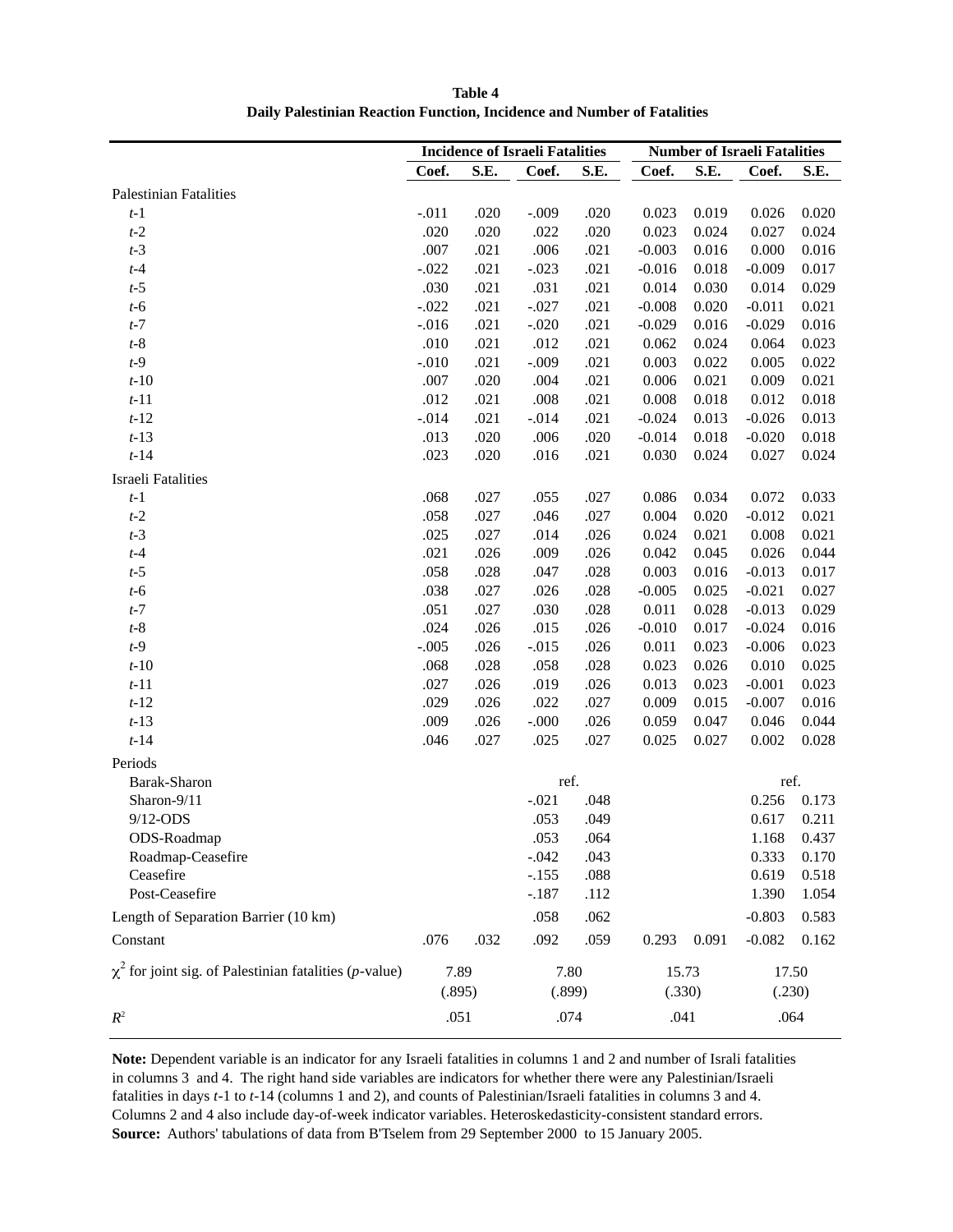| <b>Lag Structure</b> | <b>Israeli Reaction Function</b> |               | <b>Palestinian Reaction Function</b> |               |
|----------------------|----------------------------------|---------------|--------------------------------------|---------------|
| (own, opposite)      | <b>Incidence</b>                 | <b>Levels</b> | <b>Incidence</b>                     | <b>Levels</b> |
|                      |                                  |               |                                      |               |
| (4,4)                | 19.69                            | 9.95          | 2.77                                 | 3.04          |
|                      | (.001)                           | (.041)        | (.598)                               | (.552)        |
| (7,4)                | 29.34                            | 15.32         | 7.62                                 | 3.67          |
|                      | (<.001)                          | (.032)        | (.367)                               | (.817)        |
| (14,4)               | 53.15                            | 23.22         | 9.77                                 | 17.54         |
|                      | (<.001)                          | (.057)        | (.779)                               | (.229)        |
| (21,4)               | 73.58                            | 27.92         | 16.58                                | 20.40         |
|                      | (<.001)                          | (.142)        | (.680)                               | (.496)        |
| (7,7)                | 27.21                            | 15.32         | 6.54                                 | 4.91          |
|                      | (<.001)                          | (.032)        | (.478)                               | (.670)        |
| (14,7)               | 47.21                            | 23.62         | 8.54                                 | 18.29         |
|                      | (<.001)                          | (.051)        | (.859)                               | (.194)        |
| (21,7)               | 66.07                            | 27.57         | 15.68                                | 21.01         |
|                      | (<.001)                          | (.153)        | (.736)                               | (.459)        |
| (14, 14)             | 43.50                            | 24.30         | 7.80                                 | 17.50         |
|                      | (<.001)                          | (.042)        | (.899)                               | (.230)        |
| (21, 14)             | 58.72                            | 27.69         | 14.43                                | 20.98         |
|                      | (<.001)                          | (.149)        | (.808)                               | (.460)        |
| (21,21)              | 57.38                            | 26.16         | 14.48                                | 20.56         |
|                      | (<.001)                          | (.200)        | (.805)                               | (.486)        |

# **Table 5 Granger Causality Tests for Different Lag Structures**

 $(\chi^2$  statistics, *p*-values in parentheses)

**Note:** The entries in the table are the test statistics and *p*-values for the joint hypothesis that all lags of own fatalities are equal to zero. All models include period and day-of-week indicators as well as the length of separation barrier as regressors.

**Source:** Authors' tabulations of data from B'Tselem from 29 September 2000 to 15 January 2005.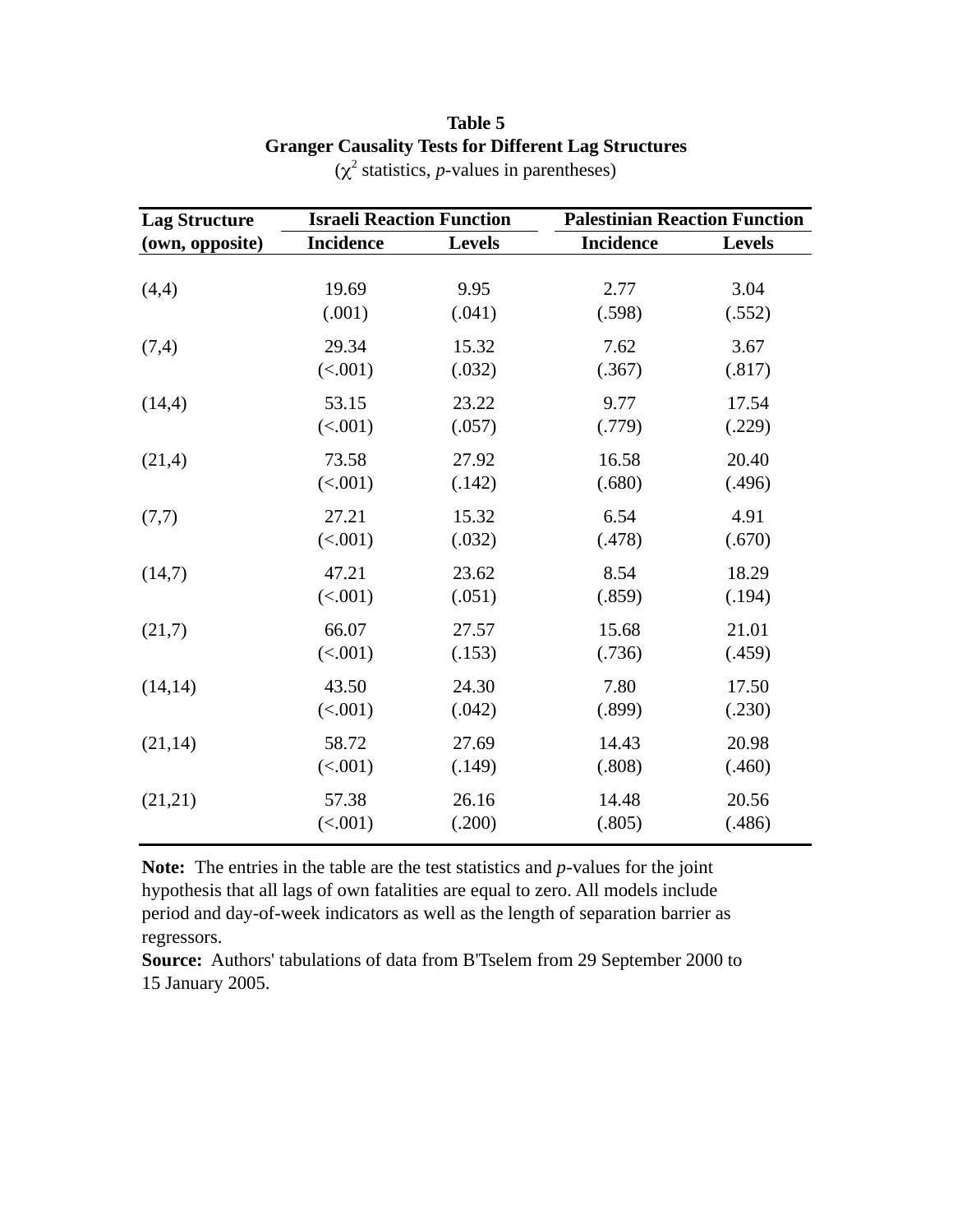# **Table 6 Effect of Time Aggregation on Granger Causality Tests: Levels**

 $(\chi^2$  statistics, *p*-values in parentheses)

|                          | <b>Israeli</b>        | <b>Palestinian</b>    |
|--------------------------|-----------------------|-----------------------|
| <b>Frequency of Data</b> | <b>Reaction Func.</b> | <b>Reaction Func.</b> |
| Weekly                   |                       |                       |
| 2 Lags                   | 4.58                  | 2.48                  |
|                          | (.101)                | (.289)                |
| 4 Lags                   | 9.19                  | 2.74                  |
|                          | (.056)                | (.602)                |
| Bi-Weekly                |                       |                       |
| 1 Lag                    | 0.04                  | 1.42                  |
|                          | (.838)                | (.492)                |
| 2 Lags                   | 1.96                  | 3.10                  |
|                          | (.162)                | (.212)                |
| Monthly                  |                       |                       |
| 1 Lag                    | 3.83                  | 1.04                  |
|                          | (.050)                | (.309)                |

**Note:** The entries in the table are the test statistics and *p*-values for the joint hypothesis that all lags of own fatalities are equal to zero. All models include period and day-of-week indicators as well as the length of separation barrier as regressors.

**Source:** Authors' tabulations of data from B'Tselem from 29 September 2000 to 15 January 2005.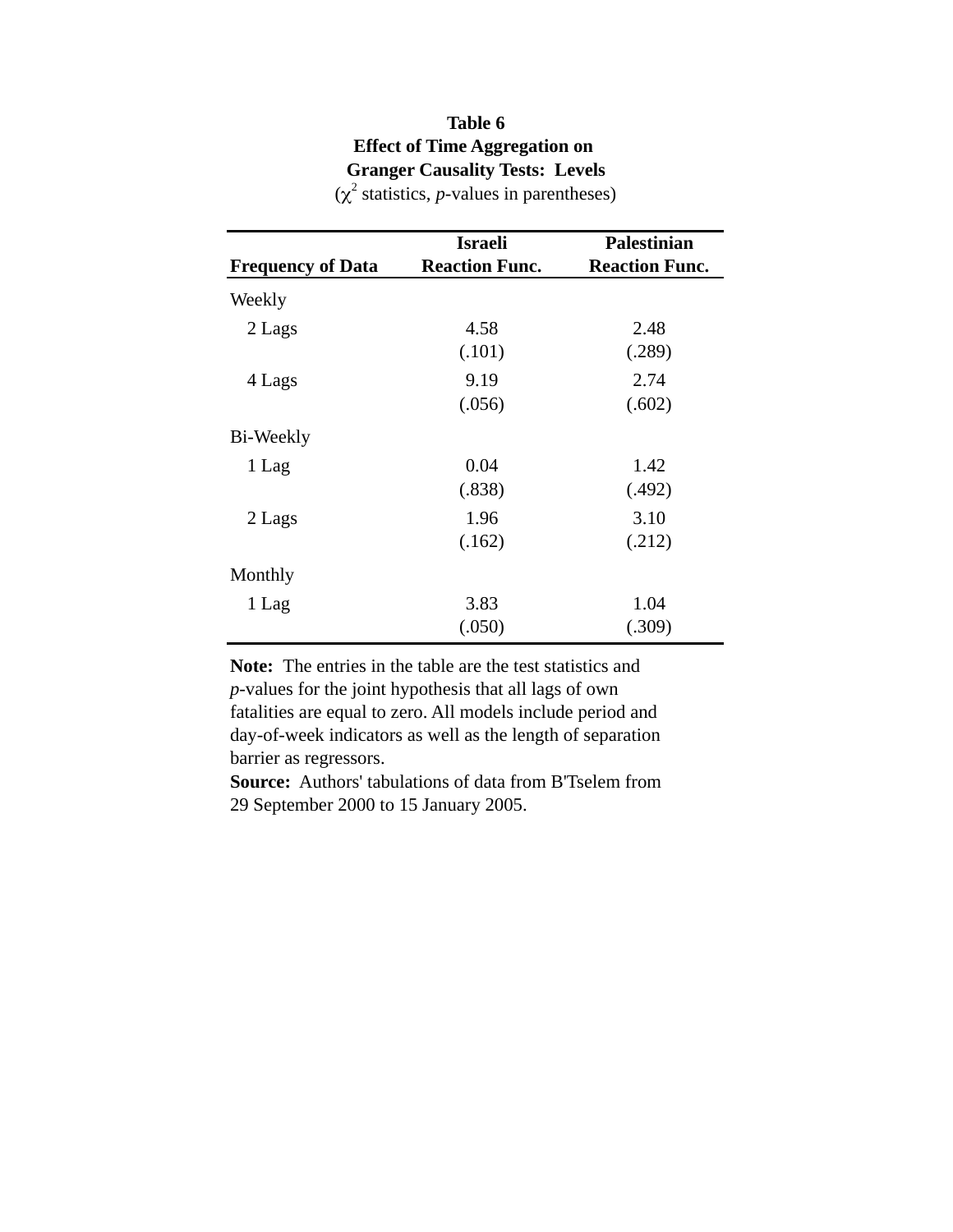| In days prior to day $t$ :<br>Number of days with own fatalities (incidence) or | <b>Incidence</b> |      | <b>Levels</b> |       |  |
|---------------------------------------------------------------------------------|------------------|------|---------------|-------|--|
| <b>Number of own fatalities (levels)</b>                                        | Coef.            | S.E. | Coef.         | S.E.  |  |
| <i><b>Israeli Reaction Function (Palestinian Fatalities)</b></i>                |                  |      |               |       |  |
| $t-1$ to $t-7$                                                                  | .038             | .010 | 0.113         | 0.033 |  |
| $t-8$ to $t-14$                                                                 | .031             | .011 | 0.009         | 0.017 |  |
| $\chi^2$ for sig. of own fatalities (p-value)                                   | 29.96            |      | 11.43         |       |  |
|                                                                                 | (<.001)          |      | (.003)        |       |  |
| $R^2$                                                                           | .085             |      | .190          |       |  |
| Palestinian Reaction Function (Israeli Fatalities)                              |                  |      |               |       |  |
| $t-1$ to $t-7$                                                                  | $-.003$          | .007 | 0.004         | 0.005 |  |
| $t-8$ to $t-14$                                                                 | .003             | .007 | 0.006         | 0.005 |  |
| $\chi^2$ for sig. of own fatalities (p-value)                                   |                  | 0.25 |               | 2.56  |  |
|                                                                                 | (.881)           |      | (.278)        |       |  |
| $R^2$                                                                           | .064             |      | .041          |       |  |

## **Table 7 Smoothed Reaction Functions**

**Note:** Dependent variables are daily incidence of fatalities on opposite side or daily number of fatalities on opposite side. All models estimated with ordinary least squares and include lagged own smoothed lags, period and day-of-week indicators as well as the length of the separation barrier as regressors. Heteroskedasticity-consistent standard errors.

**Source:** Authors' tabulations of data from B'Tselem from 29 September 2000 to 15 January 2005.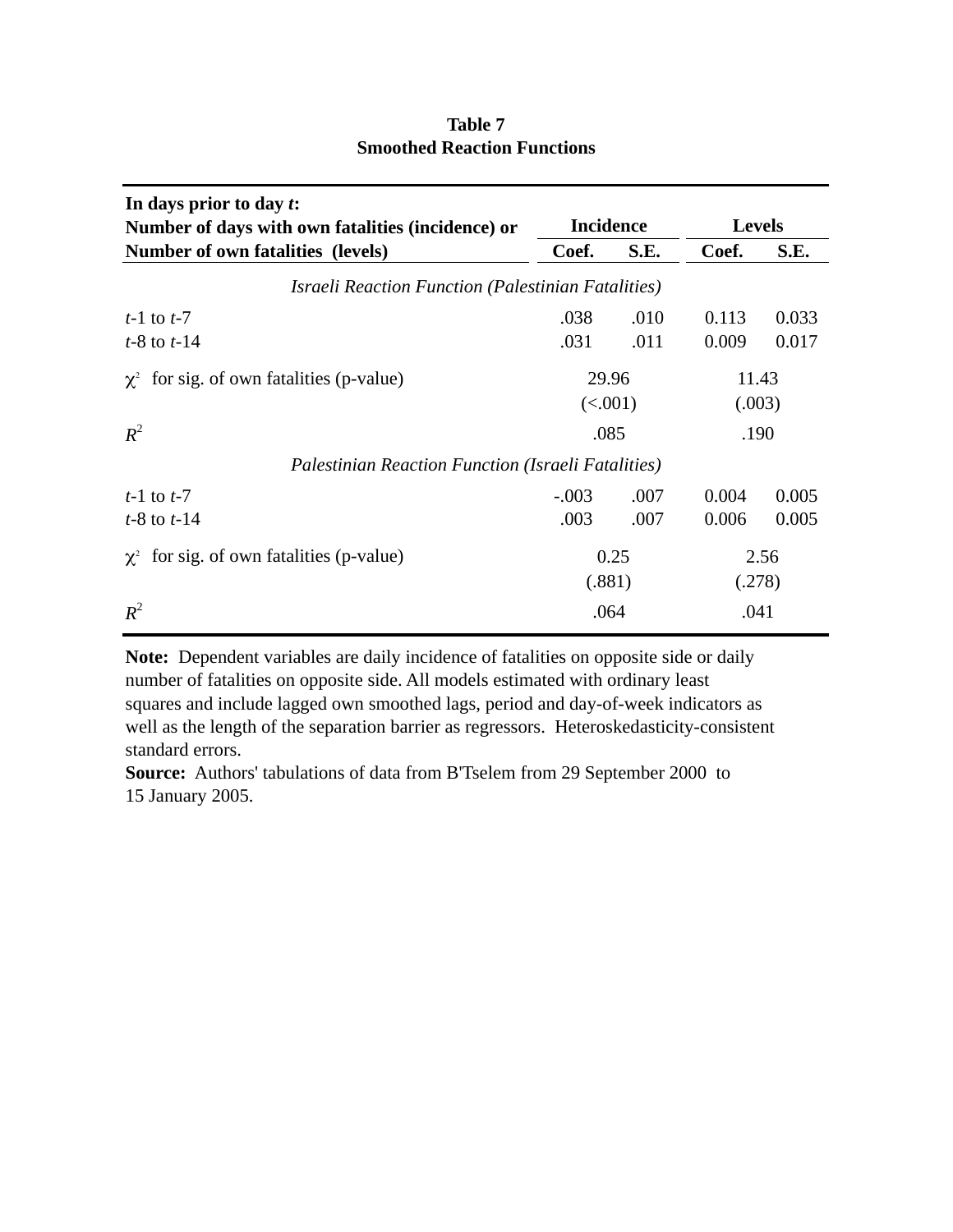| In days prior to day t:                                          |       | <b>Israeli Reaction Function</b><br>(Palestinian Fatalities) |          |               | <b>Palestinian Reaction Function</b><br>(Israeli Fatalities) |                  |               |        |
|------------------------------------------------------------------|-------|--------------------------------------------------------------|----------|---------------|--------------------------------------------------------------|------------------|---------------|--------|
| Number of days with own fatalities (incidence) or                |       | <b>Incidence</b>                                             |          | <b>Levels</b> |                                                              | <b>Incidence</b> | <b>Levels</b> |        |
| Number of own fatalities (levels)                                | Coef. | S.E.                                                         | Coef.    | S.E.          | Coef.                                                        | S.E.             | Coef.         | S.E.   |
| <b>Before Operation Defensive Shield</b>                         |       |                                                              |          |               |                                                              |                  |               |        |
| $t-1$ to $t-7$                                                   | .042  | .014                                                         | 0.082    | 0.036         | $-.009$                                                      | .014             | 0.000         | 0.011  |
| $t-8$ to $t-14$                                                  | .032  | .017                                                         | 0.035    | 0.026         | .004                                                         | .012             | 0.017         | 0.009  |
| During Operation Defensive Shield                                |       |                                                              |          |               |                                                              |                  |               |        |
| $t-1$ to $t-7$                                                   | .026  | .020                                                         | 0.274    | 0.115         | $-.024$                                                      | .042             | $-0.014$      | 0.016  |
| $t-8$ to $t-14$                                                  | .039  | .028                                                         | 0.115    | 0.081         | $-.001$                                                      | .041             | $-0.010$      | 0.012  |
| After Operation Defensive Shield                                 |       |                                                              |          |               |                                                              |                  |               |        |
| $t-1$ to $t-7$                                                   | .031  | .017                                                         | 0.050    | 0.020         | .002                                                         | .008             | $-0.004$      | 0.004  |
| $t-8$ to $t-14$                                                  | .025  | .017                                                         | $-0.013$ | 0.013         | .001                                                         | .008             | 0.001         | 0.005  |
| $\chi^2$ for sig. of own fatalities: Pre-ODS ( <i>p</i> -value)  | 16.02 | (<.001)                                                      | 7.52     | (.023)        | 0.53                                                         | (.769)           | 4.46          | (.108) |
| $\chi^2$ for sig. of own fatalities: ODS ( <i>p</i> -value)      | 9.41  | (.009)                                                       | 5.97     | (.051)        | 0.37                                                         | (.829)           | 0.98          | (.612) |
| $\chi^2$ for sig. of own fatalities: Post-ODS ( <i>p</i> -value) | 5.53  | (.063)                                                       | 7.38     | (.025)        | 0.07                                                         | (.964)           | 1.00          | (.606) |
| $\chi^2$ for test of equality of coefficients in all periods     | 0.67  | (.955)                                                       | 6.91     | (.141)        | 0.87                                                         | (.929)           | 4.92          | (.295) |
| $R^2$                                                            |       | .644                                                         | .401     |               |                                                              | .249             | .125          |        |

|                                                                                          | Table 8 |  |  |
|------------------------------------------------------------------------------------------|---------|--|--|
| <b>Smoothed Reaction Functions: Before, During, and After Operation Defensive Shield</b> |         |  |  |

**Note:** Dependent variables are daily incidence of fatalities on opposite side or daily number of fatalities on opposite side. All models estimated with ordinary least squares and include lagged own smoothed lags, period and day-of-week indicators as well as the length of the separation barrier as regressors. Heteroskedasticity-consistent standard errors. **Source:** Authors' tabulations of data from B'Tselem from 29 September 2000 to 15 January 2005.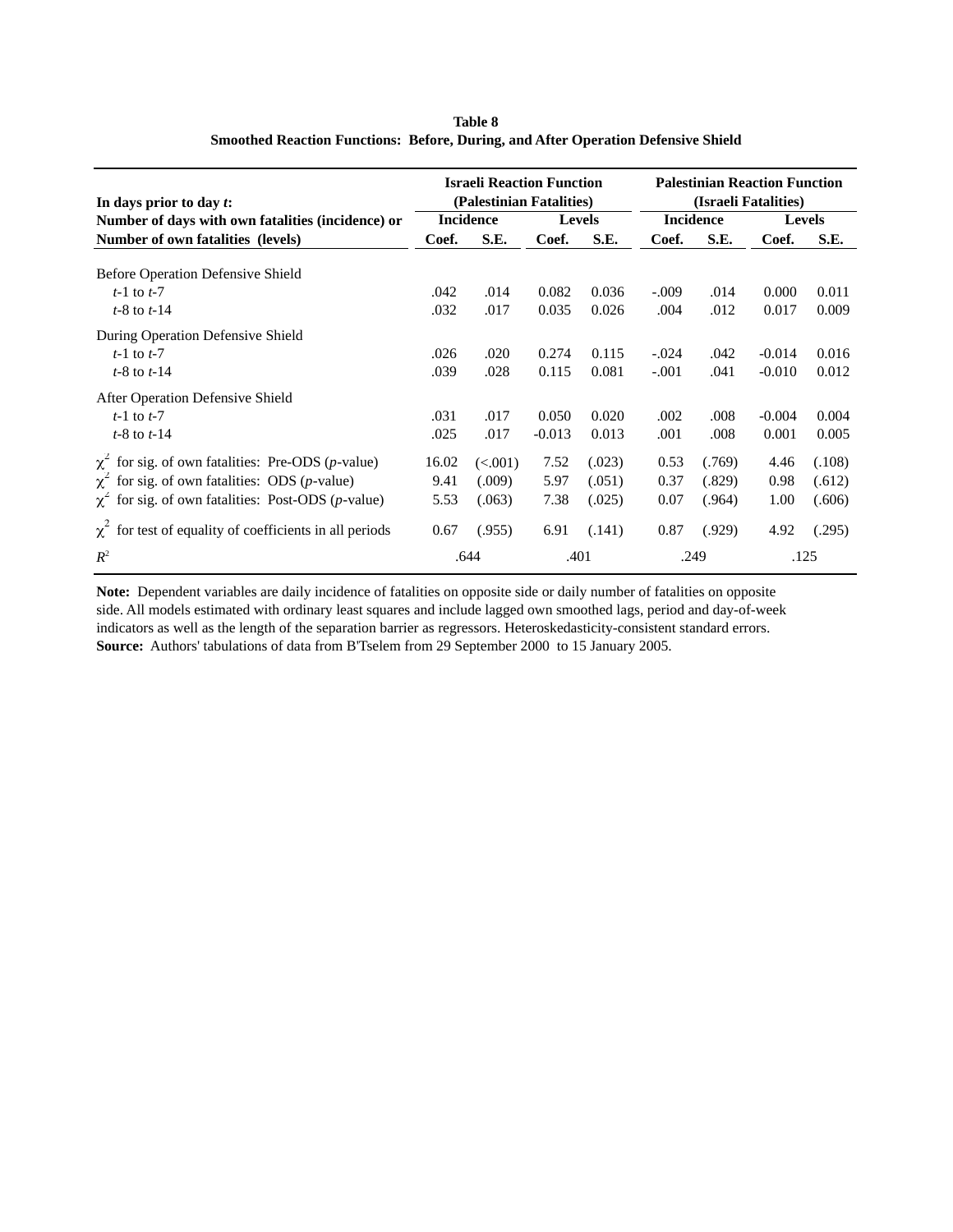### **Table 9 Smoothed Israeli Reaction Functions: Reaction to Successful and Unsuccessful Suicide Attempts**

|                                                             |         | <b>Palestinian Fatalities</b> |          |               |
|-------------------------------------------------------------|---------|-------------------------------|----------|---------------|
|                                                             |         | <b>Incidence</b>              |          | <b>Levels</b> |
|                                                             | Coef.   | S.E.                          | Coef.    | S.E.          |
| Number of days with successful suicide attempts:            |         |                               |          |               |
| $t-1$ to $t-7$                                              | .001    | .022                          | 0.608    | 0.263         |
| $t-8$ to $t-14$                                             | .049    | .021                          | 0.299    | 0.210         |
| Number of days with failed suicide attempts:                |         |                               |          |               |
| $t-1$ to $t-7$                                              | $-.007$ | .027                          | 0.137    | 0.162         |
| $t-8$ to $t-14$                                             | .024    | .026                          | 0.511    | 0.269         |
| Number of days with other Israeli fatalities:               |         |                               |          |               |
| $t-1$ to $t-7$                                              | .045    | .011                          | 0.526    | 0.112         |
| $t-8$ to $t-14$                                             | .017    | .012                          | $-0.018$ | 0.097         |
| $\chi^2$ for sig. of successful attempts ( <i>p</i> -value) | 5.37    | (.068)                        | 5.54     | (.063)        |
| $\chi^2$ for sig. of failed attempts ( <i>p</i> -value)     | 0.89    | (.640)                        | 3.84     | (.147)        |
| $\chi^2$ for sig. of other fatalities ( <i>p</i> -value)    | 22.38   | (<.001)                       | 22.46    | (<.001)       |
| $R^2$                                                       |         | .088                          |          | .198          |

**Note:** Dependent variable is daily incidence or the daily number of Palestinian fatalities. All models estimated with ordinary least squares and include "smoothed" lags of Palestinian fatalities, period and day-of-week indicators as well as the length of the separation barrier as regressors. Heteroskedasticity-consistent standard errors.

**Source:** Authors' tabulations of data from B'Tselem from 29 September 2000 to 15 January 2005.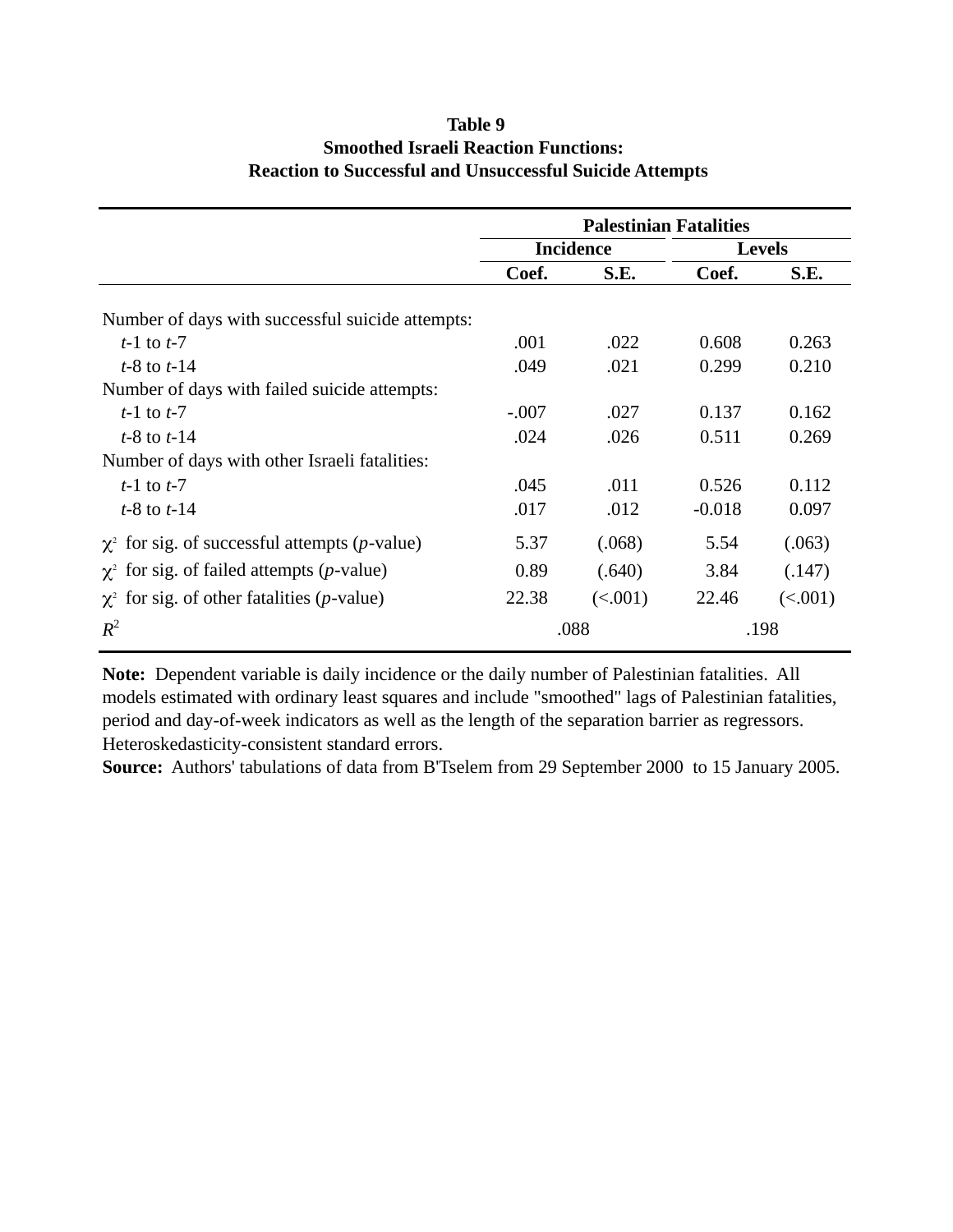### **Table 10 Smoothed Palestinian Reaction Functions: Reaction to Successful and Unsuccessful Assassination Attempts**

|                                                             | <b>Israeli Fatalities</b> |                  |          |               |  |
|-------------------------------------------------------------|---------------------------|------------------|----------|---------------|--|
|                                                             |                           | <b>Incidence</b> |          | <b>Levels</b> |  |
|                                                             | Coef.                     | S.E.             | Coef.    | S.E.          |  |
| Number of days with successful assassination attempts:      |                           |                  |          |               |  |
| $t-1$ to $t-7$                                              | $-.022$                   | .013             | $-0.218$ | .069          |  |
| $t-8$ to $t-14$                                             | .003                      | .014             | 0.099    | .093          |  |
| Number of days with failed assassination attempts:          |                           |                  |          |               |  |
| $t-1$ to $t-7$                                              | .090                      | .036             | 0.120    | .205          |  |
| $t-8$ to $t-14$                                             | $-.022$                   | .029             | $-0.263$ | .157          |  |
| Number of days with other Palestinian fatalities:           |                           |                  |          |               |  |
| $t-1$ to $t-7$                                              | $-.002$                   | .008             | $-0.022$ | .042          |  |
| $t-8$ to $t-14$                                             | $-.001$                   | .008             | 0.093    | .052          |  |
| $\chi^2$ for sig. of successful attempts ( <i>p</i> -value) | 3.06                      | (.217)           | 10.09    | (.006)        |  |
| $\chi^2$ for sig. of failed attempts ( <i>p</i> -value)     | 7.14                      | (.028)           | 4.66     | (.097)        |  |
| $\chi^2$ for sig. of other fatalities ( <i>p</i> -value)    | 0.08                      | (.959)           | 3.48     | (.176)        |  |
| $R^2$                                                       |                           | .073             |          | .048          |  |

**Note:** Dependent variable is daily incidence or the daily number of Israeli fatalities. All models are estimated with ordinary least squares and include "smoothed" lags of Israeli fatalities, period and day-of-week indicators as well as the length of the separation barrier as regressors. Heteroskedasticity-consistent standard errors.

**Source:** Authors' tabulations of data from B'Tselem and Zussman and Zussman (2005) from 29 September 2000 to 30 April 2004.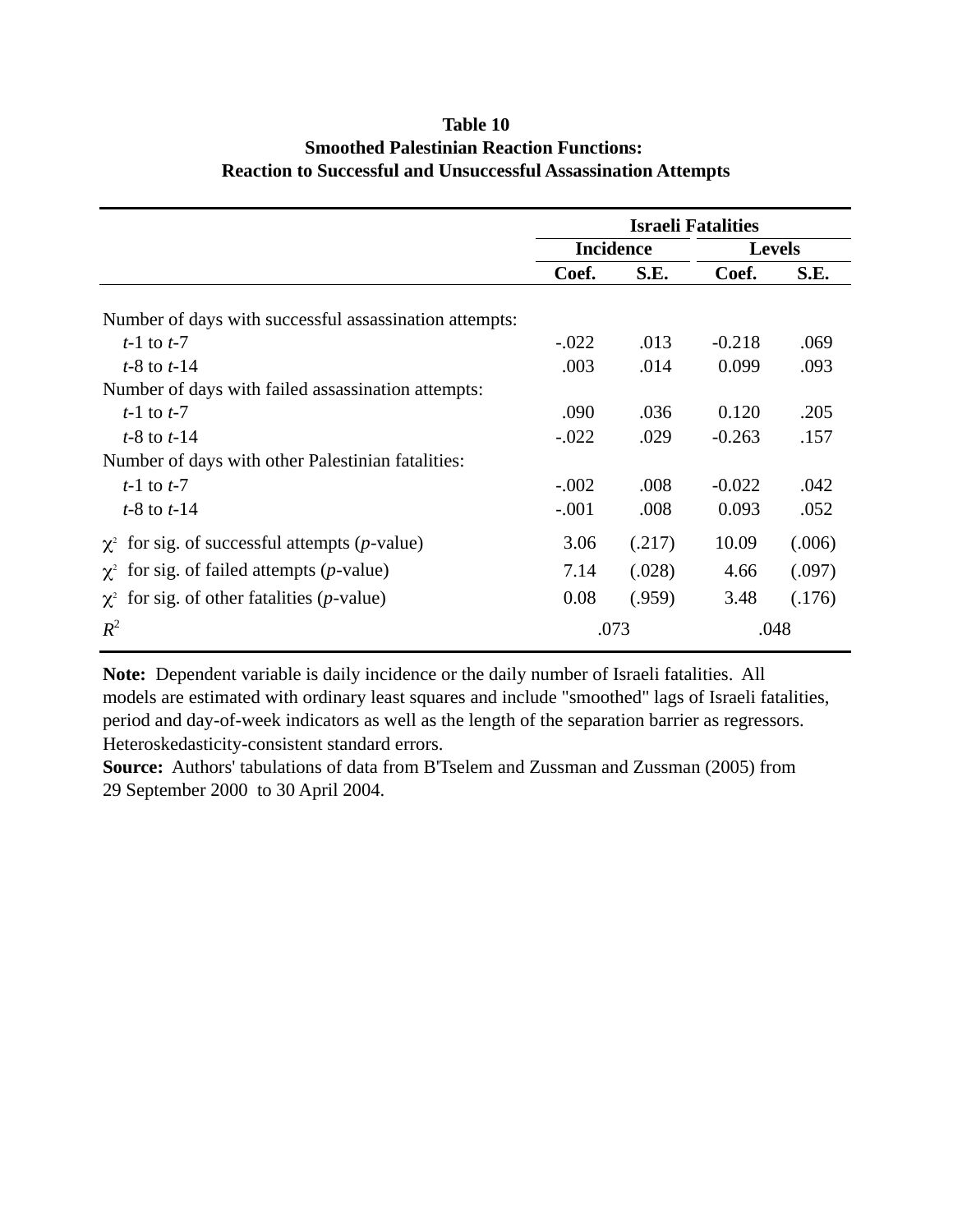### **Smoothed Palestinian Reaction Functions: Suicide Attacks and Other Actions as Reaction to Successful and Unsuccessful Assassination Attempts Table 11**

|                                                             | <b>Israeli Fatalities</b> |        |                             |               |         |                  |                               |        |
|-------------------------------------------------------------|---------------------------|--------|-----------------------------|---------------|---------|------------------|-------------------------------|--------|
|                                                             |                           |        | <b>From Suicide Attacks</b> |               |         |                  | <b>From All Other Actions</b> |        |
|                                                             | <b>Incidence</b>          |        |                             | <b>Levels</b> |         | <b>Incidence</b> | <b>Levels</b>                 |        |
|                                                             | Coef.                     | S.E.   | Coef.                       | S.E.          | Coef.   | S.E.             | Coef.                         | S.E.   |
| Number of days with successful assassination attempts       |                           |        |                             |               |         |                  |                               |        |
| $t-1$ to $t-7$                                              | $-.020$                   | .006   | $-0.188$                    | 0.063         | $-.006$ | .012             | $-0.031$                      | 0.029  |
| $t-8$ to $t-14$                                             | .014                      | .007   | 0.126                       | 0.085         | $-.009$ | .013             | $-0.027$                      | 0.037  |
| Number of days with failed assassination attempts           |                           |        |                             |               |         |                  |                               |        |
| $t-1$ to $t-7$                                              | $-.022$                   | .013   | 0.015                       | 0.181         | .117    | .036             | 0.105                         | 0.092  |
| $t-8$ to $t-14$                                             | $-.001$                   | .016   | $-0.095$                    | 0.146         | $-.038$ | .026             | $-0.167$                      | 0.064  |
| Number of days with other Palestinian fatalities            |                           |        |                             |               |         |                  |                               |        |
| $t-1$ to $t-7$                                              | $-.002$                   | .004   | $-0.025$                    | 0.037         | .001    | .007             | 0.002                         | 0.020  |
| $t-8$ to $t-14$                                             | $-.002$                   | .004   | 0.071                       | 0.048         | .000    | .007             | 0.022                         | 0.020  |
| $\chi^2$ for sig. of successful attempts ( <i>p</i> -value) | 11.61                     | (.003) | 8.91                        | (.012)        | 0.70    | (.706)           | 1.44                          | (.486) |
| $\chi^2$ for sig. of failed attempts ( <i>p</i> -value)     | 2.84                      | (.241) | 0.62                        | (.733)        | 13.75   | (.001)           | 9.15                          | (.010) |
| $\chi^2$ for sig. of other fatalities ( <i>p</i> -value)    | 0.67                      | (.714) | 2.53                        | (.282)        | 0.02    | (.988)           | 1.17                          | (.557) |
| $R^2$                                                       |                           | .042   |                             | .029          |         | .082             |                               | .060   |

**Note:** Dependent variable is daily incidence or daily number of Israeli fatalities by suicide bombings or all other actions. All models estimated with ordinary least squares and include "smoothed" lags of Israeli fatalities, period and day-of-week indicators as well as the length of the separation barrier as regressors. Heteroskedasticity-consistent standard errors.

**Source:** Authors' tabulations of data from B'Tselem and Zussman and Zussman (2005) from 29 September 2000 to 30 April 2004.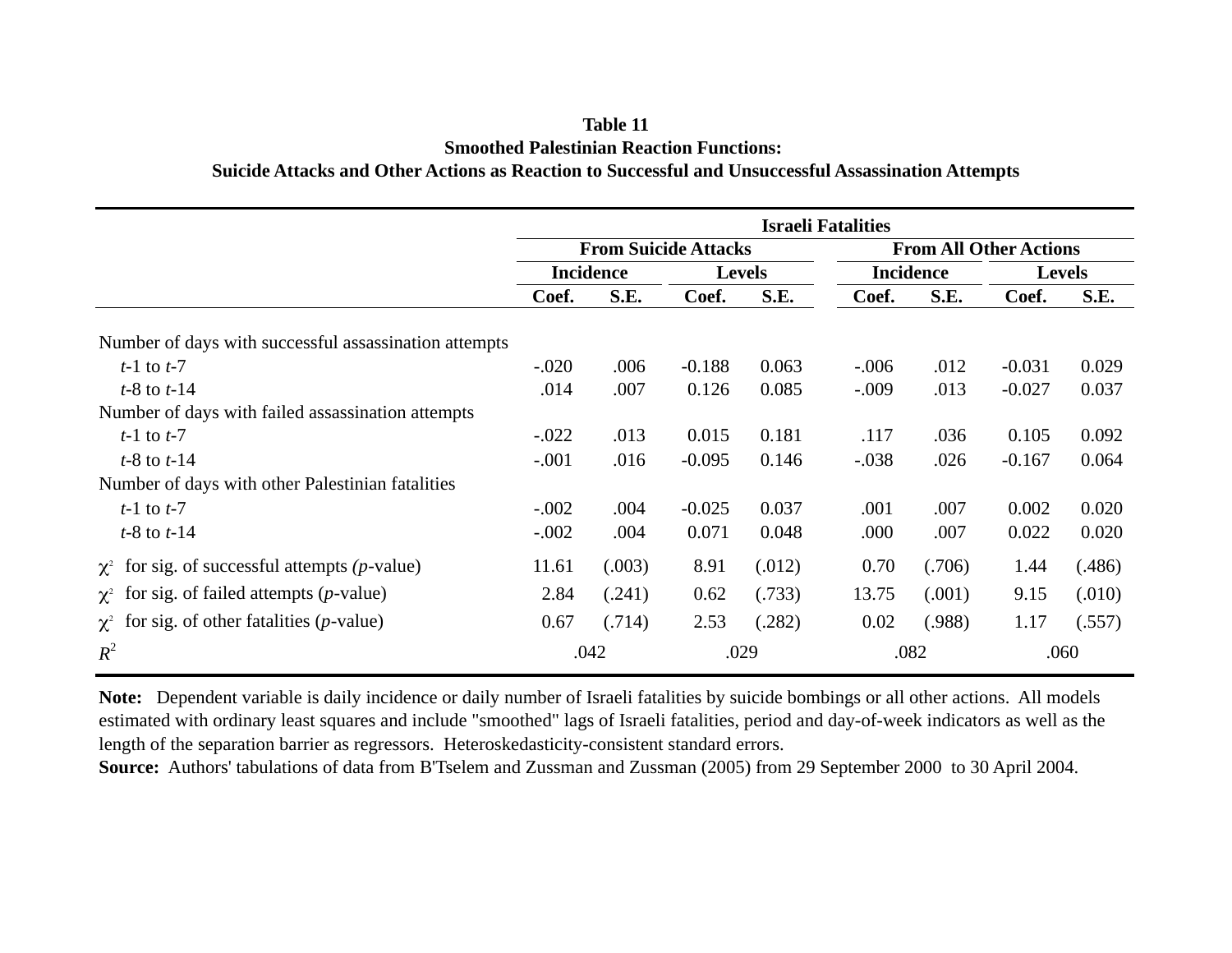| Table 12                                                                                                     |
|--------------------------------------------------------------------------------------------------------------|
| The Effect of Border Closings, Checkpoints and Restrictions to Movement on the Palestinian Reaction Function |

|                                                                      |                                       | (1)     |                                                       | $\overline{(2)}$ |                           | (3)               |                          | (4)          |                          | (5)          |  |
|----------------------------------------------------------------------|---------------------------------------|---------|-------------------------------------------------------|------------------|---------------------------|-------------------|--------------------------|--------------|--------------------------|--------------|--|
|                                                                      | <b>Dependent Variable:</b>            |         |                                                       |                  |                           |                   |                          |              |                          |              |  |
|                                                                      | <b>Fraction</b><br>checkpoints closed |         | <b>Incidence:</b><br><b>Any Israeli</b><br>fatalities |                  |                           | <b>Incidence:</b> |                          | Levels: Num. |                          | Levels: Num. |  |
|                                                                      |                                       |         |                                                       |                  | Any Israeli<br>fatalities |                   | of Israeli<br>fatalities |              | of Israeli<br>fatalities |              |  |
|                                                                      |                                       |         |                                                       |                  |                           |                   |                          |              |                          |              |  |
|                                                                      | Coef.                                 | S.E.    | Coef.                                                 | S.E.             | Coef.                     | S.E.              | Coef.                    | S.E.         | Coef.                    | S.E.         |  |
| Number of days with Palestinian fatalities in days:                  |                                       |         |                                                       |                  |                           |                   |                          |              |                          |              |  |
| $t-1$ to $t-7$                                                       |                                       |         | .012                                                  | .011             | .010                      | .011              |                          |              |                          |              |  |
| $t-8$ to $t-14$                                                      |                                       |         | .015                                                  | .012             | .014                      | .012              |                          |              |                          |              |  |
| Number of days with Israeli fatalities in days:                      |                                       |         |                                                       |                  |                           |                   |                          |              |                          |              |  |
| $t-1$ to $t-7$                                                       |                                       |         | .008                                                  | .018             | .005                      | .018              |                          |              |                          |              |  |
| $t-8$ to $t-14$                                                      |                                       |         | $-.043$                                               | .021             | $-.047$                   | .021              |                          |              |                          |              |  |
| Number of Palestinian fatalities in days:                            |                                       |         |                                                       |                  |                           |                   |                          |              |                          |              |  |
| $t-1$ to $t-7$                                                       | .00045                                | .00015  |                                                       |                  |                           |                   | 0.001                    | 0.004        | $-0.001$                 | 0.004        |  |
| $t-8$ to $t-14$                                                      | .00088                                | .00018  |                                                       |                  |                           |                   | $-0.002$                 | 0.003        | $-0.005$                 | 0.003        |  |
| Number of Israeli fatalities in days:                                |                                       |         |                                                       |                  |                           |                   |                          |              |                          |              |  |
| $t-1$ to $t-7$                                                       | .00385                                | .00068  |                                                       |                  |                           |                   | $-0.032$                 | 0.015        | $-0.043$                 | 0.017        |  |
| $t-8$ to $t-14$                                                      | .00417                                | .00070  |                                                       |                  |                           |                   | $-0.030$                 | 0.011        | $-0.042$                 | 0.013        |  |
| Fraction checkpoints closed                                          |                                       |         |                                                       |                  | .374                      | .281              |                          |              | 2.946                    | 1.097        |  |
| $\chi^2$ for joint sig. of Palestinian fatalities ( <i>p</i> -value) | 39.07                                 | (<.001) | 2.78                                                  | (.249)           | 2.25                      | (.325)            | 0.68                     | (.713)       | 3.08                     | (.214)       |  |
| $\chi^2$ for joint sig. of Israeli fatalities ( <i>p</i> -value)     | 57.65                                 | (<.001) | 5.16                                                  | (.076)           | 5.71                      | (.057)            | 7.00                     | (.030)       | 10.72                    | (.005)       |  |
| $R^2$                                                                |                                       | .251    |                                                       | .025             |                           | .029              |                          | .021         |                          | .029         |  |

**Note:** All models estimated with ordinary least squares and include day-of-week indicators as well as the length of the separation barrier as regressors. Heteroskedasticity-consistent standard errors.

**Source:** Authors' tabulations of data from B'Tselem from 1 October 2003 to 15 January 2005.